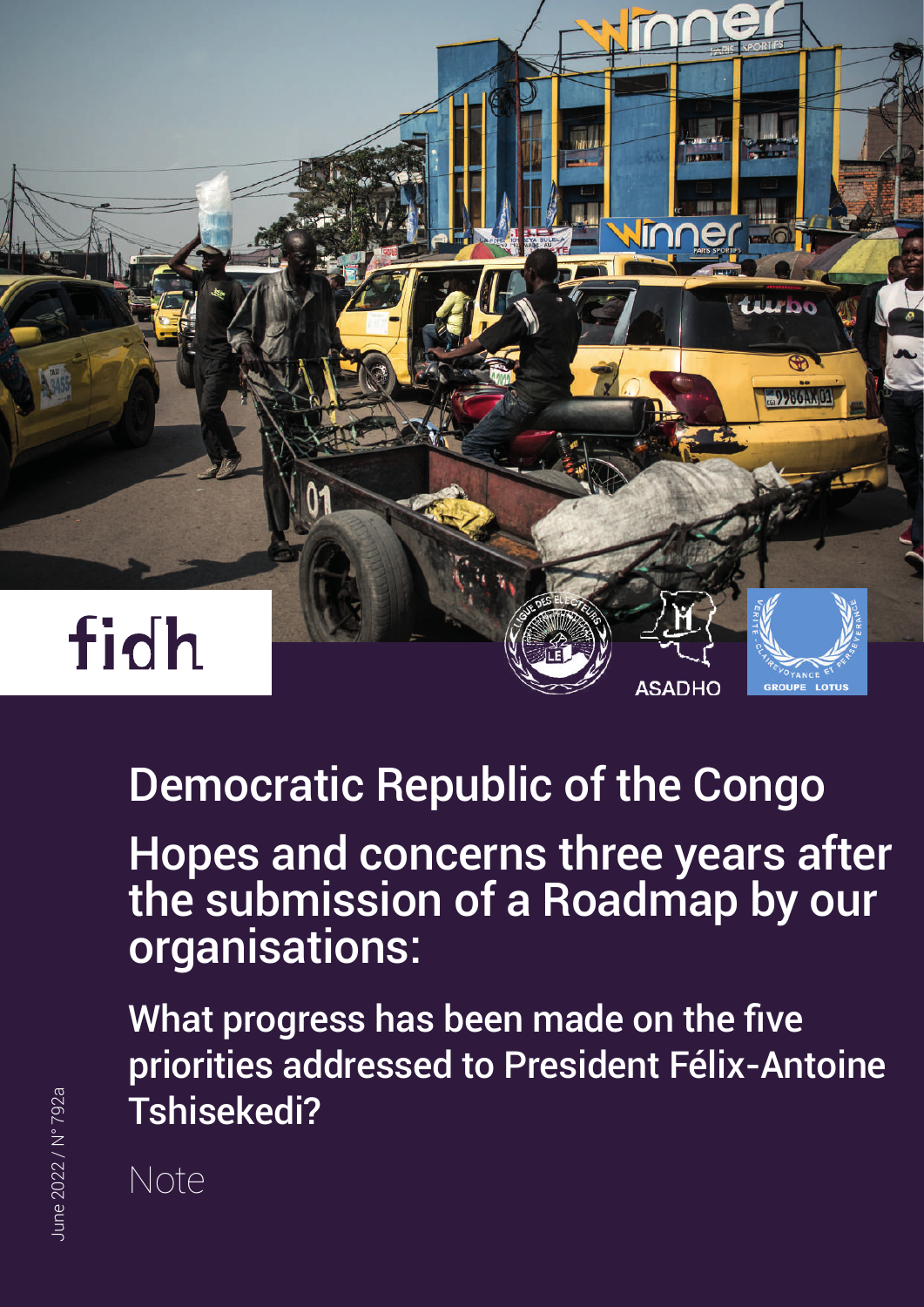Cover photo: Yellow taxis clog up the streets of Kinshasa, capital of the Democratic Republic of the Congo (DRC), June, 10, 2019. © John Wessels/AFP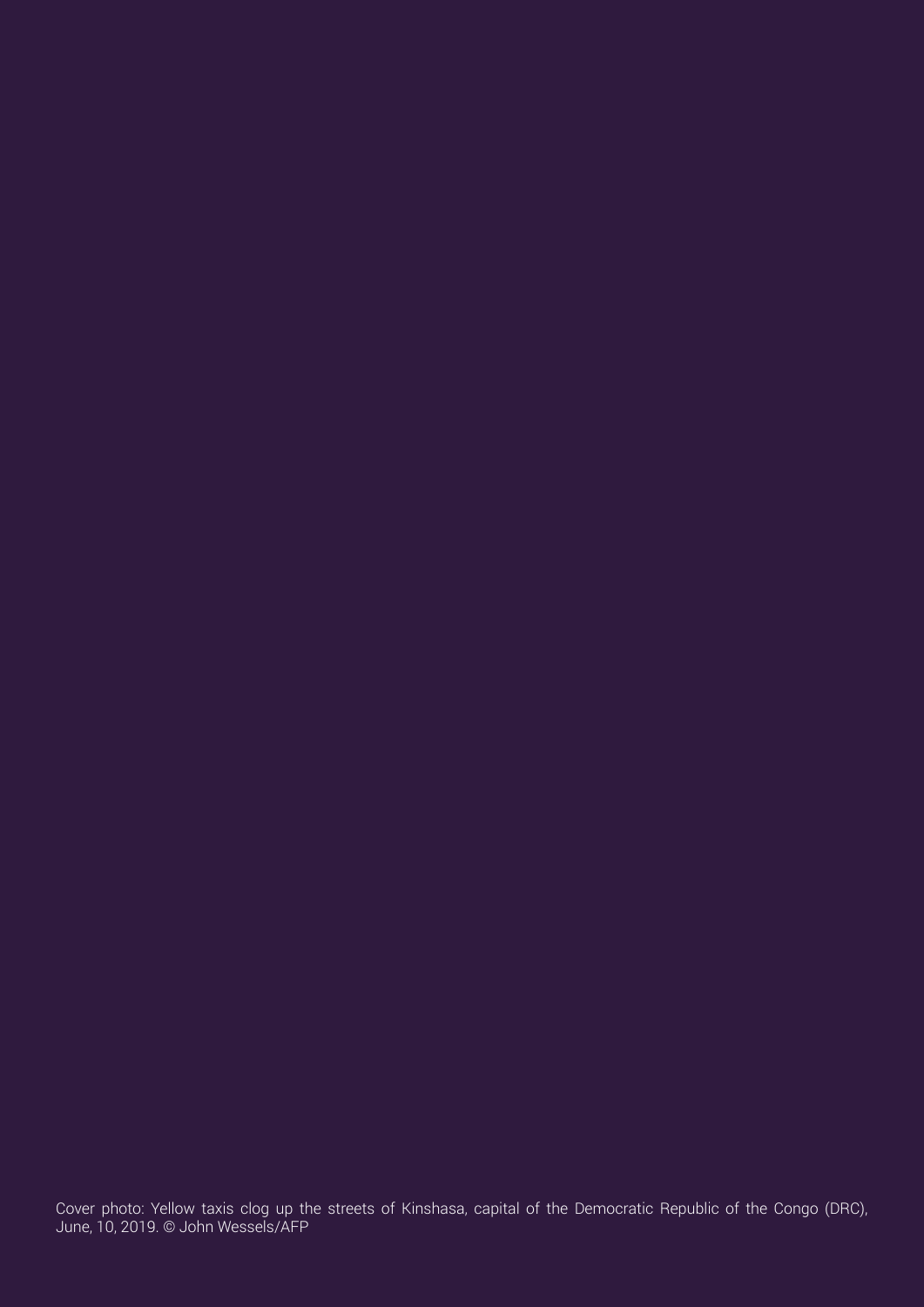# TABLE OF CONTENTS

| <b>ACRONYMS</b>                                                                                                                           | 4  |
|-------------------------------------------------------------------------------------------------------------------------------------------|----|
| <b>INTRODUCTION</b>                                                                                                                       | 5  |
| <b>PRIORITY 1.</b><br>Fighting impunity, promoting truth and strengthening justice to ensure national reconciliation and<br>lasting peace | 8  |
| PRIORITY 2.<br>Ensuring respect for fundamental rights and promoting political dialogue                                                   | 14 |
| PRIORITY 3.<br>Building an equal society by promoting women's rights and gender equality                                                  | 19 |
| PRIORITY 4.<br>Implementing major reforms to establish the Rule of Law and democracy                                                      | 22 |
| <b>PRIORITY 5.</b><br>Strengthening cooperation with the international community and human rights mechanisms                              | 26 |
| <b>CONCLUSION</b>                                                                                                                         | 31 |
| Recommendations by our organisations to the Congolese authorities in March 2019                                                           | 33 |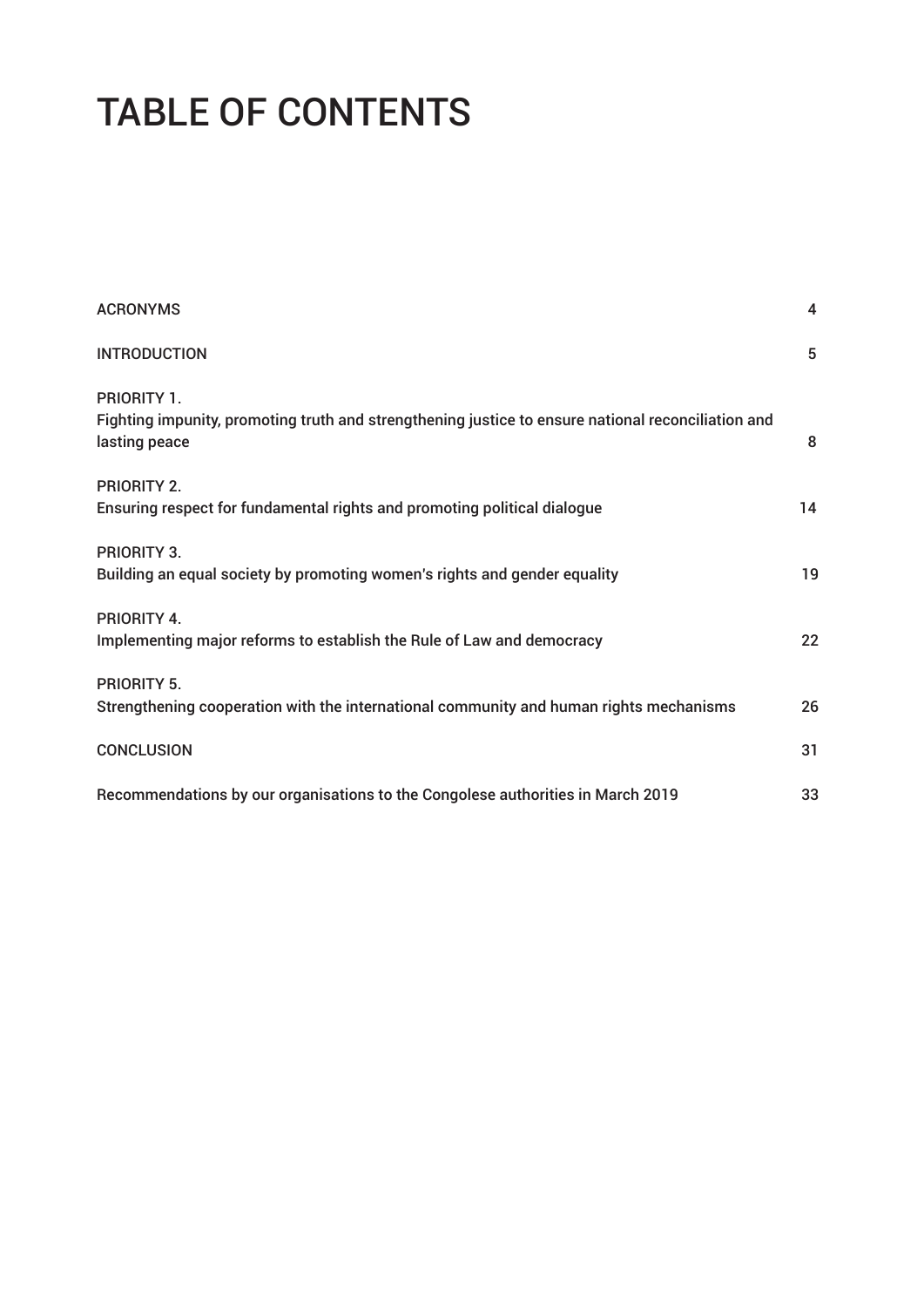## ACRONYMS

| <b>ADF</b>     | <b>Allied Democratic Forces</b>                                                             |
|----------------|---------------------------------------------------------------------------------------------|
| <b>ANR</b>     | National Intelligence Agency (Agence nationale de renseignements)                           |
| <b>ASADHO</b>  | Association africaine de défense des droits de l'Homme                                      |
| AU             | African Union                                                                               |
| <b>CACH</b>    | Cap pour le changement                                                                      |
| <b>CENI</b>    | Independent National Electoral Commission (Commission électorale nationale<br>indépendante) |
| <b>CNDH</b>    | National Human Rights Commission (Commission nationale des droits de l'Homme)               |
| <b>DRC</b>     | Democratic Republic of the Congo                                                            |
| <b>DDR</b>     | Disarmament, demobilisation and reintegration                                               |
| <b>FARDC</b>   | Armed Forces of the Democratic Republic of the Congo (Forces armées de la RDC)              |
| <b>FCC</b>     | Front commun pour le Congo                                                                  |
| <b>FDLR</b>    | Forces démocratiques de libération du Rwanda                                                |
| <b>FIDH</b>    | International Federation for Human Rights                                                   |
| <b>FRPI</b>    | Front de résistance patriotique de l'Ituri                                                  |
| GL             | Groupe Lotus                                                                                |
| <b>ICC</b>     | International Criminal Court                                                                |
| LE             | Ligue des Électeurs                                                                         |
| <b>MONUC</b>   | United Nations Organisation Mission in the Democratic Republic of the Congo                 |
| <b>MONUSCO</b> | United Nations Organisation Stabilisation Mission in the Democratic Republic                |
|                | of the Congo                                                                                |
| M23            | 23 March Movement                                                                           |
| <b>OHCHR</b>   | Office of the United Nations High Commissioner for Human Rights                             |
| <b>PNC</b>     | Congolese National Police (Police nationale congolaise)                                     |
| <b>UNJHRO</b>  | United Nations Joint Human Rights Office                                                    |
| <b>UNSC</b>    | United Nations Security Council                                                             |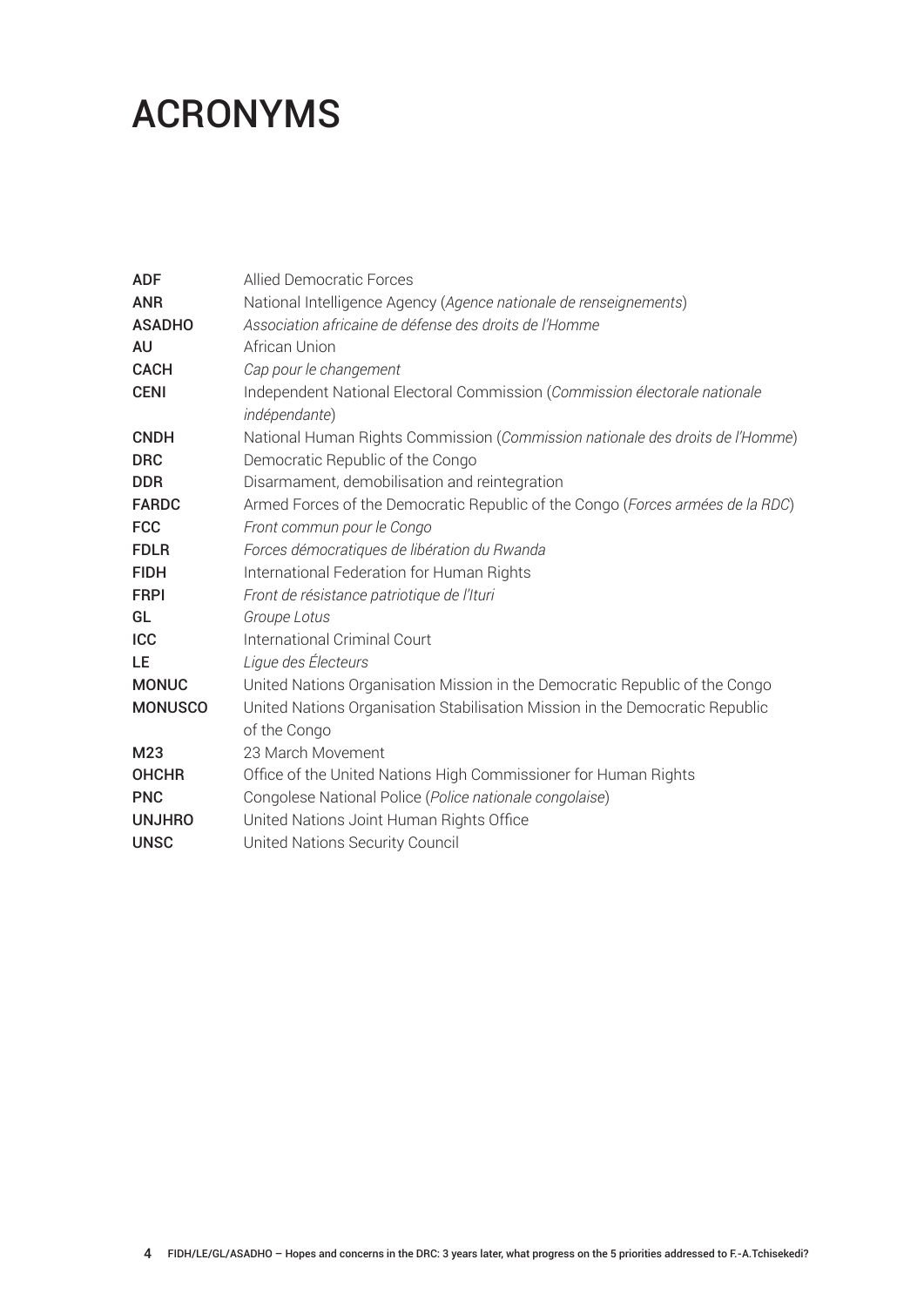# INTRODUCTION

In a previous note published in March 2019 (the "March 2019 Roadmap"), at the beginning of President Félix-Antoine Tshisekedi's first term of office, the International Federation for Human Rights (FIDH) and its member organisations in the Democratic Republic of the Congo (DRC), *Groupe Lotus, Association africaine de défense des droits de l'Homme* (ASADHO) and *Ligue des Électeurs*, presented an assessment of the human rights situation in the DRC with a series of recommendations. Five priorities were identified and addressed by our organisations to the then newly elected President: (1) Fighting impunity, promoting truth and strengthening justice to ensure national reconciliation and lasting peace; (2) Ensuring respect for fundamental rights and promoting political dialogue; (3) Defending and promoting women's rights and gender equality; (4) Strengthening the Rule of Law and democracy; (5) Cooperating with the international and regional community and implementing human rights protection mechanisms.<sup>1</sup>

Since this note was presented to President Tshisekedi by our organisations in Kinshasa in March 2019, the general political situation shaping the country's policies, particularly in the area of human rights, has undergone multiple twists and turns, in the context of the health crises linked first to the Ebola epidemic in certain parts of the country, and then to the global COVID-19 pandemic.

In this new note, our organisations review and clarify the progress made in implementing the five priorities identified for human rights policy in the DRC, more than three years after the inauguration of President Tshisekedi. While a parliamentary session has been underway in the DRC since 15 March 2022, and the country is entering a pre-electoral period following the appointment of new members of the National Independent Electoral Commission (*Commission électorale nationale indépendante* – CENI) at the end of 2021, our organisations recall the priorities to be addressed and achieved in terms of human rights protection before the end of the presidential term in December 2023.

#### *Methodology*

Our organisations produced this note based on research from several sources cited in the body of this document. In addition, our organisations carried out a mission to Kinshasa from 7 to 11 March 2022 in order to further assess implementation of the March 2019 Roadmap, share concerns and address recommendations to various human rights actors in the country. The delegation met with national political, administrative and religious authorities, but also representatives of Congolese civil society and the United Nations, members of the political opposition, lawyers and diplomats.

Thus, most of the recommendations made in the March 2019 Roadmap have been addressed by our organisations in this update. Given the evolution of the political and human rights context in the DRC since March 2019, some recommendations have been adapted and priority recommendations have emerged, while other recommendations remain unchanged. The full set of recommendations from the March 2019 Roadmap can be found in the Annex to this note.

<sup>1.</sup> [https://www.fidh.org/en/region/Africa/democratic-republic-of-congo/five-human-rights-priorities-addressed-to-president-felix](https://www.fidh.org/en/region/Africa/democratic-republic-of-congo/five-human-rights-priorities-addressed-to-president-felix-tshisekedi)[tshisekedi](https://www.fidh.org/en/region/Africa/democratic-republic-of-congo/five-human-rights-priorities-addressed-to-president-felix-tshisekedi).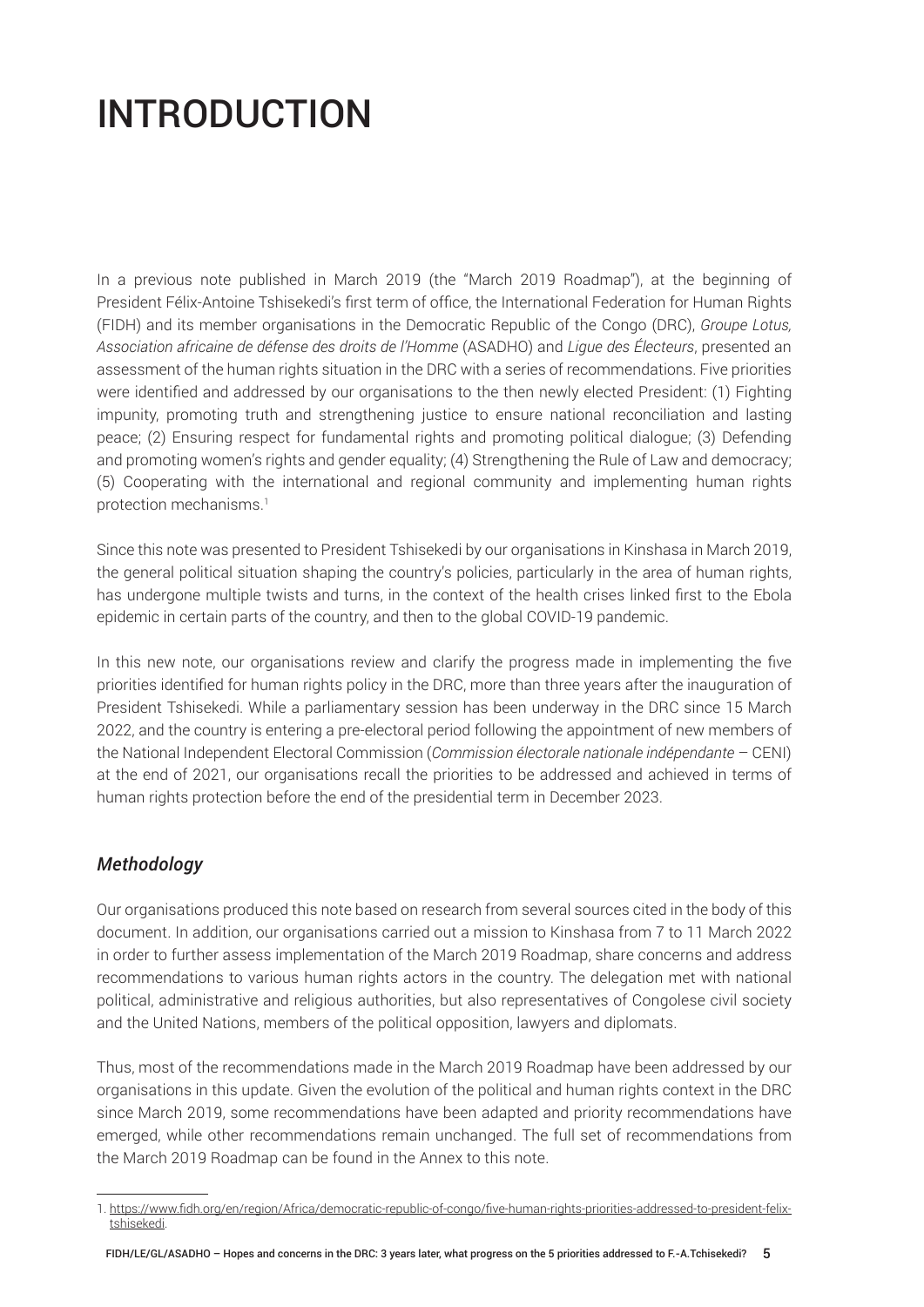#### *Context*

After delays in the organisation of national elections generating popular discontent, a long pre-election period marked by repression and human rights violations, and divisions within the opposition over the nomination of a presidential candidate, Félix-Antoine Tshisekedi was finally declared the winner of the presidential election by CENI and was sworn in as president on 20 January 2019 by the Constitutional Court. His election was strongly contested by the opposition and civil society, who pointed to irregularities and saw it as the result of a power-sharing arrangement between the newly elected president and the outgoing president, Joseph Kabila. Opposition candidate Martin Fayulu declared himself president of the DRC, but the Constitutional Court rejected his appeal and confirmed Tshisekedi's victory.<sup>2</sup>

Several months after President Tshisekedi's inauguration, on the basis of the results of the parliamentary elections won by *Front commun pour le Congo* (FCC), the coalition party of the outgoing president, Joseph Kabila, a coalition government was formed in May 2019 with Tshisekedi's coalition, *Cap sur le changement* (CACH), led by a prime minister and several ministers aligned with Kabila.3 A few months after the inauguration of the new president, the FCC held the majority of seats in the National Assembly and the Senate, as well as the majority of provincial governorships.

However, this political landscape, which gave the impression that the new president would have no room for manoeuvre and that it would be controlled by the outgoing president, who had been in power for 18 years and was leader of the FCC majority coalition, has evolved since January 2019. Since President Tshisekedi's announcement in early December 2020 that he was ending the ruling CACH/ FCC coalition after national consultations,<sup>4</sup> figures from the majority party established by President Tshisekedi in April 2021, *Union sacrée de la Nation*, have dominated the government and parliament.5

This turnaround in the Congolese political situation has paved the way for the current President to tackle major challenges, on which progress had been blocked by a fragile and divided coalition. However, some sections of civil society also consider that this change in favour of the newly established presidential majority, *Union sacrée de la Nation*, was achieved in an undemocratic manner, by poaching a number of prominent figures from all political camps. Fresh civil society protests against the government have recently emerged regarding the appointment, in October 2021, of the new chair of CENI, Denis Kadima, who is considered too close to President Tshisekedi. The political opposition, civil society and the church contest the legitimacy of CENI and have organised demonstrations and sit-ins, particularly in the capital Kinshasa, which have been repressed by the police and have led to arrests and intimidation through legal actions.

In response to the growing insecurity in the east of the country, caused by the activities of armed groups,<sup>6</sup> leading to renewed dissatisfaction with the United Nations Stabilisation Mission in the DRC (MONUSCO) among the civilian population, the President of the DRC declared a state of siege in the provinces of North Kivu and Ituri from May 2021. Military governors were appointed to manage the situation, replacing the civilian authorities, and the civil justice system was suspended in favour of the

<sup>2.</sup> See, for example *Jeune Afrique*, "RDC: Martin Fayulu s'autoproclame 'seul président légitime' du pays", 20 January 2019, <https://www.jeuneafrique.com/711471/politique/rdc-martin-fayulu-denonce-un-coup-detat-electoral/>(in French).

<sup>3.</sup> See, for example *Le Monde*, "RDC: le futur gouvernement de coalition finalement dévoilé", 26 August 2019, [https://www.lemonde.](https://www.lemonde.fr/afrique/article/2019/08/26/rdc-le-futur-gouvernement-de-coalition-finalement-devoile_5502865_3212.html) [fr/afrique/article/2019/08/26/rdc-le-futur-gouvernement-de-coalition-finalement-devoile\\_5502865\\_3212.html](https://www.lemonde.fr/afrique/article/2019/08/26/rdc-le-futur-gouvernement-de-coalition-finalement-devoile_5502865_3212.html) (in French).

<sup>4.</sup> See <https://www.rfi.fr/fr/afrique/20201206-rdc-f%C3%A9lix-tshisekedi-annonce-la-fin-de-la-coalition-fcc-cach> (in French).

<sup>5.</sup> On 15 February 2021, Sama Lukonde Kyenge, former Director General of the *Générale des Carrières et des Mines* (Gécamines) in Katanga, was appointed head of the *Union sacrée* government. In early February, Christophe Mboso was elected head of the National Assembly and in early March, Modeste Bahati Lukwebo was elected head of the Senate.

<sup>6.</sup> According to the Group of Experts on the DRC, armed groups have continued to operate with near impunity in eastern DRC. See Letter dated 10 June 2021 addressed to the President of the Security Council: [https://www.undocs.org/en/S/2021/560.](https://www.undocs.org/en/S/2021/560)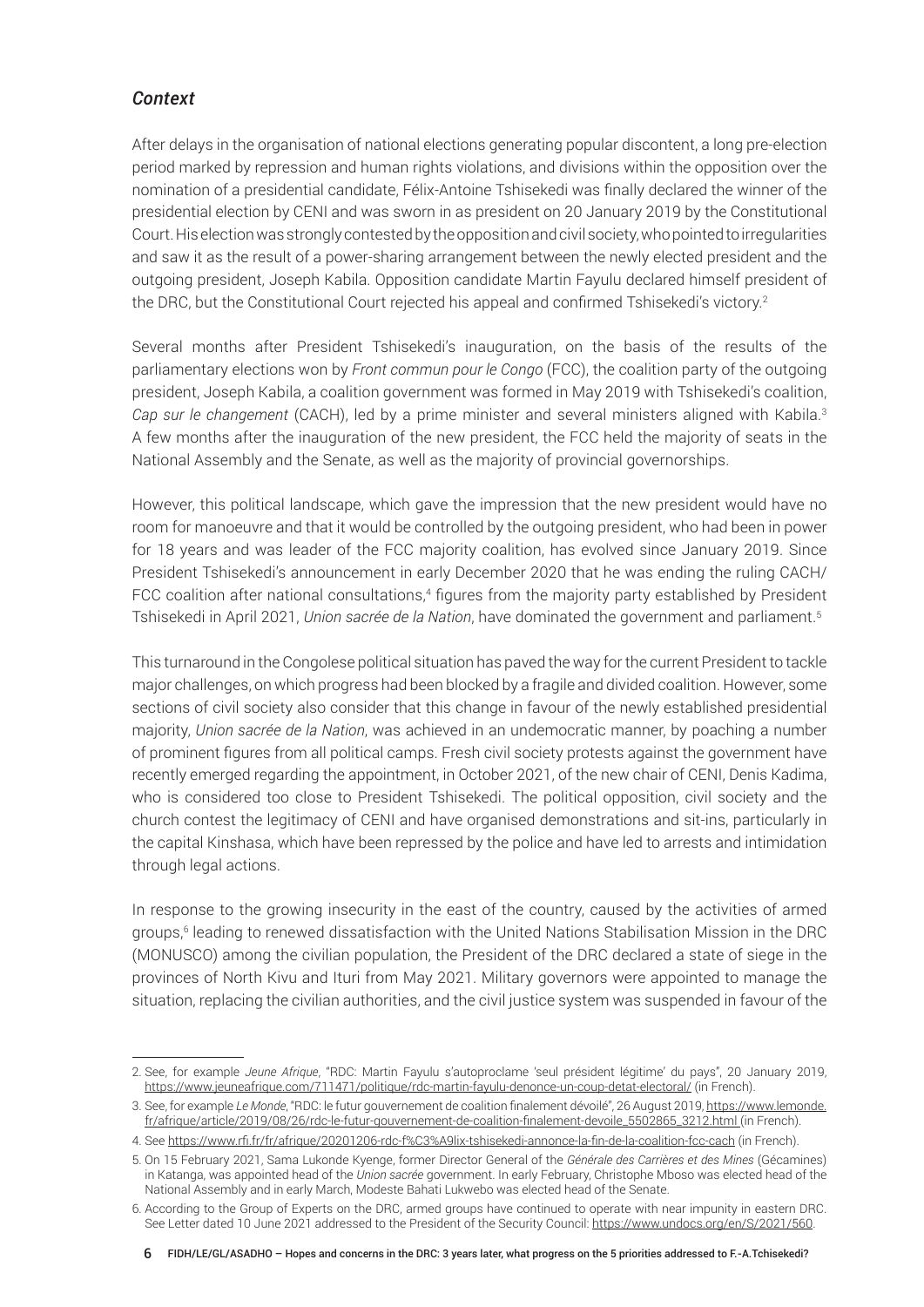military justice system.<sup>7</sup> The arrival of these military governors, often former rebels, has raised fears about the return of peace and security in eastern DRC and has been criticised by civil society.<sup>8</sup> The introduction of the state of siege was followed by a spike in violence, according to a parliamentary report on the situation in North Kivu from 2008 to 2021.9 Another report by the National Assembly's Defence and Security Committee also documents the misconduct, human rights violations and corruption among military judges and prosecutors in the two provinces since the state of siege began.10 Furthermore, military cooperation with the Ugandan army to step up the fight against the armed group ADF-NALU in these provinces raises concerns among civil society and the Congolese population, which is still nursing the wounds of the Ugandan army's intervention during the second Congo war (1998-2003).

In addition, from February 2021 President Tshisekedi was Chair of the African Union (AU) for one year.11 According to Professor Alphonse Ntumba Luaba, coordinator of the Panel supporting the DRC's term as chair of the AU, the DRC's mid-term assessment was positive, particularly with regard to "peace, security, gender and the fight against sexual violence".12 During Felix Tshisekedi's state of the nation address in December 2021, he emphasised the DRC's new stance aimed at "breaking its diplomatic isolation" by bringing the country back onto the international stage.13 However, the results have been mixed. Despite mediation efforts, consultation and involvement of civil society in the functioning of the organisation has been weak, and respect for human rights and democracy on the continent has not been at the centre of the discussions.

The last elections, by bringing about the long-awaited political changeover after the concentration of power in the hands of Mobutu and then the Kabilas, gave rise to high hopes for an improvement in the situation of the Congolese people. This hope was boosted by a number of measures taken and signs of progress, as well as promises and announcements, particularly in the area of human rights, immediately after President Tshisekedi took power. However, all the actors interviewed for this note agree that the Congolese population is disillusioned by promises that have not been kept or followed through and is concerned about the return of certain practices inherited from Kabila's authoritarian regime.

<sup>7.</sup> See [https://www.rfi.fr/fr/afrique/20210504-rdc-le-pr%C3%A9sident-tshisekedi-pose-les-contours-de-l-%C3%A9tat-de](https://www.rfi.fr/fr/afrique/20210504-rdc-le-pr%C3%A9sident-tshisekedi-pose-les-contours-de-l-%C3%A9tat-de-si%C3%A8ge-en-ituri-et-au-nord-kivu)[si%C3%A8ge-en-ituri-et-au-nord-kivu](https://www.rfi.fr/fr/afrique/20210504-rdc-le-pr%C3%A9sident-tshisekedi-pose-les-contours-de-l-%C3%A9tat-de-si%C3%A8ge-en-ituri-et-au-nord-kivu) (in French).

<sup>8.</sup> See [https://www.rfi.fr/fr/afrique/20210506-rdc-l-%C3%A9tat-de-si%C3%A8ge-entre-en-vigueur-dans-les-provinces-du-nord](https://www.rfi.fr/fr/afrique/20210506-rdc-l-%C3%A9tat-de-si%C3%A8ge-entre-en-vigueur-dans-les-provinces-du-nord-kivu-et-de-l-ituri)[kivu-et-de-l-ituri](https://www.rfi.fr/fr/afrique/20210506-rdc-l-%C3%A9tat-de-si%C3%A8ge-entre-en-vigueur-dans-les-provinces-du-nord-kivu-et-de-l-ituri) (in French).

<sup>9.</sup> See [https://www.rfi.fr/fr/afrique/20211110-violences-dans-les-territoires-de-beni-et-irumu-en-rdc-un-rapport-accablant-et](https://www.rfi.fr/fr/afrique/20211110-violences-dans-les-territoires-de-beni-et-irumu-en-rdc-un-rapport-accablant-et-fouill%C3%A9)[fouill%C3%A9](https://www.rfi.fr/fr/afrique/20211110-violences-dans-les-territoires-de-beni-et-irumu-en-rdc-un-rapport-accablant-et-fouill%C3%A9) (in French).

<sup>10.</sup> See [https://www.rfi.fr/fr/afrique/20211031-rdc-un-rapport-%C3%A9pingle-de-graves-entorses-%C3%A0-l-%C3%A9tat-de](https://www.rfi.fr/fr/afrique/20211031-rdc-un-rapport-%C3%A9pingle-de-graves-entorses-%C3%A0-l-%C3%A9tat-de-si%C3%A8ge-en-ituri-et-au-nord-kivu)[si%C3%A8ge-en-ituri-et-au-nord-kivu](https://www.rfi.fr/fr/afrique/20211031-rdc-un-rapport-%C3%A9pingle-de-graves-entorses-%C3%A0-l-%C3%A9tat-de-si%C3%A8ge-en-ituri-et-au-nord-kivu) (in French).

<sup>11.</sup> See [https://www.un.org/africarenewal/magazine/february-2021/new-au-chair-drc-president-felix-tshisekedi-sets-ambitious](https://www.un.org/africarenewal/magazine/february-2021/new-au-chair-drc-president-felix-tshisekedi-sets-ambitious-agenda-2021)[agenda-2021](https://www.un.org/africarenewal/magazine/february-2021/new-au-chair-drc-president-felix-tshisekedi-sets-ambitious-agenda-2021)

<sup>12.</sup> See [https://ouragan.cd/2021/09/ua-ntumba-luaba-dresse-un-bilan-positif-a-mi-parcours-de-la-mandature-de-felix](https://ouragan.cd/2021/09/ua-ntumba-luaba-dresse-un-bilan-positif-a-mi-parcours-de-la-mandature-de-felix-tshisekedi/)[tshisekedi/](https://ouragan.cd/2021/09/ua-ntumba-luaba-dresse-un-bilan-positif-a-mi-parcours-de-la-mandature-de-felix-tshisekedi/) (in French).

<sup>13.</sup> See [https://www.jeuneafrique.com/1281191/politique/rdc-ce-quil-faut-retenir-du-discours-de-felix-tshisekedi-sur-letat-de-la](https://www.jeuneafrique.com/1281191/politique/rdc-ce-quil-faut-retenir-du-discours-de-felix-tshisekedi-sur-letat-de-la-nation/)[nation/](https://www.jeuneafrique.com/1281191/politique/rdc-ce-quil-faut-retenir-du-discours-de-felix-tshisekedi-sur-letat-de-la-nation/) (in French).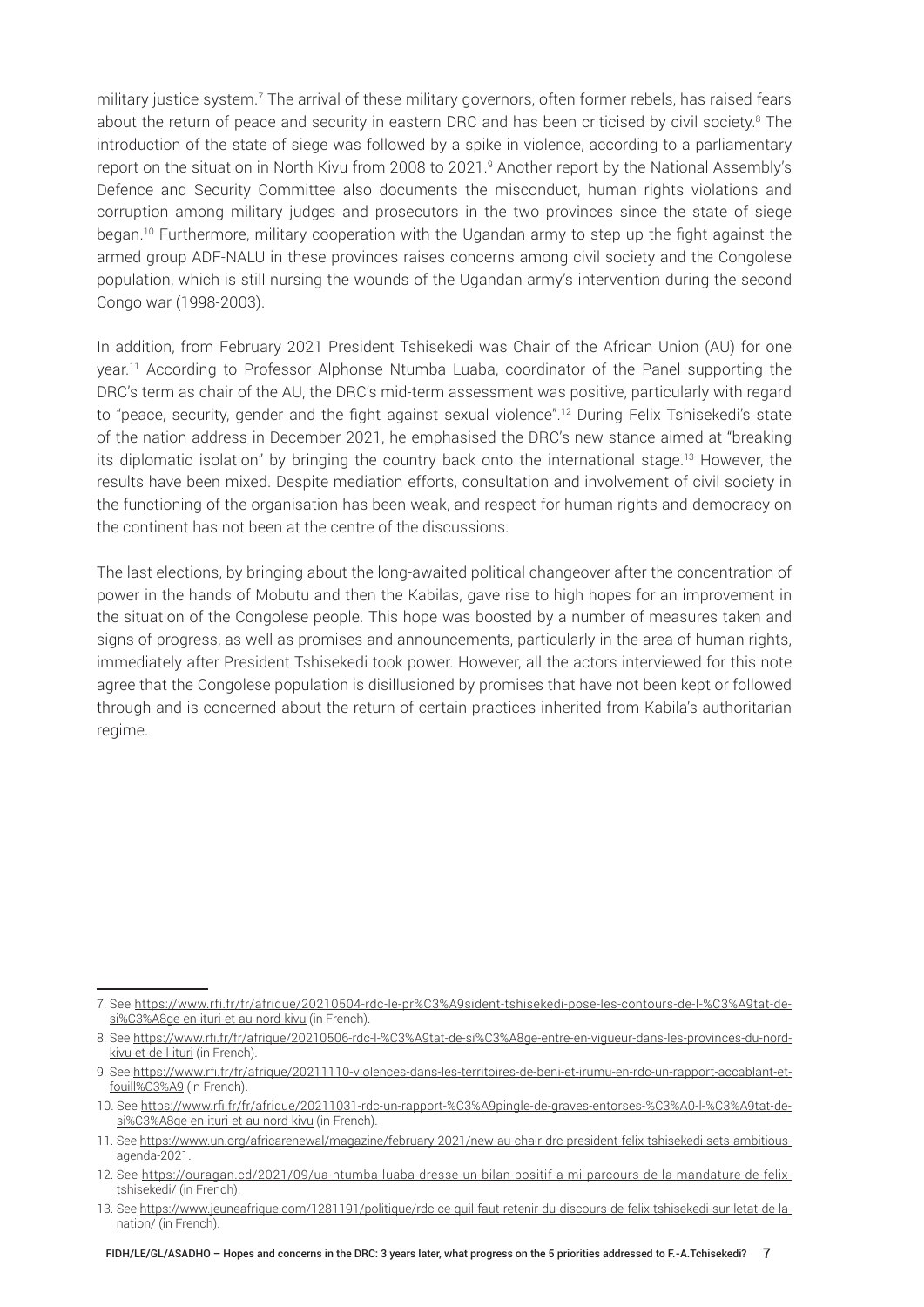## Priority 1

### Fighting impunity, promoting truth and strengthening justice to ensure national reconciliation and lasting peace

In the March 2019 Roadmap, our organisations stressed the need to prosecute international crimes and punish those most responsible, to initiate a process of truth and national reconciliation on past crimes, to rule on the instrumentalisation of community conflicts and to promote mediation, to provide reparation to victims, and to promote the establishment of an independent and effective judicial system.

Given the scale and repetition of the crimes committed throughout the DRC, our organisations called for the implementation of a holistic transitional justice policy, which could be based on the creation of specialised mixed chambers and a Truth and Reconciliation Commission, responsible for establishing the truth about past crimes, delivering justice to the victims, including by proposing reparation measures, and recommending institutional reforms.

The implementation of transitional justice mechanisms which could contribute to the fight against impunity in the DRC was also a recommendation of the 2010 UN Mapping Exercise Report by the Office of the High Commissioner for Human Rights (OHCHR),<sup>14</sup> and supported by our organisations.<sup>15</sup> The report lists the serious violations of human rights and international humanitarian law perpetrated between 1993 and 2003 on the territory of the DRC and sets out options for transitional justice mechanisms.

Since Tshisekedi came to power, there have been increasing calls from the international community for the establishment of a transitional justice mechanism in the DRC. In his December 2021 report on the situation in the DRC, the UN Secretary-General expressed concern about the deteriorating human rights situation in conflict-affected areas and encouraged the Congolese government to adopt a national strategy on transitional justice.16

In the eastern province of Ituri, in the context of the demobilisation of elements of the armed group *Front de résistance patriotique de l'Ituri* (FRPI), members of the Follow-up Committee for the Stabilisation and Reconstruction Plan for armed conflict-affected areas (STAREC) proposed measures at ministerial level, including the creation of a national commission on transitional justice and a compensation fund for victims of serious crimes.<sup>17</sup>

In addition, regarding the Kasai provinces, the team of international experts on the situation in the Kasai regions, in its report to the Human Rights Council in June 2019, also called for the establishment of a transitional justice mechanism to investigate the truth and the root causes of the conflict, and to provide reparations to victims.<sup>18</sup>

<sup>14.</sup> See [https://www.ohchr.org/sites/default/files/Documents/Countries/CD/DRC\\_MAPPING\\_REPORT\\_FINAL\\_EN.pdf](https://www.ohchr.org/sites/default/files/Documents/Countries/CD/DRC_MAPPING_REPORT_FINAL_EN.pdf).

<sup>15.</sup> See [https://www.fidh.org/en/region/Africa/democratic-republic-of-congo/1-october-2020-10th-anniversary-of-the](https://www.fidh.org/en/region/Africa/democratic-republic-of-congo/1-october-2020-10th-anniversary-of-the-publication-of-the-report-of)[publication-of-the-report-of](https://www.fidh.org/en/region/Africa/democratic-republic-of-congo/1-october-2020-10th-anniversary-of-the-publication-of-the-report-of) and [https://www.fidh.org/en/region/Africa/democratic-republic-of-congo/empire-du-silence](https://www.fidh.org/en/region/Africa/democratic-republic-of-congo/empire-du-silence-impunity-cycles-violence-drc)[impunity-cycles-violence-drc.](https://www.fidh.org/en/region/Africa/democratic-republic-of-congo/empire-du-silence-impunity-cycles-violence-drc)

<sup>16.</sup> See <https://undocs.org/en/S/2021/987>.

<sup>17.</sup> *Ibid.*

<sup>18.</sup> See UN Human Rights Council, Report of the Team of International Experts on the situation in Kasai, June 2019, [https://undocs.](https://undocs.org/en/A/HRC/41/31) [org/en/A/HRC/41/31.](https://undocs.org/en/A/HRC/41/31)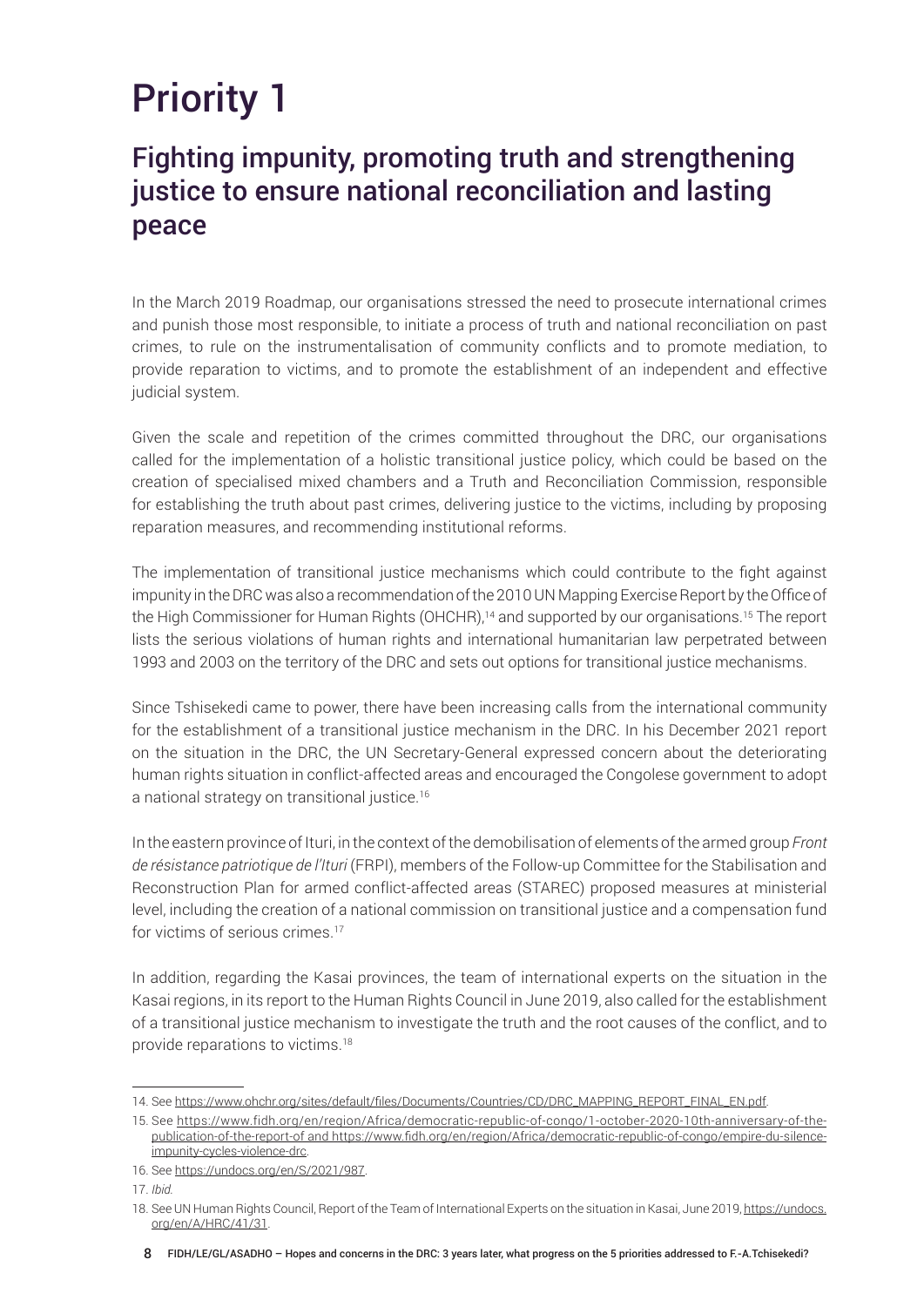In the province of Tshopo, in June 2021, during a commemoration of the clashes that took place in Kisangani 21 years earlier, Dr Denis Mukwege raised the urgent need to adopt a holistic national transitional justice strategy, expressing the hope that "all the driving forces of the nation will become involved in the transitional justice process emerging in the DRC and will take ownership of the content of this strategy in order to demand from the Congolese government and the international community the establishment of an International Criminal Tribunal for the Democratic Republic of the Congo."19

At the beginning of his mandate, President Tshisekedi launched a process of reflection on transitional justice for the most serious crimes in the DRC. In addition, during the 3rd National Roundtable bringing together representatives of the authorities and civil society, organised in December 2020 by FIDH's member organisation *Groupe Lotus*, the Minister for Human Rights also made a commitment to identify and support projects to establish transitional justice mechanisms in the DRC through regular consultations with Congolese civil society.20

At the national level, these commitments by the national authorities to transitional justice have led to the creation of a joint commission composed of the Presidency, the Ministry of Justice and the Ministry for Human Rights, and the development of a roadmap based on the four pillars of transitional justice.<sup>21</sup>

At the provincial level, public consultations are underway to determine the transitional justice mechanisms best suited to the local situation. This initiative began in Kasai-Central in 2019 with the PAJURR (Peace, Justice, Reconciliation and Reconstruction in Kasai-Central) project, launched by the Congolese authorities and the United Nations Joint Human Rights Office (UNJHRO) in collaboration with other partners, including the United Nations Development Programme (UNDP). This project was aimed at promoting community reconciliation and social cohesion through initiatives to establish the truth, starting with the organisation of public consultations on the various forms of justice, reparation, reconciliation and guarantees of non-repetition in relation to the conflicts in Kasai-Central.<sup>22</sup> The final report of these consultations, held in August 2019 at the initiative of the provincial government, was delivered in February 2020 and calls for the establishment of a truth commission, reconciliation of local communities torn apart by the conflict, reparations or compensation for all victims, criminal justice proceedings as well as remembrance efforts.<sup>23</sup> In August 2020, MONUSCO and its partners concluded the mobile court hearing before the Kananga Garrison Military Court in Luiza, Kasai-Central province. Judgments were handed down in four of the five cases relating in particular to acts of rape, summary and extrajudicial executions of civilians by elements of the Congolese National Police (*Police nationale congolaise* – PNC), the Armed Forces of the DRC (*Forces armées de la RDC* – FARDC) and alleged Kamuina Nsapu militia in Luiza territory between 2016 and 2018.24 Our organisations welcome the efforts of the DRC, with the support of its partners, to establish a national transitional justice policy and encourage the continuation of initiatives in the provinces. We stress the importance of taking into account the particularities of each situation at the local level in the elaboration of the national transitional justice strategy, as well as ensuring coordination between partners supporting the Congolese authorities in this area.

<sup>19.</sup> See <https://www.rfi.fr/fr/afrique/20210606-rdc-vibrant-plaidoyer-du-dr-denis-mukwege-pour-la-justice> (in French).

<sup>20.</sup> See [https://www.politico.cd/encontinu/2020/12/06/3eme-table-ronde-nationale-la-bipartite-autorites-defenseurs-plaide-pour](https://www.politico.cd/encontinu/2020/12/06/3eme-table-ronde-nationale-la-bipartite-autorites-defenseurs-plaide-pour-un-projet-de-loi-sur-la-protection-des-acteurs-impliques-dans-la-defense-des-droits-humains-en-rdc.html/73054/)[un-projet-de-loi-sur-la-protection-des-acteurs-impliques-dans-la-defense-des-droits-humains-en-rdc.html/73054/](https://www.politico.cd/encontinu/2020/12/06/3eme-table-ronde-nationale-la-bipartite-autorites-defenseurs-plaide-pour-un-projet-de-loi-sur-la-protection-des-acteurs-impliques-dans-la-defense-des-droits-humains-en-rdc.html/73054/) (in French).

<sup>21.</sup> The UN has identified four pillars of transitional justice: truth, justice, reparation and guarantees of non-repetition.

<sup>22.</sup> See MONUSCO News, "Une justice transitionnelle est-elle nécessaire au Kasaï central?", 16 August 2019, [https://monusco.](https://monusco.unmissions.org/une-justice-transitionnelle-est-t-elle-n%C3%A9cessaire-au-kasa%C3%AF-central) [unmissions.org/une-justice-transitionnelle-est-t-elle-n%C3%A9cessaire-au-kasa%C3%AF-central](https://monusco.unmissions.org/une-justice-transitionnelle-est-t-elle-n%C3%A9cessaire-au-kasa%C3%AF-central) (in French).

<sup>23.</sup> See [https://drcongo.un.org/index.php/fr/34304-rapport-des-consultations-populaires-sur-les-besoins-de-justice-reparations]( http://www.achpr.org/instruments/principles-guidelines-right-fair-trial/)[et-prevention-de]( http://www.achpr.org/instruments/principles-guidelines-right-fair-trial/) (in French).

<sup>24.</sup> See [https://reliefweb.int/sites/reliefweb.int/files/resources/compte-rendu\\_de\\_lactualite\\_des\\_nations\\_unies\\_en\\_rdc\\_a\\_la\\_](https://reliefweb.int/sites/reliefweb.int/files/resources/compte-rendu_de_lactualite_des_nations_unies_en_rdc_a_la_date_du_19_aout_2020_final.pdf) [date\\_du\\_19\\_aout\\_2020\\_final.pdf](https://reliefweb.int/sites/reliefweb.int/files/resources/compte-rendu_de_lactualite_des_nations_unies_en_rdc_a_la_date_du_19_aout_2020_final.pdf) (in French).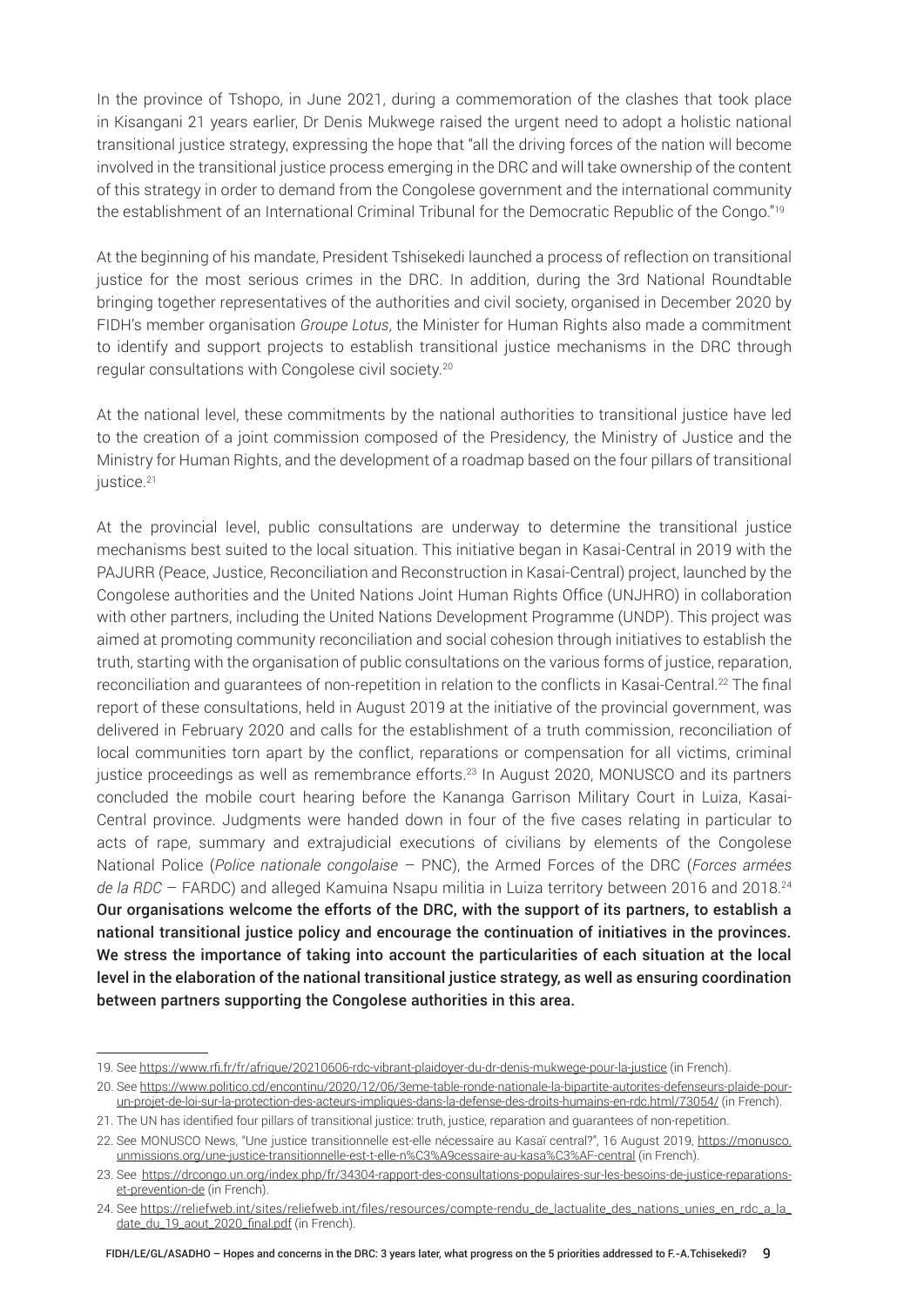In terms of reparations to victims of serious crimes in the DRC, including sexual violence, there was a breakthrough when funds were delivered to victims of the Six-Day War in Kisangani, the first Congolese victims to receive money from this national compensation fund for the harm they suffered. This fund, officially named the Provisional Rehabilitation Fund for Victims of the Kisangani Wars, is managed by the Ministry for Human Rights and was set up with a budget of USD 11,500,000. In January 2021, the Congolese government allocated the first instalment (USD 450,000) to the victims of the six-day war in Kisangani which took place in 2000.25 However, civil society in Kisangani, including *Groupe Lotus*, was disappointed by this action, which comes more than 20 years after the events, highlighting the lack of transparency in the distribution and payment of funds. In the case opposing the DRC and Uganda before the International Court of Justice (ICJ), in February 2022 the Ugandan State was ordered to pay USD 325 million to the Congolese State as reparations for the clashes that took place on the territory of the DRC between 1998 and 2003.<sup>26</sup> Our organisations insist that a national reparation mechanism be implemented as soon as possible for the victims of these clashes.

With regard to sexual violence, in 2019 our organisations called for a specific reparations programme for victims, given the scale of sexual violence committed in the territory and the specific impact of such violence on victims. In her 2019 report, the Special Representative of the UN Secretary-General on Sexual Violence in Conflict reported that the procedure for claiming reparations in the DRC is arduous, and legal clinics lack funding to assist survivors of sexual violence after judgments are delivered.<sup>27</sup> To date, although there have been court decisions granting reparations in cases of sexual violence in the DRC, to the knowledge of our organisations, there have been no concrete measures to disburse these funds.28 Moreover, no specific reparations programme for victims of sexual violence has been adopted by the Congolese government.

According to information gathered by our organisations, the establishment of a reparations fund for serious crimes including sexual violence in the DRC is under consideration at the National Assembly, and our organisations call for it to be debated and adopted during the March 2022 parliamentary session in the DRC, and rapidly implemented. Our organisations also stress the need for the compensation fund for victims of violations to include a coordination mechanism with the ICC Trust Fund for Victims regarding reparations in the Lubanga and Katanga cases, and soon in the Ntaganda case.

In terms of the fight against impunity, our organisations welcome the reopening in September 2021 of the trial for the murder of human rights defender Floribert Chebeya and the disappearance of his driver, Fidèle Bazana, eleven years earlier. While the case had been closed since the last appeal proceedings in 2015, new elements have made it possible to reopen the case. These include the arrest in September 2020 of Christian Ngoy Kenga Kenga, who was convicted *in absentia* at first instance and had been on the run since the events, as well as statements made in early 2021 by Hergile Ilunga wa Ilunga, a sergeant major in the police force at the time of the events, in the service of Colonel Daniel Mukalay, and by Alain Kayeye Longwa, a driver for Major Christian Ngoy Kenga Kenga, both of whom confessed to being agents in the double murder of Floribert Chebeya and Fidèle Bazana.<sup>29</sup>

<sup>25.</sup> See [https://www.radiookapi.net/2021/01/29/actualite/justice/tshopo-le-ministre-des-droits-humains-remet-des-fonds-de](https://www.radiookapi.net/2021/01/29/actualite/justice/tshopo-le-ministre-des-droits-humains-remet-des-fonds-de-rehabilitation)[rehabilitation](https://www.radiookapi.net/2021/01/29/actualite/justice/tshopo-le-ministre-des-droits-humains-remet-des-fonds-de-rehabilitation) (in French).

<sup>26.</sup> See [https://news.un.org/fr/story/2022/02/1114002.](https://news.un.org/fr/story/2022/02/1114002)

<sup>27.</sup> See [https://www.un.org/sexualviolenceinconflict/wp-content/uploads/2020/07/report/conflict-related-sexual-violence](https://www.un.org/sexualviolenceinconflict/wp-content/uploads/2020/07/report/conflict-related-sexual-violence-report-of-the-united-nations-secretary-general/2019-SG-Report.pdf)[report-of-the-united-nations-secretary-general/2019-SG-Report.pdf](https://www.un.org/sexualviolenceinconflict/wp-content/uploads/2020/07/report/conflict-related-sexual-violence-report-of-the-united-nations-secretary-general/2019-SG-Report.pdf).

<sup>28.</sup> See the recent case of Commander, Takungomo Mukambilwa Le Pouce, of the armed group Raïa Mutomboki in South Kivu, who was sentenced to 20 years' imprisonment at mobile court hearings for several crimes, including rape and sexual slavery. Reparations were granted to 170 victims, as well as resettlement measures. See [https://trialinternational.org/latest-post/](https://trialinternational.org/latest-post/migamba-case-drc-when-mining-exploitation-leads-to-mass-crimes/) [migamba-case-drc-when-mining-exploitation-leads-to-mass-crimes/](https://trialinternational.org/latest-post/migamba-case-drc-when-mining-exploitation-leads-to-mass-crimes/).

<sup>29.</sup> Jacques Migabo had been sentenced *in absentia* in the 2011 Chebeya case and at the time of the events was bodyguard to Major Cristian Ngoy Kenga Kenga, who was arrested in September 2020. See [https://www.rfi.fr/fr/afrique/20210218-rdc](https://www.rfi.fr/fr/afrique/20210218-rdc-arrestation-de-jacques-mugabo-l-un-des-assassins-pr%C3%A9sum%C3%A9s-de-chebeya-et-bazana)[arrestation-de-jacques-mugabo-l-un-des-assassins-pr%C3%A9sum%C3%A9s-de-chebeya-et-bazana](https://www.rfi.fr/fr/afrique/20210218-rdc-arrestation-de-jacques-mugabo-l-un-des-assassins-pr%C3%A9sum%C3%A9s-de-chebeya-et-bazana) (in French).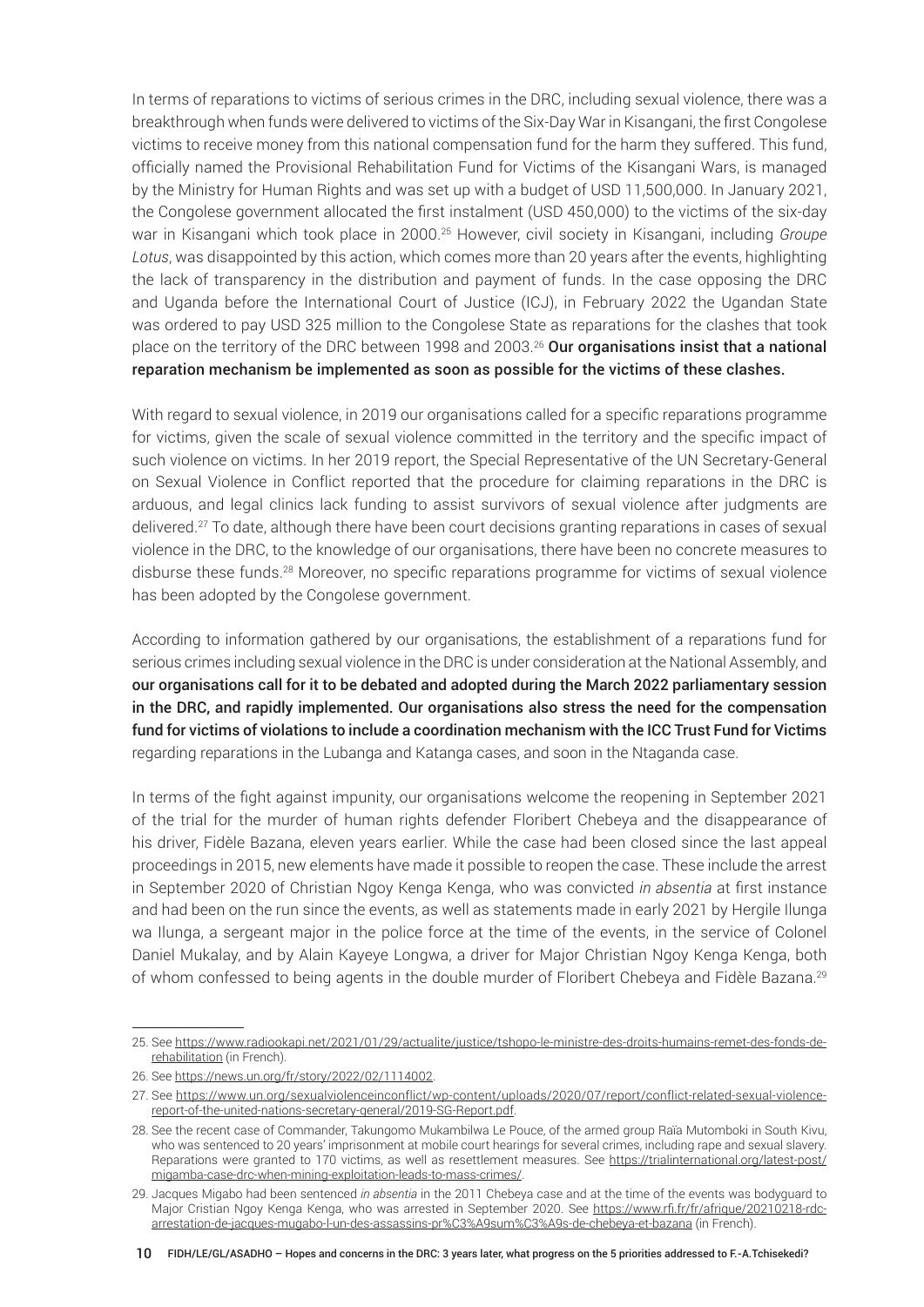This evidence supported the version given by Paul Mwilambwe, the main witness in the case who was convicted *in absentia* at the 2011 trial and sentenced to the death penalty. Following the statements of Hergile Ilunga and Alain Kayeye Longwa in 2021, other police officers were arrested, including Lieutenant Jacques Mugabo, convicted *in absentia* in 2011 and arrested and imprisoned in February 2021.

Since the resumption of the hearings in September 2021 in Kinshasa, several police officers have been heard by the Congolese justice system, including the senior commissioner Christian Ngoy Kenga Kenga and the deputy commissioner Jacques Mugabo. Others, who were not tried at the original trial, such as Doudou Ilunga, Jeancy Mulang and General Zelwa Katanga Djadjidja, were also heard by the courts as sources of information. A court inspection was also authorised in November 2021 at the site where the body of Fidèle Bazana was allegedly buried, on a plot of land belonging to General Djadjidja, head of the military police at the time of the events. Paul Mwilambwe, the main witness in the case, decided to appear voluntarily before the court in the DRC after more than ten years on the run and was also heard as a witness in the case.<sup>30</sup>

The decision of the Military High Court, on 25 March 2022, to reopen proceedings to hear some of the people named in the trial, in particular General Ponde, FARDC military prosecutor,<sup>31</sup> was welcomed by our organisations, who continue to demand truth and justice for the families of the victims as well as for all individuals and organisations defending human rights in the DRC. Our organisations emphasise the need to punish those most responsible in this case, including by opening an investigation against General John Numbi, who is considered to be the instigator of these acts,<sup>32</sup> and who is currently on the run and subject to an international arrest warrant. Accordingly, our organisations call for the request for John Numbi's dismissal, filed by lawyers for the civil parties on 16 March 2022, to be considered and accepted by the Congolese authorities so that he can, if apprehended, appear before the competent courts.<sup>33</sup>

In May 2019, five months after the inauguration of Tshisekedi, civil society also deplored the lack of progress in the field of justice, particularly regarding the crimes committed in Yumbi and those resulting from the repression of protests during the pre-electoral period.34 More than a year after the elections, the same observation was made by Amnesty International in relation to the violations committed during the repression in the pre-electoral period between 2015 and 2018, and the lack of political will to move forward on the issue.35

Our organisations, who investigated the events, found that the attacks that took place in Yumbi, in the province of Maï-Ndombe, between 16 and 18 December 2018, resulted in more than 500 victims of murder, mutilation, including sexual mutilation, acts of torture and degrading and inhuman treatment, and pillaging.36 These attacks, which stemmed from community tensions exacerbated in the context of the elections, may constitute crimes against humanity and should lead to the prosecution of those

34. See <https://www.rfi.fr/fr/afrique/20190505-rdc-100-jours-tshisekedi-bilan-droits-homme> (in French).

<sup>30.</sup> See <https://www.fidh.org/fr/regions/afrique/rdc/rdc-proces-des-responsables-de-l-assassinat-de-floribert-chebeya-et> (in French).

<sup>31.</sup> See <https://actualite.cd/2022/03/25/proces-chebeya-la-haute-cour-militaire-ordonne-la-reouverture-des-debats-pour-les>(in French).

<sup>32.</sup> A complaint had been filed in 2010 with the Congolese justice system by Mr Chebeya's widow against former DRC President Joseph Kabila and his right-hand man and Inspector General of the PNC, General John Numbi Banza Tambo, currently on the run, in the same case. Following the fresh arrests and revelations made in the case, a second complaint was filed in October 2020 by lawyers for the civil parties and the matter was referred to the Military High Court for determination.

<sup>33.</sup> See <https://www.fidh.org/en/region/Africa/democratic-republic-of-congo/drc-imminent-verdict-in-the-chebeya-bazana-trial>.

<sup>35.</sup> See [https://www.amnesty.org/en/latest/news/2020/01/drc-one-year-since-tshisekedi-took-office-insecurity-and-impunity](https://www.amnesty.org/en/latest/news/2020/01/drc-one-year-since-tshisekedi-took-office-insecurity-and-impunity-still-imperil-human-rights/)[still-imperil-human-rights/](https://www.amnesty.org/en/latest/news/2020/01/drc-one-year-since-tshisekedi-took-office-insecurity-and-impunity-still-imperil-human-rights/).

<sup>36.</sup> See [https://www.fidh.org/en/region/Africa/democratic-republic-of-congo/tense-electoral-period-in-yumbi-risks-another](https://www.fidh.org/en/region/Africa/democratic-republic-of-congo/tense-electoral-period-in-yumbi-risks-another-outbreak-of-violence)[outbreak-of-violence.](https://www.fidh.org/en/region/Africa/democratic-republic-of-congo/tense-electoral-period-in-yumbi-risks-another-outbreak-of-violence)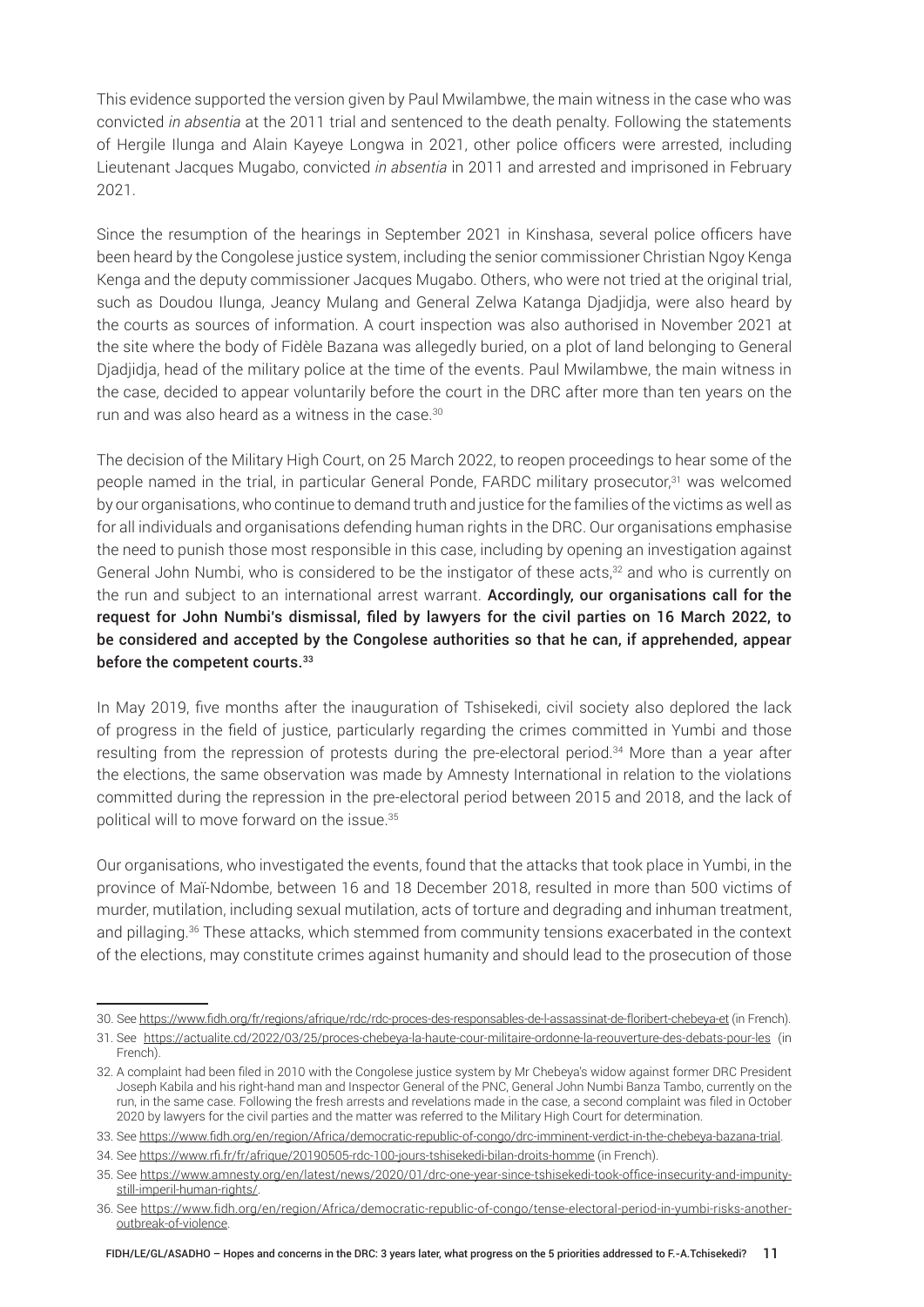allegedly responsible. The trial has been open since March 2021 before the Military High Court and nearly 60 people have been charged. Our organisations lament the slow progress in this case, which concerns events that took place more than three years ago. Our organisations also deplore the fact that one of the alleged perpetrators of the Yumbi massacres, at the time governor of the province of Maï-Ndombe, currently holds political office as governor of the city-province of Kinshasa.<sup>37</sup>

Investigations into serious human rights violations committed in the Kasai provinces between community militias instrumentalised by the government in the run-up to the elections and the Congolese defence and security forces, which our organisations have documented,<sup>38</sup> have seen little progress to date. Several FARDC officers, stationed in the Kasais at the time, were arrested in 2020,<sup>39</sup> and the trial of one of the leaders of the Kamuina Nsapu armed insurgency, Nsumbu Katende, for war crimes and terrorism, opened in March 2021 in Kasai-Central in a mobile court.40 On a visit to Kasai in June 2021, the Congolese Minister for Human Rights, Fabrice Puela, asked for forgiveness for the 2017 massacres, stressing that his presence in Kasai was a "clear signal" that "the fight against impunity should not spare anyone".<sup>41</sup> However, given the scale of the massacres, these actions are deemed insufficient by our organisations, considering the slow progress observed since the crimes commenced in 2016 and the absence of charges against high-ranking Congolese officials, considered by civil society to bear responsibility for these crimes.

On 29 January 2022, in the trial for the murder of the two UN experts in Kasai, Michael Sharp and Zaida Catalán, in Kasai in March 2017, while they were investigating massacres in that region, the Military Court in Kananga, Kasai, issued a decision sentencing 49 members of the Kamuina Nsapu militia to death, and army colonel Jean de Dieu Mambweni to 10 years in prison.<sup>42</sup> However, our organisations are not satisfied with this verdict, which has been appealed by the military prosecutor's office, because they consider on the one hand that the Court failed to establish the role of the defence and security forces and politicians in the case, and on the other hand that the principles of fair trial and criminal procedure have not been respected. This verdict comes at the end of a trial that has been marked by delays, as highlighted by the UN Human Rights Council's team of international experts on the situation in Kasai: "[T]he team of international experts doubts that, with its current resources, the Congolese justice system is able to work effectively and that the proceedings it has initiated can meet the need for justice arising from this crisis, even in cases chosen for their symbolic significance."<sup>43</sup>

In terms of the fight against impunity of those most responsible, some individuals occupying key positions within these forces are still subject to restrictive measures imposed by the European Union (EU) for their involvement in acts that constitute serious human rights violations or abuses.44 These measures, which have been in place since 2016, were renewed in December 2021 by the Council of the European Union.45 While new appointments within the army were made in 2020, some of

<sup>37.</sup> See <https://www.rfi.fr/fr/afrique/20190411-rdc-gentiny-ngobila-mbaka-elu-gouverneur-kinshasa-controverses> (in French).

<sup>38.</sup> See [https://www.fidh.org/en/region/Africa/democratic-republic-of-congo/slaughter-in-kasai-crimes-against-humanity](https://www.fidh.org/en/region/Africa/democratic-republic-of-congo/slaughter-in-kasai-crimes-against-humanity-perpetrated-to-create)[perpetrated-to-create](https://www.fidh.org/en/region/Africa/democratic-republic-of-congo/slaughter-in-kasai-crimes-against-humanity-perpetrated-to-create).

<sup>39.</sup> See [https://www.rfi.fr/fr/afrique/20200809-massacre-civils-en-rdc-arrestations-dofficiers-larm%C3%A9e-et-la-police-](https://www.rfi.fr/fr/afrique/20200809-massacre-civils-en-rdc-arrestations-dofficiers-larm%C3%A9e-et-la-police-%C3%A0-b%C3%A9) [%C3%A0-b%C3%A9](https://www.rfi.fr/fr/afrique/20200809-massacre-civils-en-rdc-arrestations-dofficiers-larm%C3%A9e-et-la-police-%C3%A0-b%C3%A9) (in French).

<sup>40.</sup> See <https://trialinternational.org/fr/latest-post/republique-democratique-du-congo-limpunite-recule-aussi-au-kasai/> (in French).

<sup>41.</sup> See [https://www.rfi.fr/fr/afrique/20210623-rdc-dans-le-kasa%C3%AF-le-ministre-fabrice-puela-demande-pardon-pour-les](https://www.rfi.fr/fr/afrique/20210623-rdc-dans-le-kasa%C3%AF-le-ministre-fabrice-puela-demande-pardon-pour-les-massacres-de-2017)[massacres-de-2017](https://www.rfi.fr/fr/afrique/20210623-rdc-dans-le-kasa%C3%AF-le-ministre-fabrice-puela-demande-pardon-pour-les-massacres-de-2017) (in French).

<sup>42.</sup> See [https://www.rfi.fr/fr/afrique/20220131-proc%C3%A8s-de-l-assassinat-des-experts-de-l-onu-en-rdc-ne-pas-perdre-espoir](https://www.rfi.fr/fr/afrique/20220131-proc%C3%A8s-de-l-assassinat-des-experts-de-l-onu-en-rdc-ne-pas-perdre-espoir-de-faire-toute-la-lumi%C3%A8re)[de-faire-toute-la-lumi%C3%A8re](https://www.rfi.fr/fr/afrique/20220131-proc%C3%A8s-de-l-assassinat-des-experts-de-l-onu-en-rdc-ne-pas-perdre-espoir-de-faire-toute-la-lumi%C3%A8re) (in French).

<sup>43.</sup> See <https://undocs.org/en/A/HRC/45/50>.

<sup>44.</sup> See [https://www.fidh.org/en/region/Africa/democratic-republic-of-congo/fidh-welcomes-eu-decision-to-maintain-individual](https://www.fidh.org/en/region/Africa/democratic-republic-of-congo/fidh-welcomes-eu-decision-to-maintain-individual-sanctions-against)[sanctions-against.](https://www.fidh.org/en/region/Africa/democratic-republic-of-congo/fidh-welcomes-eu-decision-to-maintain-individual-sanctions-against)

<sup>45.</sup> Only the former Governor of Haut-Katanga, Jean-Claude Kazembe Musonda, was removed from the list of individual measures in 2021 due to his death in July 2021 in the DRC. See [https://op.europa.eu/en/publication-detail/-/publication/3d3353e0-](https://op.europa.eu/en/publication-detail/-/publication/3d3353e0-598c-11ec-91ac-01aa75ed71a1/language-en/format-PDF/source-256570248) [598c-11ec-91ac-01aa75ed71a1/language-en/format-PDF/source-256570248](https://op.europa.eu/en/publication-detail/-/publication/3d3353e0-598c-11ec-91ac-01aa75ed71a1/language-en/format-PDF/source-256570248) and [https://www.radiookapi.net/2021/07/31/](https://www.radiookapi.net/2021/07/31/actualite/politique/haut-katanga-lancien-gouverneur-jean-claude-kazembe-est-decede)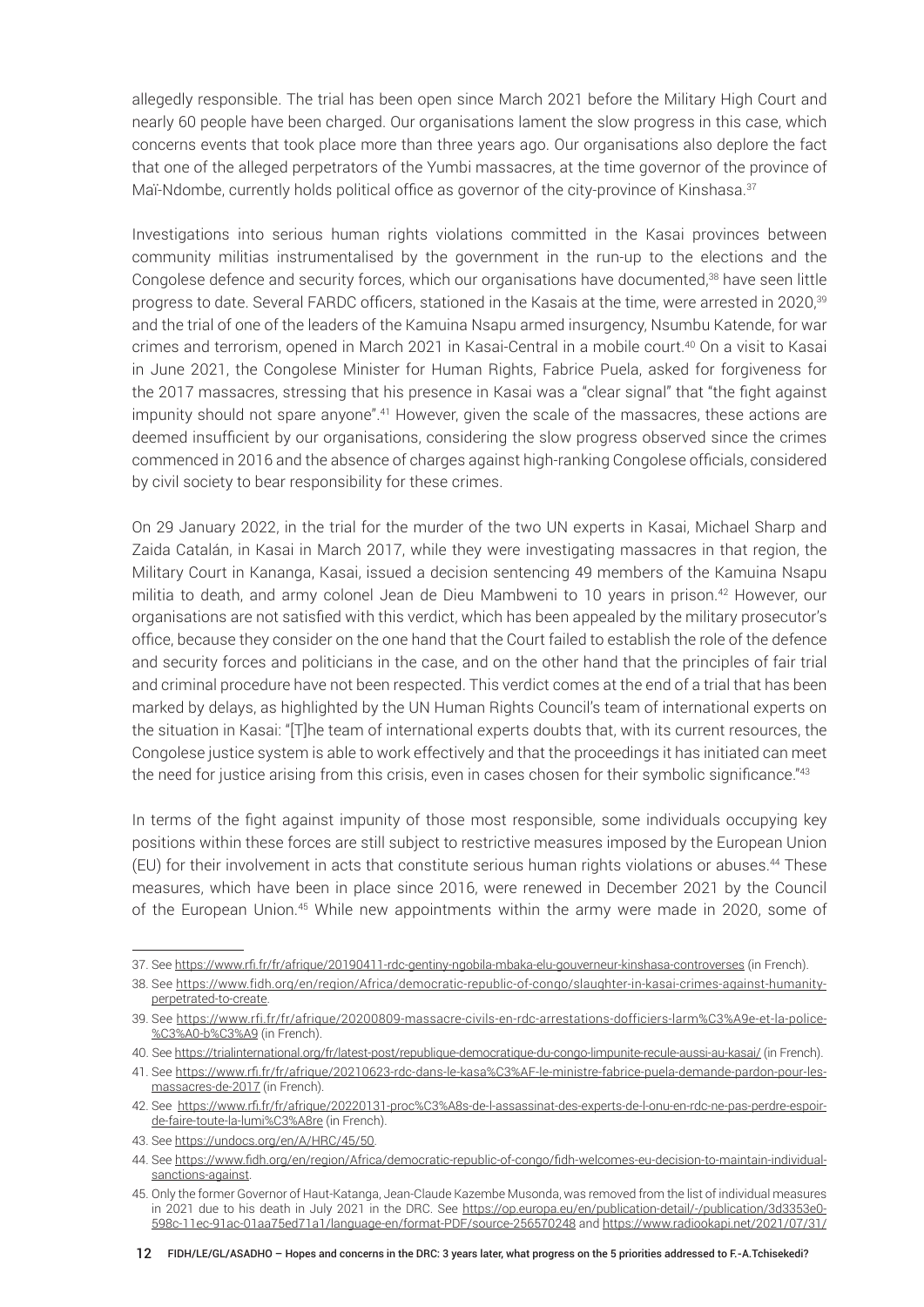these individuals have been retained in influential positions within the Congolese security apparatus. However, General John Numbi, a Kabila protégé and alleged perpetrator of a number of serious human rights violations, was removed from the army by Tshisekedi, which is an important step in the vetting process of the security and defence forces.<sup>46</sup> Yet, he remains on the run and civil society is still awaiting the opening of proceedings against him in the Chebeya/Bazana case. Our organisations therefore stress the need for accountability, including at the highest level, of those responsible for human rights violations committed in particular by the Congolese defence and security forces.

Our organisations deplore the delays and slow progress in the fight against impunity in certain cases, in particular the Yumbi case and the cases in the Kasais, and the lack of political will to try those most responsible in these cases, some of whom are still holding positions within the state apparatus. Our organisations call for the cases to be processed as soon as possible, with the support of partners, particularly with regard to the exhumation of the bodies, so that the victims of these crimes can obtain reparation and have their rights recognised.<sup>47</sup>

In addition, our organisations reiterate the need for a vetting procedure to ensure that "public officials" and employees who are personally responsible for gross violations of human rights, in particular those involved in military, security, police, intelligence and judicial sectors, [do] not continue to serve in State institutions"48 and do not benefit from amnesty measures or occupy posts within the country's new institutions.

With regard to the reform of the justice system, in relation to which the lack of independence and modernisation were the main criticisms made by civil society at the end of Kabila's presidency, our organisations note that little progress has been made, over the past three years, in the reform of the judicial system. Our organisations acknowledge the (incremental) increase in the salaries of prosecutors and judges since the end of 2021, as well as the launch of the recruitment process for new prosecutors and judges at the beginning of February 2022. However, our organisations note a shortage of prosecutors and judges, particularly military prosecutors and judges, and the inadequacy of judicial infrastructure throughout the country, which leads to delays and slow progress in certain proceedings. This lack of judicial resources has been exacerbated by the establishment and maintenance of the state of siege in the provinces of Ituri and North Kivu, where a military administration has replaced the civil administration.49 Our organisations note that, in March 2022, President Tshisekedi issued an order amending the May 2021 order on the state of siege, to restrict the jurisdiction of military courts to certain offences,<sup>50</sup> and **emphasise the need to recruit and train new prosecutors and judges, with** the support of the DRC's partners, and to strengthen the resources of civil courts, including the capacity of civil prosecutors and judges.

[actualite/politique/haut-katanga-lancien-gouverneur-jean-claude-kazembe-est-decede](https://www.radiookapi.net/2021/07/31/actualite/politique/haut-katanga-lancien-gouverneur-jean-claude-kazembe-est-decede) (in French).

<sup>46.</sup> See <https://www.rfi.fr/fr/afrique/20200718-rdc-f%C3%A9lix-tshisekedi-remanie-numbi-arm%C3%A9e-grandes-largeurs> (in French).

<sup>47.</sup> In its resolution A/HRC/RES/48/20 of 11 October 2021, the UN Human Rights Council decided to renew the mandate of the team of international experts on the situation in Kasai and to extend it to cover the entire territory of the DRC in the area of forensics and sexual violence, in order to support the Congolese judicial authorities in their investigations into human rights violations. See <https://documents-dds-ny.un.org/doc/UNDOC/GEN/G21/285/67/PDF/G2128567.pdf?OpenElement>.

<sup>48.</sup> See Updated Set of principles for the protection and promotion of human rights through action to combat impunity (E/CN.4/2005/102/Add.1), Principle 36.

<sup>49.</sup> The state of siege was decreed in May 2021 in the provinces of North Kivu and Ituri by President Tshisekedi. As a result, some military prosecutors and judges were transferred to the two provinces concerned, but without being replaced in their original provinces.

<sup>50.</sup> See [https://actualite.cd/index.php/2022/03/25/rdc-felix-tshisekedi-modifie-lordonnance-sur-letat-de-siege-et-reduit-les](https://actualite.cd/index.php/2022/03/25/rdc-felix-tshisekedi-modifie-lordonnance-sur-letat-de-siege-et-reduit-les-competences)[competences](https://actualite.cd/index.php/2022/03/25/rdc-felix-tshisekedi-modifie-lordonnance-sur-letat-de-siege-et-reduit-les-competences) (in French).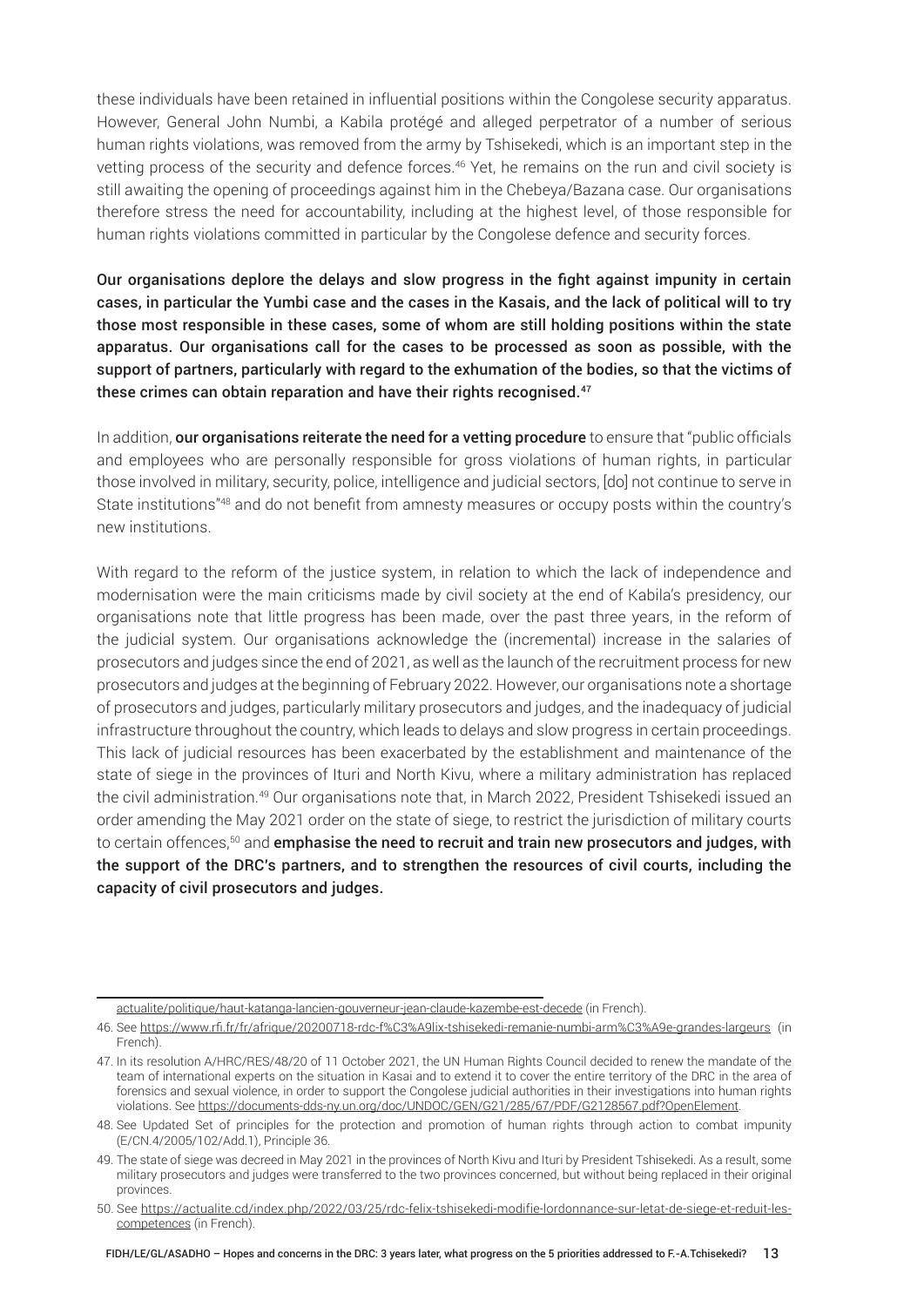## Priority 2

## Ensuring respect for fundamental rights and promoting political dialogue

During the first year of Tshisekedi's mandate, between January and December 2019, the UNJHRO<sup>51</sup> noted a decrease in the number of violations committed throughout the territory of the DRC compared to 2018, with 6,545 violations. It also observed a "definite improvement in conditions for the exercise of public freedoms following the December 2018 elections with the arrival of the new authorities",*<sup>52</sup>* with 778 violations of human rights and fundamental freedoms linked to restrictions on democratic space.

Over the course of 2020, the UNJHRO noted a significant increase in the number of violations committed in the DRC compared to 2019, with 7,909 violations, reflecting both the deterioration of the security situation in the eastern provinces of the country due to the activity of armed groups, and an increase in the number of violations of fundamental rights and freedoms linked to democratic space (935 violations). According to the UNJHRO, the increase in violations related to democratic space is linked to the political context (repression of demonstrations in connection with multiple crises within the ruling coalition), actions taken by the administrative authorities at the provincial level, as well as the restrictive context caused by the COVID-19 pandemic and the related state of emergency decreed in March 2020.53

In 2021, however, a decrease in the number of violations was recorded by the UNJHRO, with 6,989 violations, including a decline in the number of violations related to restrictions on democratic space (476 violations). According to the same source, this overall decrease does not reflect the situation in certain provinces.<sup>54</sup>

This analysis of the human rights situation over Tshisekedi's three years in office reflects the analysis of most of the actors consulted for the purposes of drafting this note.

At the end of his term, Joseph Kabila, who had been in power for 18 years, left a country experiencing armed conflict in the east (in the provinces of Kivu and Ituri), riven by community tensions and conflicts, particularly in the provinces of Tanganyika and the Kasais, and a democratic space restricted by years of repression and violence against civil society, the political opposition and the media. After his election in 2019, President Tshisekedi was quick to declare his commitment to ending repression and restoring the Rule of Law and democracy in the DRC. Thus, in the first few months of his mandate, 700 political prisoners were released by presidential pardon<sup>55</sup> and exiled opponents returned to

<sup>51. &</sup>quot;As part of its mandate, the United Nations Joint Human Rights Office (UNJHRO) in the DRC closely monitors and analyses trends in the human rights situation in the country. These trends are regularly shared with the authorities so that they can take the necessary action, including bringing to justice alleged perpetrators of documented human rights violations, and are presented on a monthly basis at the UN weekly press conference." See [https://monusco.unmissions.org/sites/default/files/](https://monusco.unmissions.org/sites/default/files/bcnudh_-_communique_de_presse_-_note_annuelle_2019_0.pdf) bcnudh -\_communique\_de\_presse\_-\_note\_annuelle\_2019\_0.pdf.

<sup>52.</sup> *Ibid.*

<sup>53.</sup> See [https://monusco.unmissions.org/sites/default/files/unjhro\\_-\\_analysis\\_of\\_the\\_human\\_rights\\_situation\\_in\\_the\\_drc\\_-](https://monusco.unmissions.org/sites/default/files/unjhro_-_analysis_of_the_human_rights_situation_in_the_drc_-_2020.pdf) [\\_2020.pdf](https://monusco.unmissions.org/sites/default/files/unjhro_-_analysis_of_the_human_rights_situation_in_the_drc_-_2020.pdf).

<sup>54.</sup> See [https://monusco.unmissions.org/sites/default/files/bcnudh\\_-\\_communique\\_de\\_presse\\_-\\_note\\_annuelle\\_2021\\_.pdf](https://monusco.unmissions.org/sites/default/files/bcnudh_-_communique_de_presse_-_note_annuelle_2021_.pdf).

<sup>55.</sup> Seven hundred political prisoners were granted conditional release and freed from detention centres. Political opposition figure Franck Diongo and human rights defender and lawyer Firmin Yangambi were pardoned in March 2019 by presidential order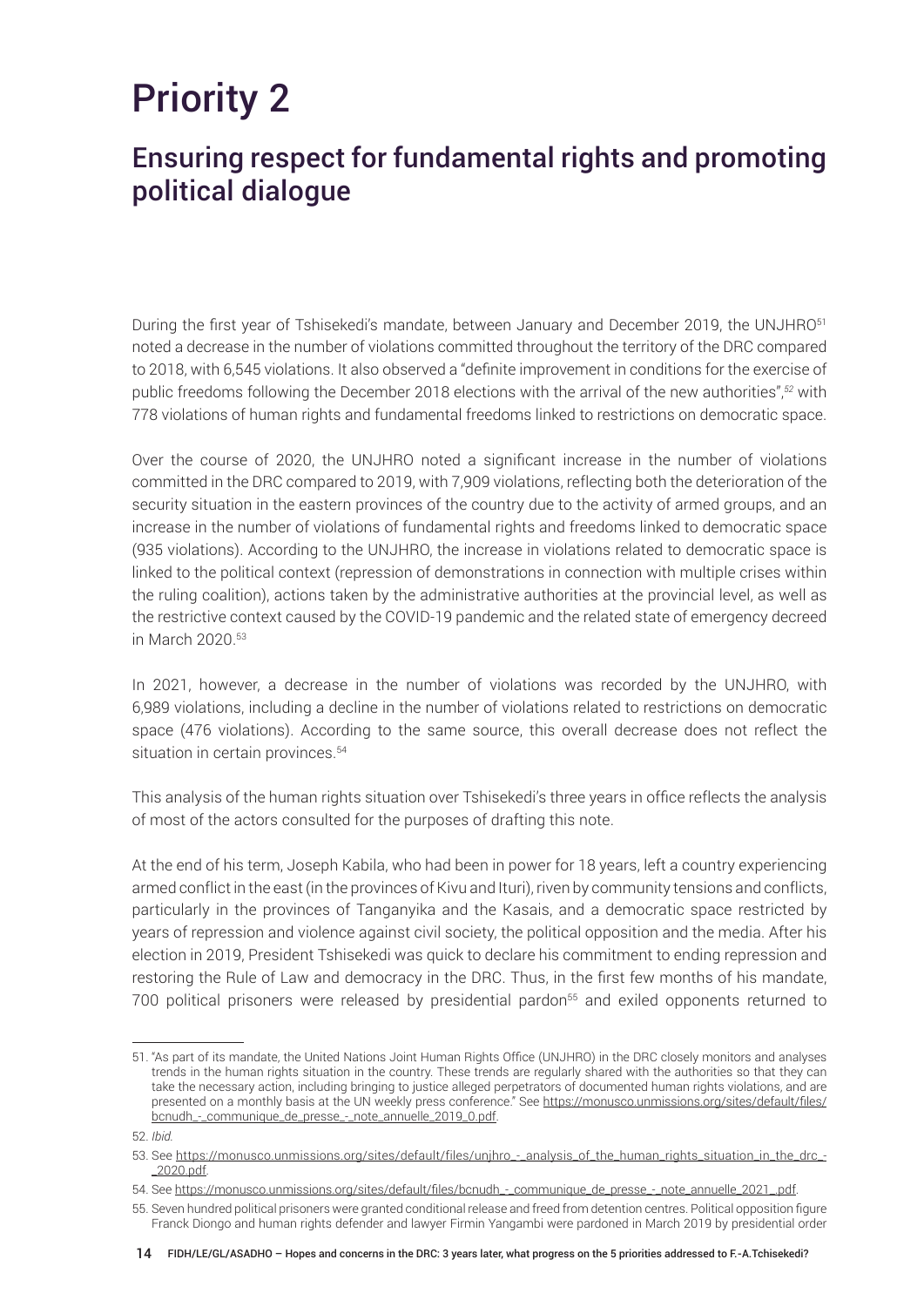the country.56 Civil society had the impression at that time that the civic space had opened up and emphasised the reduction in repression.<sup>57</sup> The release in January 2021, by presidential pardon, of several prisoners convicted in the case of the assassination of Laurent-Désiré Kabila, father of former president Joseph Kabila, and in particular of Colonel Eddy Kapend, was also welcomed by civil society and the families who had maintained his innocence for 20 years.<sup>58</sup>

However, on the basis of the information collected for this note, our organisations observe that the situation in relation to democratic space has not improved since the beginning of President Tshisekedi's mandate, particularly in the provinces.

Since February 2021, the political turnaround in favour of the majority formed by Félix Tshisekedi has been accompanied by increasing divisions with the opposition and civil society, notably over the composition of CENI, which has led to discontent and several demonstrations repressed by the authorities.

The LUCHA citizens' movement also continued to face repression by the security forces. In May 2019, 36 LUCHA activists were arrested by the police in Goma, North Kivu, while peacefully demonstrating against rising telecommunication prices.59 In September 2019, in Kananga, Kasai-Central, a LUCHA activist march was violently dispersed by the police.<sup>60</sup> In May 2020, in Beni, North Kivu, during a demonstration against insecurity, a LUCHA activist was killed by a police officer.<sup>61</sup> On 12 February 2021, a LUCHA demonstration against insecurity was again repressed in Kananga.<sup>62</sup> Other demonstrations also met with repression in 2019 and 2020. The demonstration of the opposition coalition *Lamuka* on 30 June 2019 was banned and repressed by the police in Kinshasa and Goma, where one demonstrator reportedly died of his injuries.<sup>63</sup> In July 2020, a civil society demonstration against the appointment of the chair of CENI was also repressed by the police in Kinshasa.<sup>64</sup>

See RFI, "RDC : les opposants Firmin Yangambi et Franck Diongo graciés par Félix Tshisekedi", 14 March 2019, [http://www.](http://www.rfi.fr/afrique/20190314-rdc-firmin-yangambi-franck-diongo-gracies-felix-tshisekedi) [rfi.fr/afrique/20190314-rdc-firmin-yangambi-franck-diongo-gracies-felix-tshisekedi](http://www.rfi.fr/afrique/20190314-rdc-firmin-yangambi-franck-diongo-gracies-felix-tshisekedi) (in French). Firmin Yangambi, president of the NGO *Paix sur terre*, was sentenced on appeal to 20 years' imprisonment for attempting to organise an insurrectionary movement, and Franck Diongo, president of the *Mouvement lumumbiste progressiste* (MLP), was sentenced to five years' imprisonment for aggravated unlawful detention and assault of Republican Guard officers.

<sup>56.</sup> See, for example RFI, "Moïse Katumbi de retour en RDC : 'Nous serons une opposition exigeante'", 21 May 2019, [http://www.](http://www.rfi.fr/afrique/20190521-moise-katumbi-retour-rdc-nous-serons-opposition-exigeante) [rfi.fr/afrique/20190521-moise-katumbi-retour-rdc-nous-serons-opposition-exigeante](http://www.rfi.fr/afrique/20190521-moise-katumbi-retour-rdc-nous-serons-opposition-exigeante) (in French). Moïse Katumbi had been in exile for three years when he returned to the DRC in May 2019. Several legal actions had been initiated against him in the DRC while he was abroad for medical treatment, and he had been banned from obtaining a passport. He tried unsuccessfully to return in August 2018 to file his presidential candidacy and joined the opposition coalition from abroad. See also, for example *Jeune Afrique*, "RDC : nouveau retour à Kinshasa pour Jean-Pierre Bemba", 23 June 2019, [https://www.jeuneafrique.](https://www.jeuneafrique.com/792790/politique/rdc-nouveau-retour-a-kinshasa-pour-jean-pierre-bemba/) [com/792790/politique/rdc-nouveau-retour-a-kinshasa-pour-jean-pierre-bemba/](https://www.jeuneafrique.com/792790/politique/rdc-nouveau-retour-a-kinshasa-pour-jean-pierre-bemba/) (in French). Jean-Pierre Bemba had already returned to the DRC in August 2018 after being acquitted on appeal by the International Criminal Court (ICC) in June 2018. The ICC had sentenced him at first instance to 18 years in prison for war crimes and crimes against humanity committed by his militia in Central African Republic in 2002-2003. (See [https://www.fidh.org/en/issues/international-justice/international](https://www.fidh.org/en/issues/international-justice/international-criminal-court-icc/jean-pierre-bemba-sentenced-by-icc-to-18-years-in-prison-for-rape)[criminal-court-icc/jean-pierre-bemba-sentenced-by-icc-to-18-years-in-prison-for-rape\)](https://www.fidh.org/en/issues/international-justice/international-criminal-court-icc/jean-pierre-bemba-sentenced-by-icc-to-18-years-in-prison-for-rape). After his candidacy for the 2018 presidential elections was rejected by CENI due to his conviction by the ICC for witness tampering, Jean-Pierre Bemba had again left the DRC to join the opposition coalition abroad, before returning in June 2019.

<sup>57.</sup> See <https://www.rfi.fr/fr/afrique/20190505-rdc-100-jours-tshisekedi-bilan-droits-homme> (in French).

<sup>58.</sup> See [https://www.rfi.fr/fr/en-bref/20210108-rdc-lib%C3%A9ration-d-eddy-kapend-l-un-des-principaux-condamn%C3%A9s](https://www.rfi.fr/fr/en-bref/20210108-rdc-lib%C3%A9ration-d-eddy-kapend-l-un-des-principaux-condamn%C3%A9s-dans-l-assassinat-de-laurent-d%C3%A9sir%C3%A9-kabila)[dans-l-assassinat-de-laurent-d%C3%A9sir%C3%A9-kabila](https://www.rfi.fr/fr/en-bref/20210108-rdc-lib%C3%A9ration-d-eddy-kapend-l-un-des-principaux-condamn%C3%A9s-dans-l-assassinat-de-laurent-d%C3%A9sir%C3%A9-kabila) (in French).

<sup>59.</sup> See <https://www.rfi.fr/fr/afrique/20190921-rdc-lucha-liberation-36-militants-arretes-goma> (in French).

<sup>60.</sup> See <https://www.rfi.fr/fr/afrique/20190910-rdc-kananga-kasai-central-marche-lucha-reprimee-mouvement-citoyen-territoriale> (in French).

<sup>61.</sup> See <https://www.fidh.org/fr/themes/defenseurs-des-droits-humains/rdc-meurtre-du-militant-de-la-lucha-freddy-kambale> (in French).

<sup>62.</sup> See [https://www.rfi.fr/fr/afrique/20210214-rdc-face-%C3%A0-la-mont%C3%A9e-de-l-ins%C3%A9curit%C3%A9-au](https://www.rfi.fr/fr/afrique/20210214-rdc-face-%C3%A0-la-mont%C3%A9e-de-l-ins%C3%A9curit%C3%A9-au-kasa%C3%AF-central-la-soci%C3%A9t%C3%A9-civile-exasp%C3%A9r%C3%A9e)[kasa%C3%AF-central-la-soci%C3%A9t%C3%A9-civile-exasp%C3%A9r%C3%A9e](https://www.rfi.fr/fr/afrique/20210214-rdc-face-%C3%A0-la-mont%C3%A9e-de-l-ins%C3%A9curit%C3%A9-au-kasa%C3%AF-central-la-soci%C3%A9t%C3%A9-civile-exasp%C3%A9r%C3%A9e) (in French).

<sup>63.</sup> See <https://www.rfi.fr/fr/afrique/20190630-rdc-incidents-lors-manifestations-interdites-autour-martin-fayulu> (in French).

<sup>64.</sup> See <https://www.rfi.fr/fr/afrique/20200704-rdc-manifestation-dispersee-contre-la-nomination-ceni-ronsard-malonda> (in French).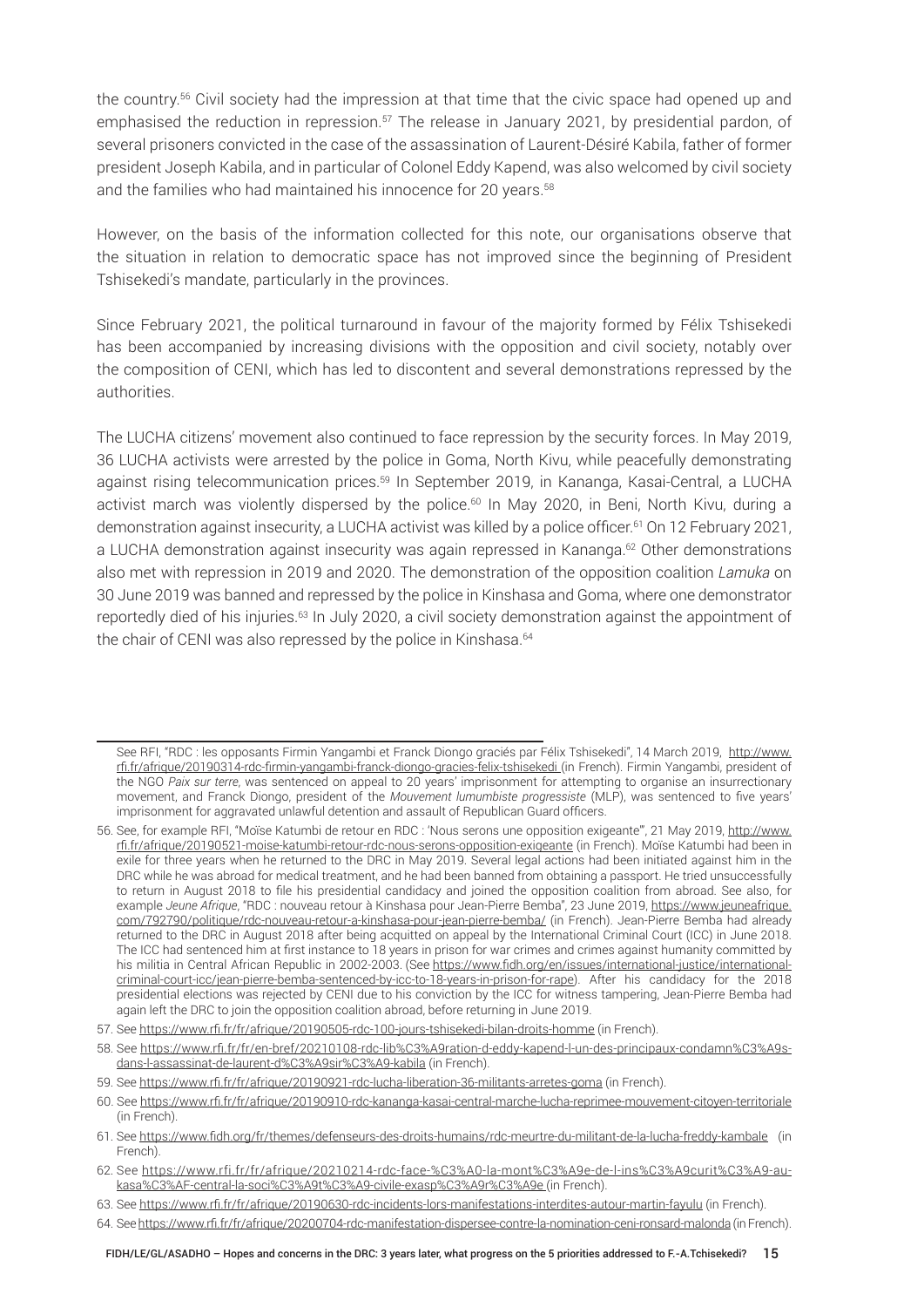A recent trend of restrictions on freedom of movement was also reported to our organisations by various sources in the course of producing this note. The case of the senator for Maniema province, Augustin Matata Ponyo, who was prevented from travelling by the Directorate General for Migration (DGM) in Kinshasa to attend the funeral of his sister in Lubumbashi in February 2022, illustrates this trend.65 Similarly, Martin Fayulu, member of the political opposition and President of *Engagement pour la citoyenneté et le développement* (ECIDE), was reported to have experienced restrictions on travel, particularly during his latest visit to Boende, in the former Equateur province.<sup>66</sup>

A disturbing return to the practices of the National Intelligence Agency (*Agence nationale de renseignements* – ANR) in restricting human rights and fundamental freedoms has been noted by our organisations, despite the fact that President Tshisekedi had ordered the closure of the clandestine cells in 2019.<sup>67</sup> The ANR continues to arrest and detain people beyond legal time-limits and without being presented to the relevant judicial authorities. The case of François Beya, President Tshisekedi's security advisor, who was arrested in February 2022 by the ANR for "acts against national security" is of particular concern to our organisations.<sup>68</sup>

In the course of drafting this note, our organisations received multiple reports of restrictions on democratic space in the provinces since 2020, particularly by the political-administrative authorities. This is particularly the case in relation to the media and journalists denouncing abuses by certain provincial governors.<sup>69</sup> In addition, there are frequent reports of abuses of human rights defenders by the political-administrative authorities in the provinces, demonstrating poor governance at the provincial level, beyond the control of the central authorities.<sup>70</sup>

These restrictions are particularly visible in the provinces of Ituri and North Kivu, where a state of siege has been decreed by President Tshisekedi since May 2021 to address the increased activities of armed groups, particularly the Allied Democratic Forces (ADF). Several cases of abuse by the judicial and political-administrative authorities have been reported to our organisations, including attacks on freedom of expression for criticising the state of siege and demonstrating against the insecurity that persists despite the state of siege. This is notably the case of two provincial Members of Parliament (MPs) arrested by the DGM and the ANR in North Kivu in 2022,71 but also of 13 LUCHA members arrested by the ANR in November 2021 in Beni, North Kivu, 12 of whom were sentenced to 12 months' imprisonment.<sup>72</sup> In addition, in a report by the National Assembly's Defence and Security Committee

70. See, for example the case of community defenders against the Garamba National Park, [https://www.fidh.org/fr/themes/](https://www.fidh.org/fr/themes/defenseurs-des-droits-humains/rdc-detention-arbitraire-de-mm-malitano-et-tandele) [defenseurs-des-droits-humains/rdc-detention-arbitraire-de-mm-malitano-et-tandele](https://www.fidh.org/fr/themes/defenseurs-des-droits-humains/rdc-detention-arbitraire-de-mm-malitano-et-tandele) (in French).

<sup>65.</sup> See [https://actualite.cd/index.php/2022/02/25/rdc-empeche-de-voyager-pour-assister-aux-funerailles-de-sa-soeur](https://actualite.cd/index.php/2022/02/25/rdc-empeche-de-voyager-pour-assister-aux-funerailles-de-sa-soeur-lubumbashi-matata-saisi)[lubumbashi-matata-saisi](https://actualite.cd/index.php/2022/02/25/rdc-empeche-de-voyager-pour-assister-aux-funerailles-de-sa-soeur-lubumbashi-matata-saisi) (in French).

<sup>66.</sup> See <https://actualite.cd/2020/12/19/rdc-selon-lecide-linterdiction-des-manifestations-pour-manifestement-de-contraindre> (in French).

<sup>67.</sup> See [http://cas-info.ca/tous-les-cachots-clandestins-de-lanr-ont-ete-fermes-sur-decision-du-president-tshisekedi-affirme-le](http://cas-info.ca/tous-les-cachots-clandestins-de-lanr-ont-ete-fermes-sur-decision-du-president-tshisekedi-affirme-le-ministre-de-linterieur/)[ministre-de-linterieur/](http://cas-info.ca/tous-les-cachots-clandestins-de-lanr-ont-ete-fermes-sur-decision-du-president-tshisekedi-affirme-le-ministre-de-linterieur/) (in French).

<sup>68.</sup> See [https://www.rfi.fr/fr/afrique/20220209-rdc-des-agissements-contra-la-s%C3%A9curit%C3%A9-nationale-%C3%A0-l-origine](https://www.rfi.fr/fr/afrique/20220209-rdc-des-agissements-contra-la-s%C3%A9curit%C3%A9-nationale-%C3%A0-l-origine-de-l-arrestation-de-fran%C3%A7ois-beya)[de-l-arrestation-de-fran%C3%A7ois-beya](https://www.rfi.fr/fr/afrique/20220209-rdc-des-agissements-contra-la-s%C3%A9curit%C3%A9-nationale-%C3%A0-l-origine-de-l-arrestation-de-fran%C3%A7ois-beya) (in French).

<sup>69.</sup> With regard to the media in general, the organisation *Journaliste en danger* (JED) noted a "worrying upsurge" in attacks on journalists and the media in 2020 and early 2021, compared to 2019, with 116 attacks on press freedom and the security of journalists, including one death, one disappearance, some 40 arrests or detentions, as well as threats and attacks. See <https://www.rfi.fr/fr/afrique/20210504-m%C3%A9dias-en-rdc-l-ong-journaliste-en-danger-jed-tire-la-sonnette-d-alarme> and <https://www.rfi.fr/fr/afrique/20201103-rdc-jed-journaliste-en-danger-presse-m%C3%A9dias-liberte-expression> (in French). At least 110 cases of attacks against journalists and the media were recorded by JED in 2021. The organisation warns of an upsurge in cases targeting journalists based in North Kivu and Ituri. Moreover, as the pre-electoral period approaches, the organisation fears an increase in pressure on the media.

<sup>71.</sup> Didier Lukogho and Jean-Paul Ngahangondi. See [https://liberteactu.com/index.php/2022/02/07/au-nord-kivu-sous-etat-de](https://liberteactu.com/index.php/2022/02/07/au-nord-kivu-sous-etat-de-siege-un-elu-provincial-interpelle-pour-son-activisme-politique/)[siege-un-elu-provincial-interpelle-pour-son-activisme-politique/](https://liberteactu.com/index.php/2022/02/07/au-nord-kivu-sous-etat-de-siege-un-elu-provincial-interpelle-pour-son-activisme-politique/) (in French).

<sup>72.</sup> See [https://www.radiookapi.net/2021/11/11/actualite/justice/beni-13-militants-de-la-lucha-arretes-lors-dune-manifestation](https://www.radiookapi.net/2021/11/11/actualite/justice/beni-13-militants-de-la-lucha-arretes-lors-dune-manifestation-contre)[contre](https://www.radiookapi.net/2021/11/11/actualite/justice/beni-13-militants-de-la-lucha-arretes-lors-dune-manifestation-contre) and <https://actualite.cd/2022/04/01/rdc-12-militants-de-la-lucha-condamnes-un-de-servitude-penale-principale-beni> (in French).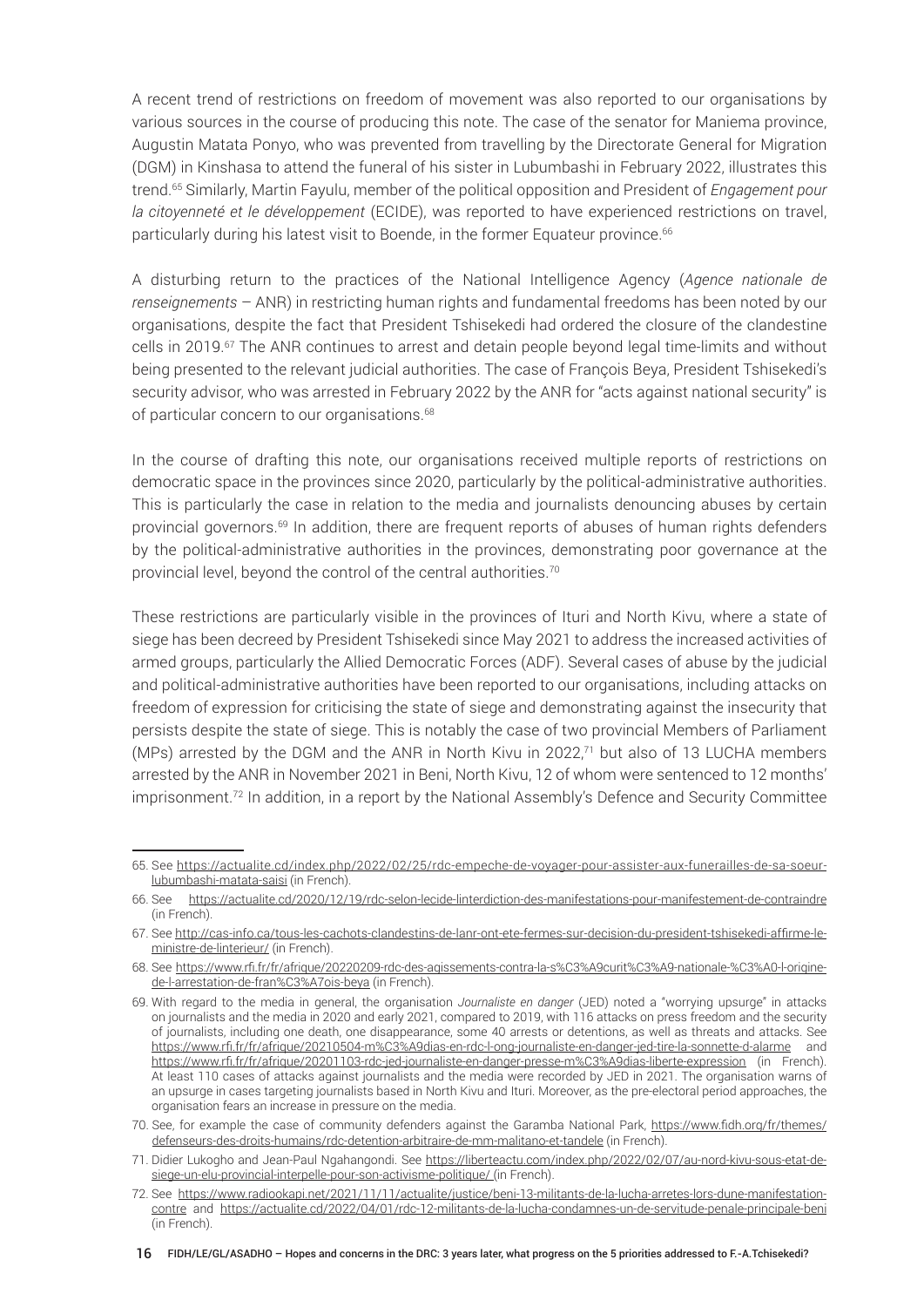published in September 2021, MPs highlighted a sense of "divorce between the army and the civilian population" in the period from May to September 2021. The report mentions 156 cases of extortion, several cases of rape and arbitrary arrests, of which military prosecutors and judges are accused, and corroborates the observation made by the MPs of North Kivu on the escalation of criminality since the introduction of the state of siege in the east of the country.73 Several sources consulted by our organisations for the purposes of writing this note, report an increase in attacks and insecurity since the beginning of Tshisekedi's term of office, caused by the activities of armed groups in the east of the country, despite the introduction of the state of siege in May 2021 in the provinces of North Kivu and Ituri, in response to the upsurge in violence.

These restrictions on democratic space at the provincial level accentuate inter-community divisions and tensions, already present in some provinces. Our organisations have observed abuses of the right to freedom of expression through the dissemination of hate speech and incitement to hostility. This trend was identified by the UNJHRO in a March 2021 report.<sup>74</sup> Since the last elections in 2018, the UNJHRO observed "a resurgence in hate speech" with 30 cases documented between 1 May and 31 December 2020 throughout the Congolese territory. Forty percent of the authors of this type of message are political actors. According to the UNJHRO, one of the factors explaining the spread of hate speech is the increase in political tensions, particularly since 2019 within the CACH/FCC coalition. Although some actions have been taken by the Congolese authorities, the UNJHRO noted that no concrete disciplinary or judicial measures had been taken. Our organisations call for the draft law on tribalism, racism and xenophobia to be considered during the March 2022 parliamentary session in the DRC.

Our organisations have also issued several urgent appeals since 2019, including in relation to representatives of FIDH member organisations who have been subjected to death threats and harassment, reflecting a continuing climate of threats against human rights defenders in the DRC.<sup>75</sup> This is the case of Dismas Kitenge, president of *Groupe Lotus*, <sup>76</sup> due to his fight against impunity for crimes committed in Kisangani. Jean-Claude Katende,77 lawyer and president of the *Association Africaine de Défense des Droits de l'Homme* (ASADHO), also faced obstacles to his human rights activities and death threats.78 In November 2021, Mr Paul Nsapu, president of the *Ligue des Électeurs* (LE), was the victim of an attack and acts of intimidation as part of ongoing harassment against him due to his legitimate human rights activities over many years in the DRC.<sup>79</sup>

In terms of the measures needed to calm the political climate and guarantee the conduct and continuation of a constant dialogue between the various political parties, our organisations have not observed many initiatives by the Head of State. Our organisations recognise that, at the end of 2020, national consultations were held between President Tshisekedi and several segments of Congolese society, particularly civil society and the political opposition. These consultations, convened at the initiative of the president because of political differences within the ruling CACH/FCC coalition, were

<sup>73.</sup> See [https://www.rfi.fr/fr/afrique/20211031-rdc-un-rapport-%C3%A9pingle-de-graves-entorses-%C3%A0-l-%C3%A9tat-de](https://www.rfi.fr/fr/afrique/20211031-rdc-un-rapport-%C3%A9pingle-de-graves-entorses-%C3%A0-l-%C3%A9tat-de-si%C3%A8ge-en-ituri-et-au-nord-kivu)[si%C3%A8ge-en-ituri-et-au-nord-kivu](https://www.rfi.fr/fr/afrique/20211031-rdc-un-rapport-%C3%A9pingle-de-graves-entorses-%C3%A0-l-%C3%A9tat-de-si%C3%A8ge-en-ituri-et-au-nord-kivu) (in French).

<sup>74.</sup> See [https://monusco.unmissions.org/sites/default/files/report\\_on\\_hate\\_speech\\_and\\_incitement\\_to\\_hostility\\_in\\_the\\_](https://monusco.unmissions.org/sites/default/files/report_on_hate_speech_and_incitement_to_hostility_in_the_democratic_republic_of_the_congo_-_march_2021.pdf) [democratic\\_republic\\_of\\_the\\_congo\\_-\\_march\\_2021.pdf](https://monusco.unmissions.org/sites/default/files/report_on_hate_speech_and_incitement_to_hostility_in_the_democratic_republic_of_the_congo_-_march_2021.pdf).

<sup>75.</sup> See <https://www.fidh.org/en/issues/human-rights-defenders/>.

<sup>76.</sup> See [https://www.fidh.org/fr/themes/defenseurs-des-droits-humains/rdc-menaces-de-mort-a-l-encontre-de-m-dismas-kitenge](https://www.fidh.org/fr/themes/defenseurs-des-droits-humains/rdc-menaces-de-mort-a-l-encontre-de-m-dismas-kitenge-president-du)[president-du](https://www.fidh.org/fr/themes/defenseurs-des-droits-humains/rdc-menaces-de-mort-a-l-encontre-de-m-dismas-kitenge-president-du) (in French).

<sup>77.</sup> See [https://www.fidh.org/fr/themes/defenseurs-des-droits-humains/rdc-harcelement-a-l-encontre-de-m-jean-claude-katende](https://www.fidh.org/fr/themes/defenseurs-des-droits-humains/rdc-harcelement-a-l-encontre-de-m-jean-claude-katende-president-de-l)[president-de-l](https://www.fidh.org/fr/themes/defenseurs-des-droits-humains/rdc-harcelement-a-l-encontre-de-m-jean-claude-katende-president-de-l) (in French).

<sup>78.</sup> See [https://www.fidh.org/fr/themes/defenseurs-des-droits-humains/rdc-menaces-de-mort-contre-jean-claude-katende](https://www.fidh.org/fr/themes/defenseurs-des-droits-humains/rdc-menaces-de-mort-contre-jean-claude-katenge) (in French).

<sup>79.</sup> See <https://www.fidh.org/fr/themes/defenseurs-des-droits-humains/rdc-nouvelle-attaque-contre-paul-nsapu> (in French).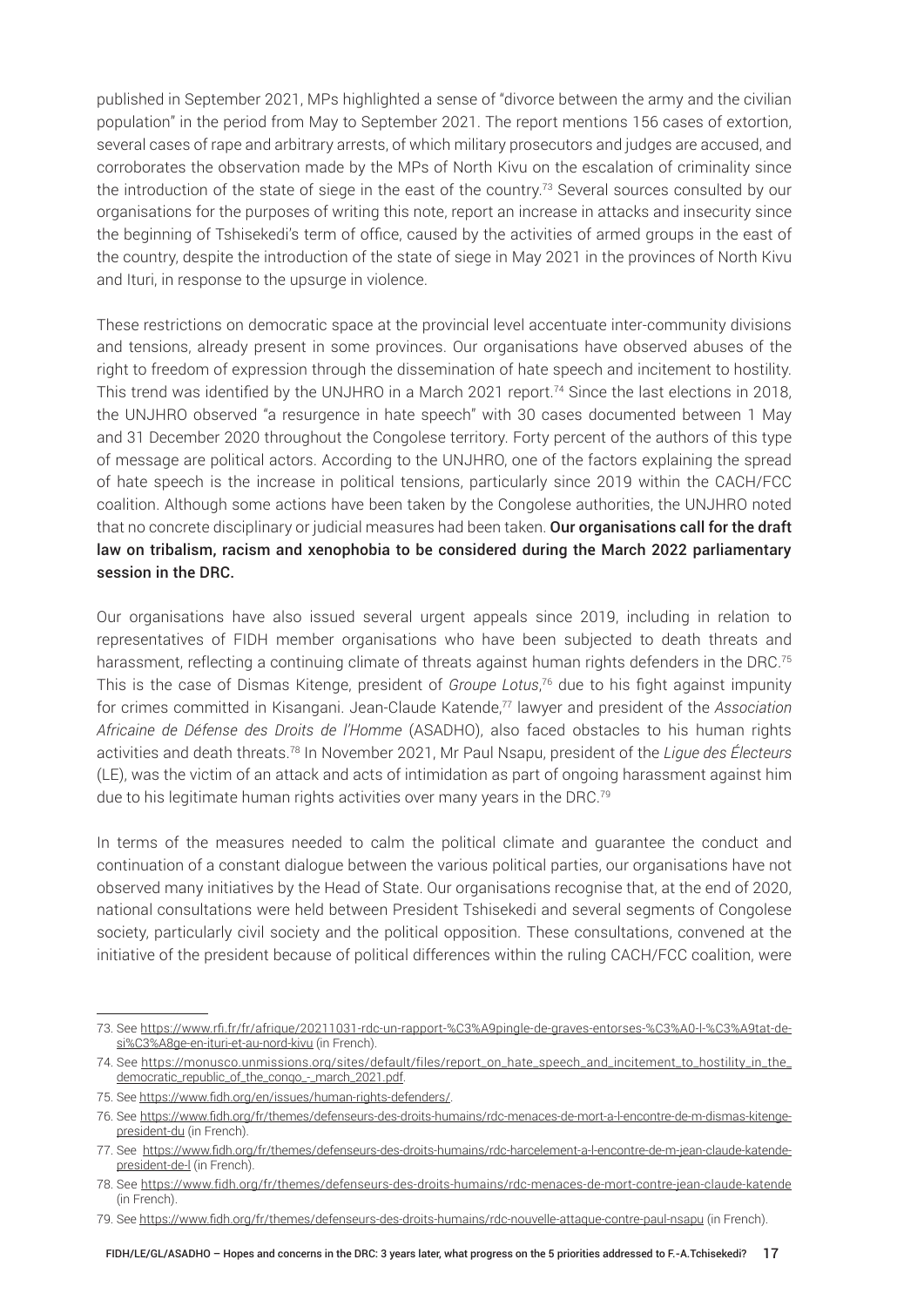not, however, unanimously supported by the opposition, and in particular by the *Lamuka* coalition.80 While Jean-Pierre Bemba and Moïse Katumbi participated, and even joined Tshisekedi's *Union sacrée*, Martin Fayulu, the unsuccessful candidate in the 2018 presidential election, and Adolphe Muzito did not participate.<sup>81</sup> In October 2021, the first opposition rally in a year took place, during which Martin Fayulu and Adolphe Muzito, the two leaders of the opposition platform *Lamuka*, spoke in front of thousands of activists in the municipality of Ndjili in order to denounce the politicisation of CENI and the risk of postponement of the 2023 elections, and to call for a consensus on reform of CENI and the return to civilian administration in the east of the country.<sup>82</sup>

The restrictions on democratic space, notably in the provinces and in the context of the state of siege, as well as by certain state agencies such as the ANR and the DGM, are of particular concern to our organisations, who draw attention to the risk of increased repression in the run-up to the 2023 general elections.

<sup>80.</sup> Since the establishment of the new Congolese political landscape in the National Assembly, the Senate and the government, all of which are in favour of President Tshisekedi, the *Lamuka* coalition and Joseph Kabila's *Parti du peuple pour la reconstruction et la démocratie* (PPRD) have become part of the political opposition. Following the election of Félix Tshisekedi, the *Lamuka*  coalition struggled to establish itself on the political scene, partly because of internal divisions and lack of a common vision. Indeed, its representatives, who held a rotating presidency, and notably the four main leaders, Martin Fayulu, Adolphe Muzito, Jean-Pierre Bemba and Moïse Katumbi, come from very different political backgrounds and joined forces for the purpose of the 2018 elections. At the outset, divisions were already apparent, with the withdrawal of Félix Tshisekedi and Vital Kamerhe from the coalition at the end of 2018 after the designation of Martin Fayulu as the common opposition candidate for the presidential election.

<sup>81.</sup> See <https://www.rfi.fr/fr/afrique/20201126-fin-des-consultations-nationales-en-rdc> (in French).

<sup>82.</sup> See [https://www.rfi.fr/fr/afrique/20211010-rdc-la-coalition-lamuka-s-invite-dans-le-d%C3%A9bat-sur-la-d%C3%A9signation-de](https://www.rfi.fr/fr/afrique/20211010-rdc-la-coalition-lamuka-s-invite-dans-le-d%C3%A9bat-sur-la-d%C3%A9signation-de-la-nouvelle-c%C3%A9ni)[la-nouvelle-c%C3%A9ni](https://www.rfi.fr/fr/afrique/20211010-rdc-la-coalition-lamuka-s-invite-dans-le-d%C3%A9bat-sur-la-d%C3%A9signation-de-la-nouvelle-c%C3%A9ni) (in French).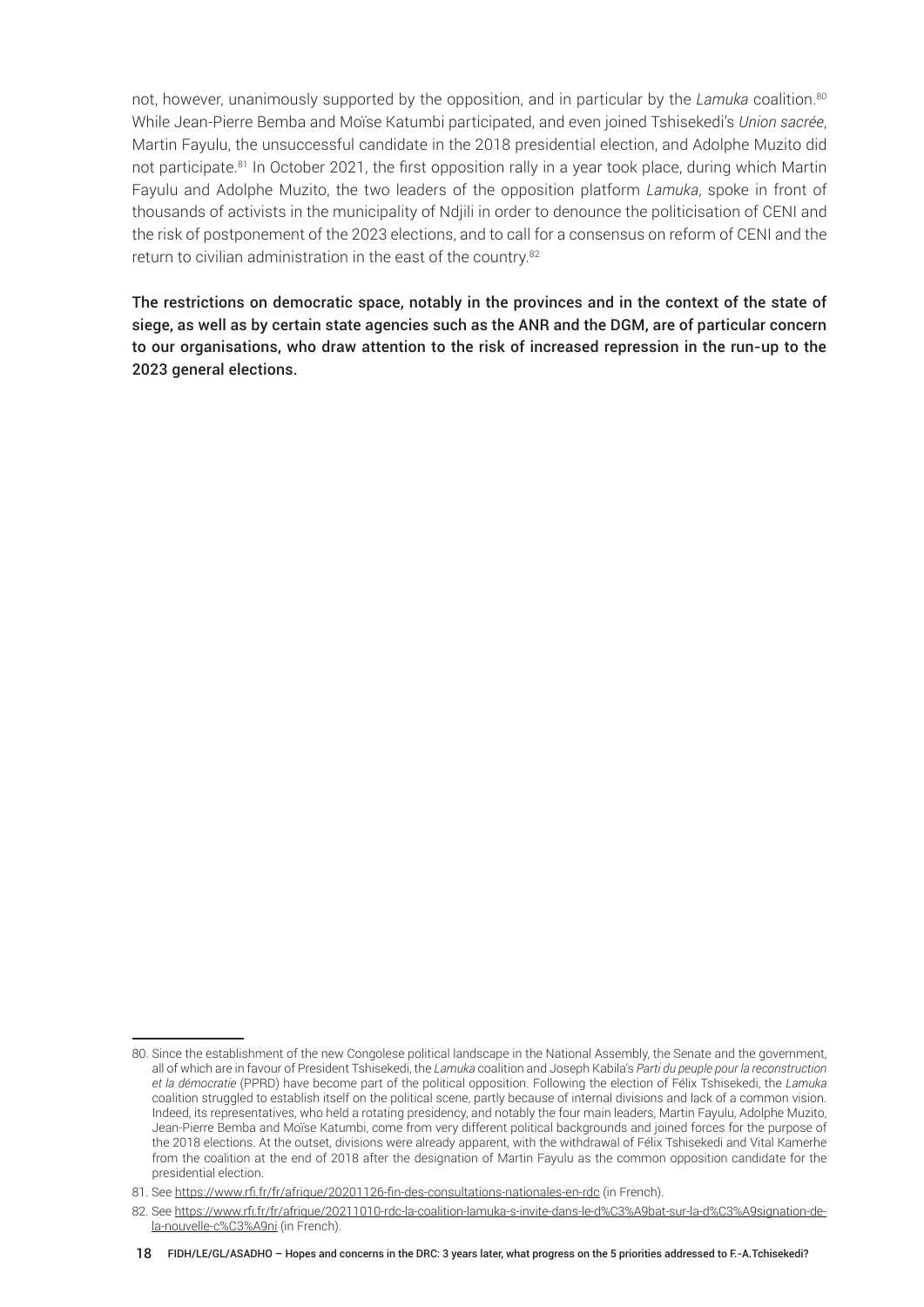## Priority 3

## Building an equal society by promoting women's rights and gender equality

With regard to sexual violence, based on information from the UNJHRO, our organisations note a decrease in the number of acts of conflict-related sexual violence against women committed in the east of the country (in the conflict-affected provinces) since 2019.<sup>83</sup> However, in relation to the province of Kasai-Central in particular, *Médecins Sans Frontières* (MSF) published an alarming assessment of the scale of sexual violence and the lack of support for victims in 2020. MSF referred to the "double penalty" faced by these victims: "Firstly, the physical and psychological violence experienced by these victims, and secondly, the medium- and long-term consequences that lead to stigmatisation, social exclusion and, for some of these victims, the loss of their livelihoods" (translation from French). In 2020, nearly 11,000 people received support from the humanitarian organisation's teams in the DRC for physical and psychological conditions related to sexual violence.84 In Kasai-Central, *Médecins Sans Frontières* reported having treated 1,373 victims between January and March 2021, calling it a "very worrying situation".85

In terms of the fight against impunity for sexual violence in the DRC, some progress has been noted by our organisations since the beginning of President Tshisekedi's term of office. The trial of "Cobra Matata", former leader of the armed group *Front de résistance patriotique de l'Ituri* (FRPI), for crimes against humanity, including rape, began in 2019. Another rebel leader, Sheka, of the armed movement Nduma Defence of Congo (NDC) in North Kivu, was also tried by the Congolese justice system and was sentenced to life imprisonment for several crimes including mass rape and sexual slavery.<sup>86</sup> Moreover, although it is not a national court, the conviction in July 2019 by the International Criminal Court (ICC) of Bosco Ntaganda for crimes against humanity and war crimes, including rape and sexual slavery, constitutes a victory for the victims of these sexual crimes, that our organisations would like to emphasise.<sup>87</sup>

In her 2020 annual report on the DRC, the UN High Commissioner for Human Rights also noted two important steps forward in the fight against sexual violence. A framework for collaboration between the UN and the Congolese authorities on the fight against sexual violence, defining respective commitments was signed in December 2019, and an action plan on the fight against sexual violence committed by the PNC was signed in November 2019.88 However, despite the adoption of action plans and the creation of a police unit specialising in child protection and the prevention of sexual violence, the Congolese army and police deplore the lack of means to put an end to impunity.<sup>89</sup>

<sup>83.</sup> See monthly reports 2019, 2020 and 2021. The UNJHRO recorded 1,048 women victims of sexual violence in 2019, 679 in 2020 and 531 in 2021.

<sup>84.</sup> See<https://www.msf.org/thousands-survivors-sexual-violence-need-physical-and-psychological-care-drc>.

<sup>85.</sup> See [https://information.tv5monde.com/terriennes/les-violences-sexuelles-en-recrudescence-dans-le-centre-de-la-rdc-selon](https://information.tv5monde.com/terriennes/les-violences-sexuelles-en-recrudescence-dans-le-centre-de-la-rdc-selon-msf-408339)[msf-408339](https://information.tv5monde.com/terriennes/les-violences-sexuelles-en-recrudescence-dans-le-centre-de-la-rdc-selon-msf-408339) (in French).

<sup>86.</sup> See [https://www.rfi.fr/fr/afrique/20201124-rdc-le-chef-de-milice-sheka-condamn%C3%A9-%C3%A0-la-perp%C3%A9tuit%C3%A9](https://www.rfi.fr/fr/afrique/20201124-rdc-le-chef-de-milice-sheka-condamn%C3%A9-%C3%A0-la-perp%C3%A9tuit%C3%A9-par-une-cour-militaire) [par-une-cour-militaire](https://www.rfi.fr/fr/afrique/20201124-rdc-le-chef-de-milice-sheka-condamn%C3%A9-%C3%A0-la-perp%C3%A9tuit%C3%A9-par-une-cour-militaire) (in French).

<sup>87.</sup> See [https://www.un.org/sexualviolenceinconflict/wp-content/uploads/2020/07/report/conflict-related-sexual-violence-report](https://www.un.org/sexualviolenceinconflict/wp-content/uploads/2020/07/report/conflict-related-sexual-violence-report-of-the-united-nations-secretary-general/2019-SG-Report.pdf)[of-the-united-nations-secretary-general/2019-SG-Report.pdf](https://www.un.org/sexualviolenceinconflict/wp-content/uploads/2020/07/report/conflict-related-sexual-violence-report-of-the-united-nations-secretary-general/2019-SG-Report.pdf).

<sup>88.</sup> See<https://undocs.org/en/A/HRC/45/49>.

<sup>89.</sup> See [https://www.rfi.fr/fr/afrique/20210513-rdc-l-arm%C3%A9e-et-la-police-veulent-plus-de-moyens-pour-lutter-contre-les](https://www.rfi.fr/fr/afrique/20210513-rdc-l-arm%C3%A9e-et-la-police-veulent-plus-de-moyens-pour-lutter-contre-les-violences-sexuelles)[violences-sexuelles](https://www.rfi.fr/fr/afrique/20210513-rdc-l-arm%C3%A9e-et-la-police-veulent-plus-de-moyens-pour-lutter-contre-les-violences-sexuelles) (in French).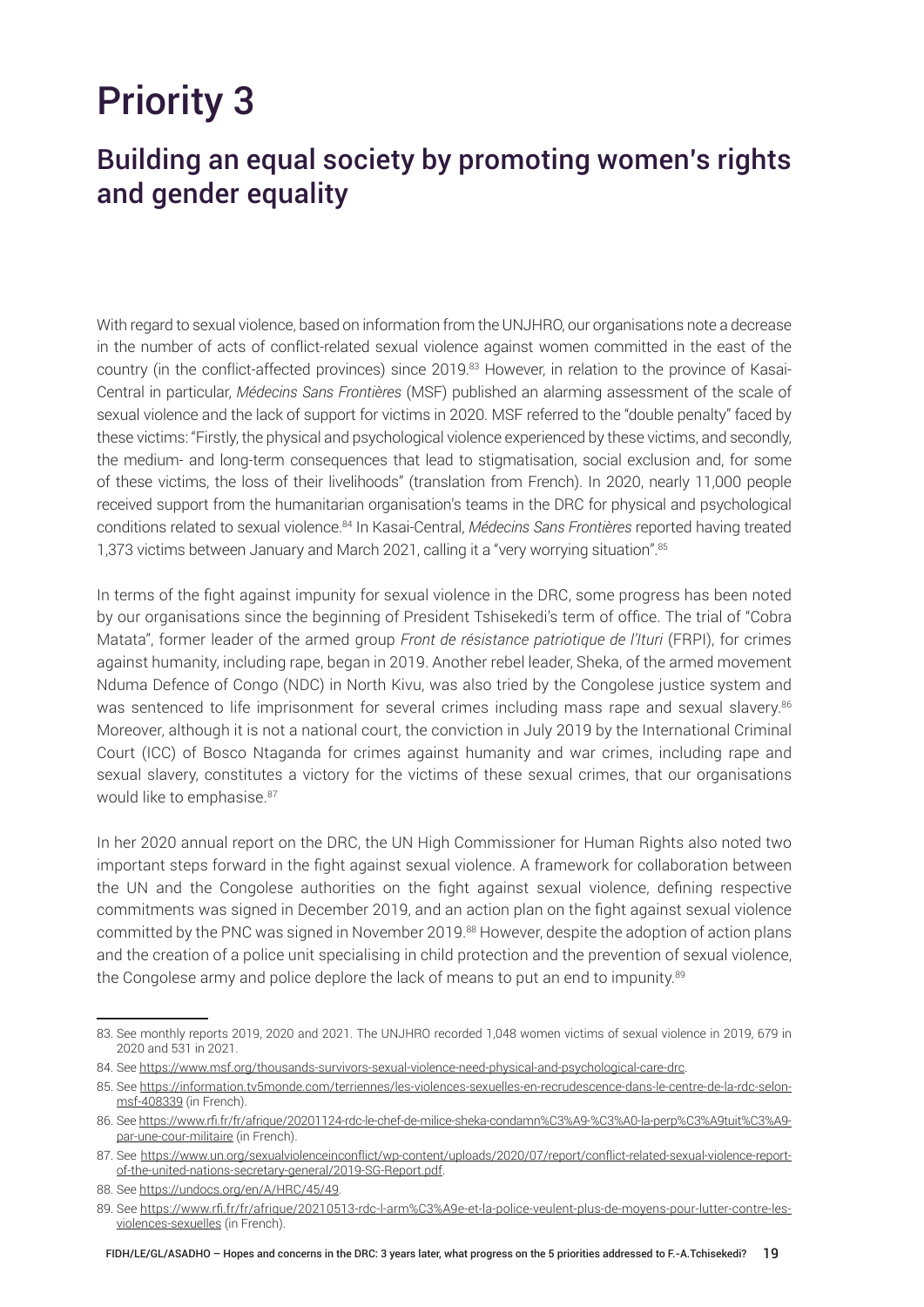The Congolese Government, with the support of the UNJHRO, also developed a three-year plan (2020- 2023) for the implementation of the Joint Communiqué between the Government of the DRC and the United Nations on the fight against sexual violence in conflict, including the provision of holistic care of victims. The Ministry for Gender, Families and Children has created "integrated multi-sectoral service centres" to provide holistic assistance to victims of gender-based violence.<sup>90</sup>

#### Our organisations welcome these developments and call on the Congolese authorities to continue their efforts to prevent sexual violence in the DRC and to combat impunity by implementing the framework for collaboration with the United Nations on sexual violence and the PNC action plan.

Regarding gender parity in Congolese institutions, our organisations welcome the appointment of 27% women in the new government of April 2021, some of whom occupy key positions, such as at the Ministries of Justice and Mines.<sup>91</sup> President Tshisekedi's newly appointed Prime Minister stated on his nomination that the participation of women in government should be improved and that "this time we will have a government with greater representation of women".<sup>92</sup>

However, our organisations emphasise that progress still needs to be made in the fight for gender equality in the DRC, particularly in terms of political representation. Article 14 of the 2006 Constitution, amended in 2011, states that "The State guarantees the implementation of gender parity in these institutions".<sup>93</sup> A 30% quota for women in the country's political affairs has been set<sup>94</sup> and President Tshisekedi committed himself to enforcing this quota in his inaugural speech.95 However, this minimum is still far from being reached. The Congolese movement *Rien Sans les Femmes* (RSLF) is calling for the application of these commitments, drawing attention to the composition of the National Assembly and the absence of female candidates put forward by political parties for the posts of President, First Vice President, Second Vice President and Rapporteur.<sup>96</sup> At the National Roundtable between public authorities and human rights defenders in the DRC organised in December 2020 by *Groupe Lotus*, a national MP invited to participate indicated that the representation of women in public institutions remained weak and was of concern. She stated that at the level of the Senate, there were only 29 women.

Furthermore, the Human Rights Committee, in the framework of the 2019 Universal Periodic Review (UPR), recommended that the DRC "take all necessary measures to increase women's participation in public life, in particular their representation at the highest levels of government and in the judicial system, and to strengthen education and awareness-raising initiatives for the general public, including traditional leaders, to combat traditional practices that were discriminatory and harmful to women and to eliminate gender stereotypes on the subordination of women to men and on the respective roles and responsibilities of women and men in the family and society".<sup>97</sup>

The organisation *Justice et Paix Congo* also notes that progress remains to be made with regard to the participation of Congolese women in the electoral process. The organisation observes that there is a "paradox" between the number of women voters and the number of women elected. In the last three

<sup>90.</sup> *Ibid.*

<sup>91.</sup> See <https://www.rfi.fr/fr/en-bref/20210412-la-rdc-se-dote-d-un-nouveau-gouvernement> (in French).

<sup>92.</sup> See <https://actualite.cd/2021/02/19/rdc-des-activistes-feminines-livrent-leurs-attentes-apres-la-nomination-de-sama-lukonde> (in French).

<sup>93.</sup> See <https://aceproject.org/ero-en/regions/africa/CD/rdc-constitution-2011/view>.

<sup>94.</sup> In Law No. 15/013 of 1 August 2015 on the implementation of women's rights and parity.

<sup>95.</sup> See <https://afrique.lalibre.be/31447/document-le-discours-dinvestiture-de-felix-tshisekedi/>(in French).

<sup>96.</sup> See <https://actualite.cd/2021/02/01/rdc-rien-sans-les-femmes-exige-cette-fois-ci-la-concretisation-des-declarations-de-felix> (in French).

<sup>97.</sup> See [https://undocs.org/A/HRC/WG.6/33/COD/2.](https://undocs.org/A/HRC/WG.6/33/COD/2)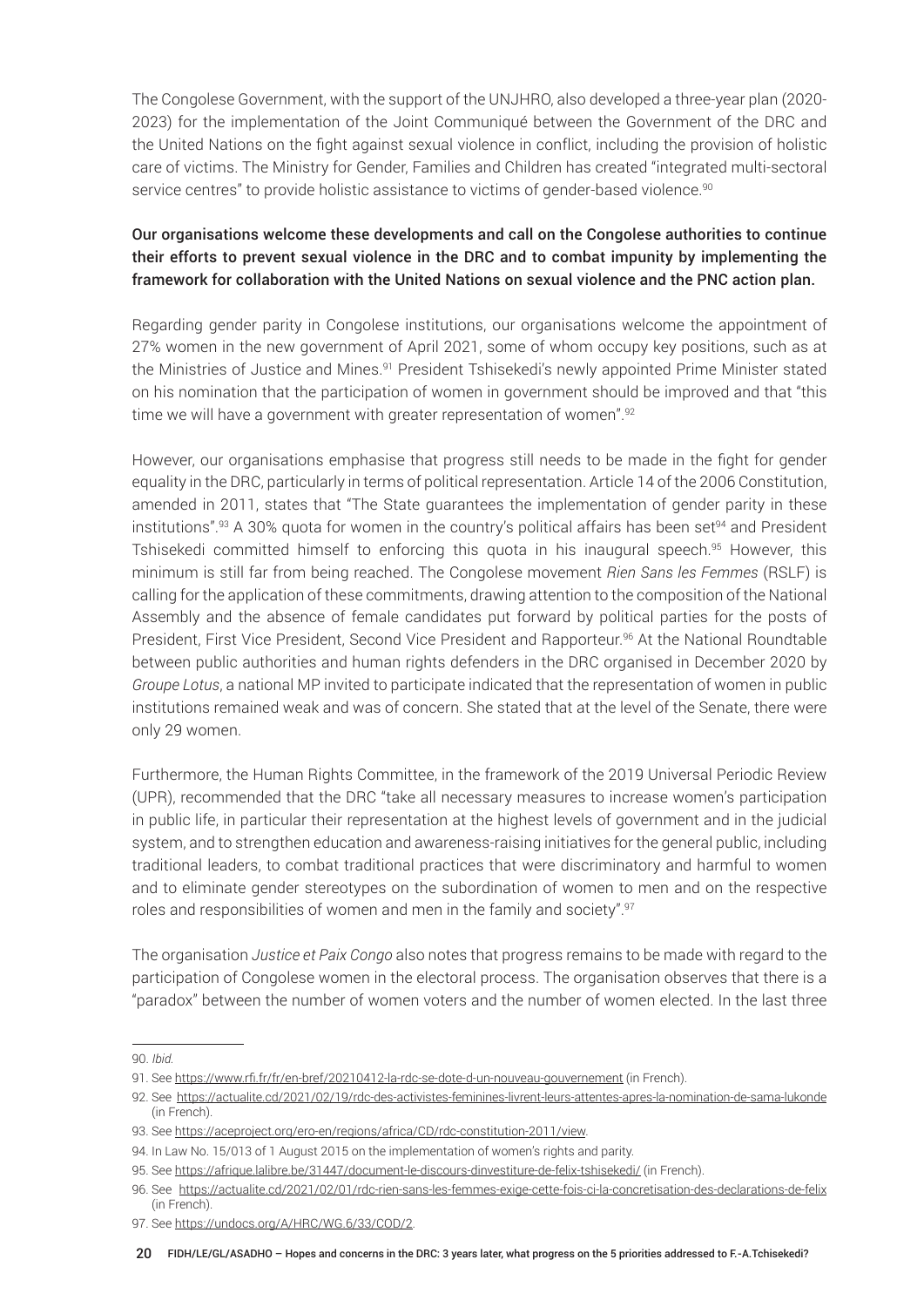general elections (2006, 2011 and 2018), while the proportion of women registered on the electoral lists represented almost 50% of the overall number of voters, very few women were candidates or elected.98 Our organisations endorse this analysis and call for efforts by the Congolese authorities, including CENI, and its partners, to be strengthened, in terms of raising awareness among women and men about the political participation of women in the DRC. Our organisations consider that the provisions of the 2015 law on gender parity<sup>99</sup> must be included in the reform of the electoral law. The issue of the deposit to be provided should not be an obstacle to women's candidacies and our organisations consider it important that the electoral law should encourage the emergence of independent candidates, who could promote the candidacies of women who would not have to go through the co-optation system. Indeed, our organisations have noted that there are obstacles to women running for office from men, whether in their homes or in their political parties, including with regard to financial resources, which are concentrated in the hands of men.

In view of the upcoming general elections in 2023, our organisations urge the Congolese authorities and their partners to raise awareness among the Congolese population about the participation of women in elections, and to reform the electoral law during the March 2022 parliamentary session to ensure that gender parity is included.

<sup>98.</sup> See <https://cejprdc.org/levaluation-de-participation-politique-de-femme-congolaise-aux-elections-de-2018-2019/> (in French)..

<sup>99.</sup> See <http://leganet.cd/Legislation/Droit%20Public/DH/Loi.15.013.01.08.html> (in French).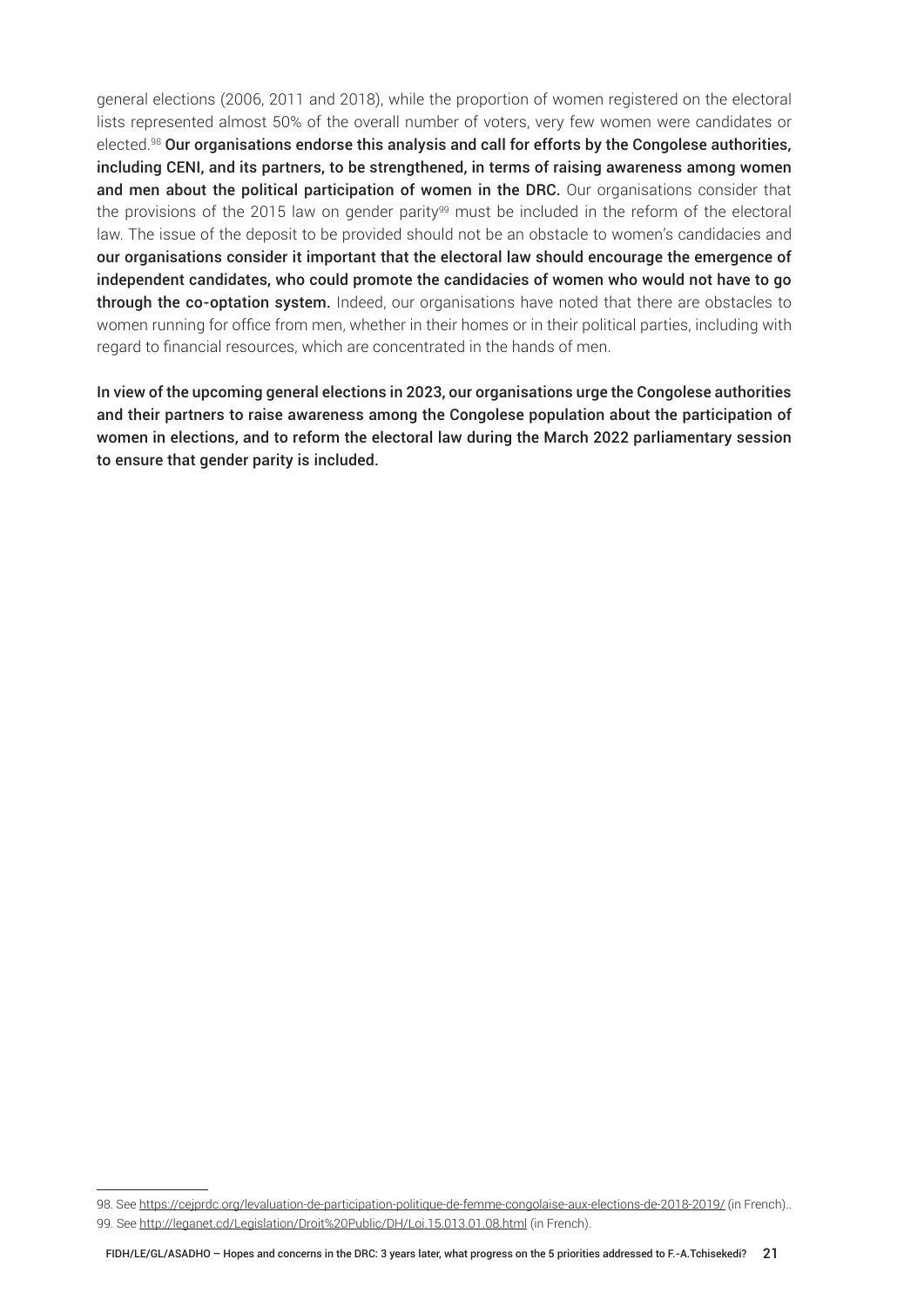## Priority 4

## Implementing major reforms to establish the Rule of Law and democracy

In the March 2019 Roadmap, our organisations highlighted the need for reforms of certain national institutions in order to build the Rule of Law and democracy in the DRC.

While efforts in the fight against corruption were observed at the beginning of President Tshisekedi's term of office, our organisations note a retreat in this area and deplore the judicial decisions in December 2021 to grant interim release to Vital Kamerhe, former director of the president's cabinet, who was convicted of misappropriation of funds in the context of the president's 100-day programme,<sup>100</sup> and former minister Eteni Longondo, who is strongly suspected of misappropriation of funds and corruption. The recent release by presidential pardon of the former Minister for National Education, Willy Bakonga, who had been convicted of corruption, is also called into question by our organisations, who consider that this signifies a let-up in the fight against corruption.

LUCHA's assessment since the president came to power has remained the same: a failure for the democracy and the Rule of Law. The citizens' movement considers that the Congolese people have not benefited from this political transition and that no reforms have been implemented. Its activists are calling for "exceptional reforms: reform of CENI, reform of the justice system, reform of security".<sup>101</sup> Our organisations therefore consider it essential that a concrete and democratic process of reform of these institutions be undertaken in the DRC.

#### *Moving towards more democracy by reforming CENI*

The reform of CENI is undoubtedly one of the most contested issues in the DRC as the 2023 general elections approach. The reform of the organic law on the organisation and functioning of CENI, adopted in June 2021 by the Parliament, provided for a composition of 13 to 15 members. As a result of civil society advocacy for the depoliticization of the institution, the quota for civil society was increased from three to five members, while the quotas for the opposition and the majority remained unchanged. Our organisations consider that in the absence of a reform of the allocation of functions of the bureau (the presidency), which retains all the powers, and the plenary (the other members of CENI), the institution still fails to meet the criteria of independence and credibility.102

In addition, the appointment of Denis Kadima by the Head of State on 22 October 2021 as chair of CENI was strongly criticised by civil society, including our organisations, religious organisations and the political opposition, who demonstrated against his appointment, considering him too close to the

<sup>100.</sup> See <https://www.rfi.fr/fr/afrique/20211207-rdc-la-justice-accorde-la-libert%C3%A9-provisoire-%C3%A0-vital-kamerhe> (in French).

<sup>101.</sup> See [https://www.rfi.fr/fr/afrique/20200126-rdc-felix-tshisekedi-fatshim%C3%A9trie-lucha-bilan-n%C3%A9gatif-premi%C3%A8re](https://www.rfi.fr/fr/afrique/20200126-rdc-felix-tshisekedi-fatshim%C3%A9trie-lucha-bilan-n%C3%A9gatif-premi%C3%A8re-ann%C3%A9e-pr%C3%A9sidence)[ann%C3%A9e-pr%C3%A9sidence](https://www.rfi.fr/fr/afrique/20200126-rdc-felix-tshisekedi-fatshim%C3%A9trie-lucha-bilan-n%C3%A9gatif-premi%C3%A8re-ann%C3%A9e-pr%C3%A9sidence) and [https://www.rfi.fr/fr/afrique/20210213-rdc-le-regard-critique-de-la-lucha-sur-la](https://www.rfi.fr/fr/afrique/20210213-rdc-le-regard-critique-de-la-lucha-sur-la-deuxi%C3%A8me-ann%C3%A9e-du-pr%C3%A9sident-tshisekedi)[deuxi%C3%A8me-ann%C3%A9e-du-pr%C3%A9sident-tshisekedi](https://www.rfi.fr/fr/afrique/20210213-rdc-le-regard-critique-de-la-lucha-sur-la-deuxi%C3%A8me-ann%C3%A9e-du-pr%C3%A9sident-tshisekedi) (in French).

<sup>102.</sup> See [https://www.radiookapi.net/2021/06/11/actualite/politique/rdc-le-senat-adopte-la-proposition-de-loi-sur-la-reforme-de](https://www.radiookapi.net/2021/06/11/actualite/politique/rdc-le-senat-adopte-la-proposition-de-loi-sur-la-reforme-de-la-ceni)[la-ceni](https://www.radiookapi.net/2021/06/11/actualite/politique/rdc-le-senat-adopte-la-proposition-de-loi-sur-la-reforme-de-la-ceni) (in French).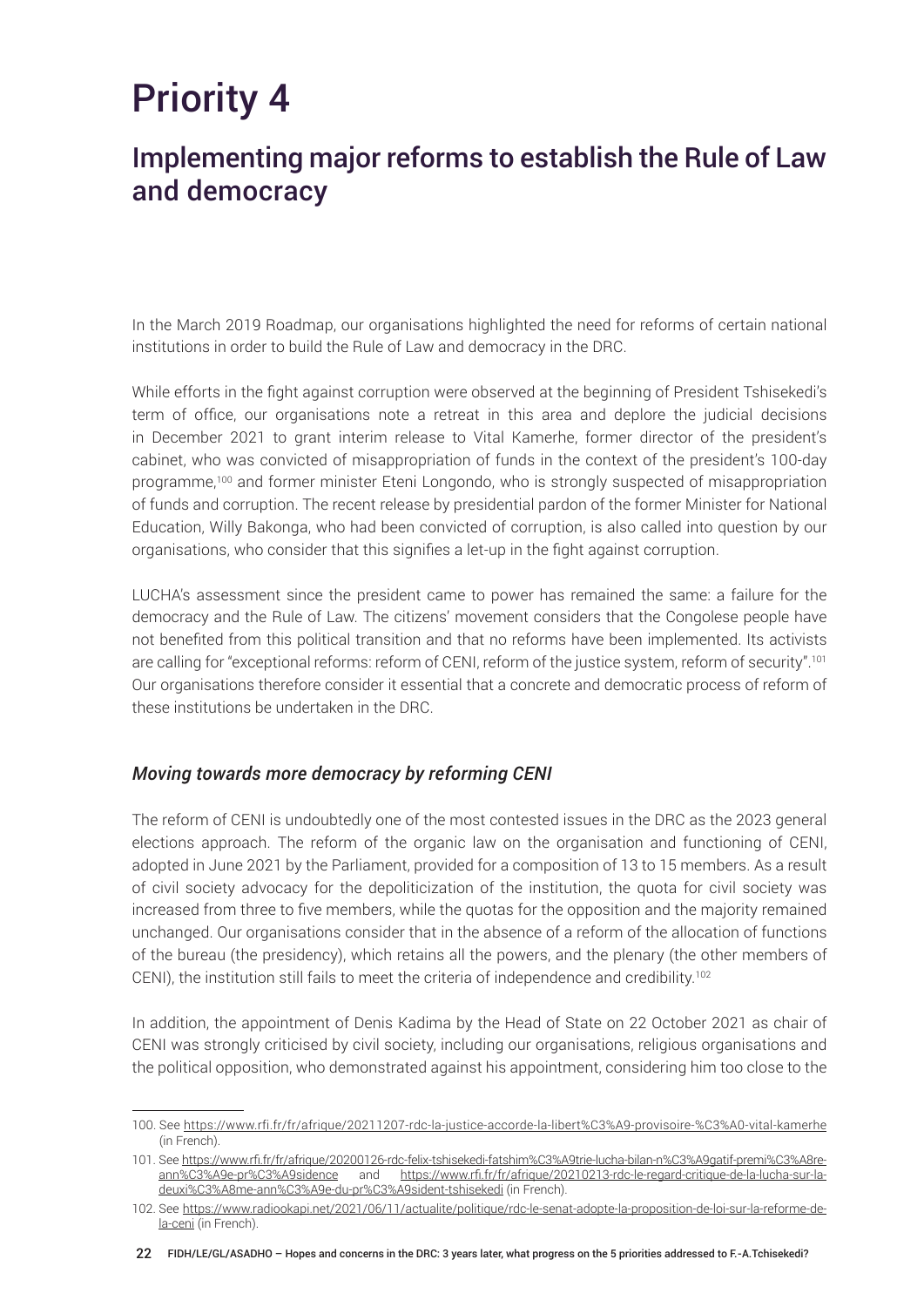government.<sup>103</sup> The choice of the chair of CENI has always been a flashpoint between the authorities and civil society in general, the opposition and religious groups, who criticise its lack of independence from the government. After the nomination under Joseph Kabila of Corneille Nangaa, who was heavily criticised during the 2015-2018 electoral period, the attempt to appoint Ronsard Malonda, who is close to the FCC, in 2020 did not meet with general approval from the opposition, religious groups and civil society, and was ultimately rejected by the government after large-scale demonstrations in the country.104 In December 2021, after the nomination of Denis Kadima, the FCC, then in opposition after the end of the ruling FCC/CACH coalition, reiterated its refusal to present candidates and marched alongside civil society and the Lamuka coalition to demand the "depoliticization of the Electoral Commission".105 Three figures who were formerly members of Kabila's coalition but who split, were eventually appointed to CENI at the end of December 2021 as members of the opposition.

Although our organisations have not observed any further demonstrations against the appointment of the chair of CENI, there is still mistrust of the institution among the Congolese population. Our organisations believe that trust-building measures must be taken by the Congolese authorities, including by CENI itself, in particular by reforming the electoral law in an inclusive and consultative manner, by organising the elections within the constitutional time limits, and by pursuing the frameworks for consultation with civil society launched before each electoral process.

In September 2020, the Consortium of National Electoral Observation Missions met to discuss the revision of the electoral system in preparation for the next elections in 2023. This resulted in the submission to the National Assembly by MPs of a proposal to reform the electoral law, including provisions on CENI.<sup>106</sup> In a speech on 6 December 2020, marking the end of the FCC/CACH coalition, the President stated that the reform of the electoral law and CENI were among his priorities.<sup>107</sup> The reform of the electoral law is the other controversial aspect of CENI reform. The September 2021 parliamentary session should have announced the reform of the electoral law, following a proposal from CENI. Our organisations call for the law to be discussed during the March 2022 parliamentary session in the DRC, in order to address the reform of the legal framework of the elections and to prevent the risk of postponement of the elections, ensuring the participation of civil society in this process. Our organisations consider that the reform of the electoral law should prioritise the transparency of the electoral process. For example, our organisations underline the need for everyone to have knowledge of all the polling stations in the country, in order to avoid fictitious polling stations, and the obligation to hand over the polling station reports to each candidate. In addition, the electoral law should include the provisions of the law on gender parity, in order to promote a balance in the candidacies, and to facilitate the entry into politics of independent candidates, to avoid the system of co-optation by the large political parties.

Concerning the local elections,108 initially planned in the electoral calendar for 2019, as well as the election of several provincial governors, which are expected to be held after 2023 in accordance with

<sup>103.</sup> See [https://www.radiookapi.net/2021/10/16/actualite/politique/lassemblee-nationale-enterine-la-designation-des-membres](https://www.radiookapi.net/2021/10/16/actualite/politique/lassemblee-nationale-enterine-la-designation-des-membres-de-la-ceni)[de-la-ceni](https://www.radiookapi.net/2021/10/16/actualite/politique/lassemblee-nationale-enterine-la-designation-des-membres-de-la-ceni) (in French).

<sup>104.</sup> See <https://www.aljazeera.com/news/2020/7/13/thousands-protest-in-dr-congo-over-electoral-commission-appointee> and [https://www.rfi.fr/fr/afrique/20200721-rdc-la-pol%C3%A9mique-autour-la-nomination-ronsard-malonda-%C3%A0-la](https://www.rfi.fr/fr/afrique/20200721-rdc-la-pol%C3%A9mique-autour-la-nomination-ronsard-malonda-%C3%A0-la-c%C3%A9-poursuit)[c%C3%A9-poursuit](https://www.rfi.fr/fr/afrique/20200721-rdc-la-pol%C3%A9mique-autour-la-nomination-ronsard-malonda-%C3%A0-la-c%C3%A9-poursuit) (in French).

<sup>105.</sup> See [https://www.rfi.fr/fr/afrique/20211113-rdc-des-milliers-de-manifestants-d%C3%A9noncent-%C3%A0-kinshasa-la-politisation](https://www.rfi.fr/fr/afrique/20211113-rdc-des-milliers-de-manifestants-d%C3%A9noncent-%C3%A0-kinshasa-la-politisation-de-la-c%C3%A9ni)[de-la-c%C3%A9ni](https://www.rfi.fr/fr/afrique/20211113-rdc-des-milliers-de-manifestants-d%C3%A9noncent-%C3%A0-kinshasa-la-politisation-de-la-c%C3%A9ni) (in French).

<sup>106.</sup> See [https://www.rfi.fr/fr/afrique/20200914-r%C3%A9formes-institutions-en-rdc-les-recommandations-la](https://www.rfi.fr/fr/afrique/20200914-r%C3%A9formes-institutions-en-rdc-les-recommandations-la-soci%C3%A9t%C3%A9-civile)[soci%C3%A9t%C3%A9-civile](https://www.rfi.fr/fr/afrique/20200914-r%C3%A9formes-institutions-en-rdc-les-recommandations-la-soci%C3%A9t%C3%A9-civile) and [https://www.rfi.fr/fr/afrique/20200918-rdc-parlementaires-tentent-r%C3%A9former-la-loi-](https://www.rfi.fr/fr/afrique/20200918-rdc-parlementaires-tentent-r%C3%A9former-la-loi-%C3%A9lectorale) [%C3%A9lectorale](https://www.rfi.fr/fr/afrique/20200918-rdc-parlementaires-tentent-r%C3%A9former-la-loi-%C3%A9lectorale) (in French).

<sup>107.</sup> See <https://actualite.cd/2020/12/06/discours-de-felix-tshisekedi-lissue-des-consultations-integralite> (in French).

<sup>108.</sup> Local elections aim to elect mayors and their deputies, burgomasters and their deputies, sector chiefs and their deputies, chiefs of chieftaincies and their deputies, and organs of decentralised territorial entities such as councils (urban, municipal, sector and chieftaincy).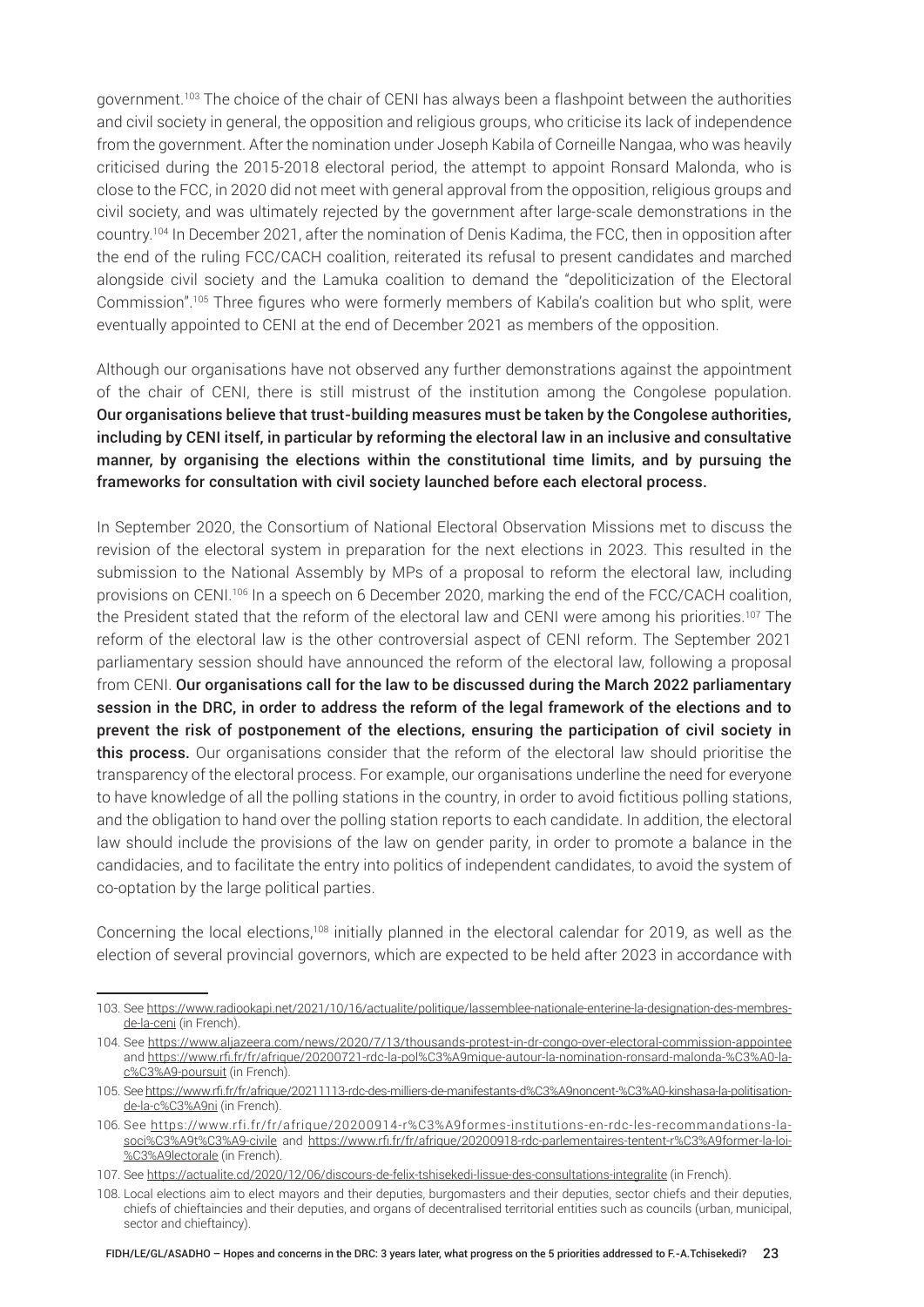the roadmap for elections issued by Denis Kadima's CENI, our organisations emphasise that this is a priority for local democracy, and that these elections should be part of a more independent and credible process with the reform of CENI.

Given the delays in the general census, some parliamentarians are already concerned about whether the electoral calendar will be respected.<sup>109</sup> Based on the information collected by our organisations in the course of preparing this note, the issue of mutualisation by CENI, i.e., the census of the population at the same time as the identification and registration of voters, is often seen as a technical constraint in relation to the organisation of elections. Our organisations underline that the elections must be held within the constitutional time limits.

At the time of writing, a UN electoral needs assessment mission is underway in the DRC, and it is difficult for our organisations to anticipate its results and recommendations.<sup>110</sup> Our organisations stress the importance of consulting civil society in this needs assessment process and strengthening it, with a view to holding peaceful elections in the DRC. Our organisations also call on the DRC's partners to continue their efforts on awareness-raising and non-partisan, civic election observation.

#### *Ensuring the inclusiveness of the CNDH*

At the 3rd National Roundtable<sup>111</sup> between public authorities and human rights defenders in the DRC, organised in December 2020 at the initiative of *Groupe Lotus*, in which representatives of the National Human Rights Commission (*Commission nationale des droits de l'Homme* – CNDH) participated, one of the CNDH advisors stated that as of December 2020, the CNDH had received, registered and processed several complaints, and had engaged in a number of interactions with state authorities with a view to obtaining immediate or incremental corrective measures to put an end to human rights violations. For example, following the repeated attacks in 2020 by the Bakata Katanga armed group led by Gédéon in the provinces of Haut-Katanga and Lualaba, the CNDH opened an investigation into the facts.<sup>112</sup> Furthermore, despite the challenges identified by the UN High Commissioner for Human Rights in her 2020 annual report,113 the CNDH, in its 2020 report, acknowledged "improvements in relation to operating costs and other items in the CNDH budget".<sup>114</sup> Our organisations welcome these positive developments in the operation of the CNDH.

However, our organisations are concerned about the tacit renewal of its members, whose mandate, limited to 5 years and renewable once, expired in 2020. We call for a renewal procedure to be initiated for the members of the CNDH in order to guarantee the legitimacy of the institution.

Our organisations also recall the mechanism of provincial human rights liaison entities, bringing together public authorities, including the provincial government, civil society and the UNJHRO,<sup>115</sup>

<sup>109.</sup> See [https://www.rfi.fr/fr/afrique/20210714-rdc-les-parlementaires-du-g13-s-inqui%C3%A8tent-des-retards-pris-dans-le](https://www.rfi.fr/fr/afrique/20210714-rdc-les-parlementaires-du-g13-s-inqui%C3%A8tent-des-retards-pris-dans-le-processus-%C3%A9lectoral)[processus-%C3%A9lectoral](https://www.rfi.fr/fr/afrique/20210714-rdc-les-parlementaires-du-g13-s-inqui%C3%A8tent-des-retards-pris-dans-le-processus-%C3%A9lectoral) (in French).

<sup>110.</sup> MONUSCO's Electoral Assistance Division conducted this mission in response to CENI's request for electoral support. See [https://www.mediacongo.net/article-actualite-102158\\_ceni\\_une\\_mission\\_d\\_evaluation\\_des\\_besoins\\_electoraux\\_des\\_](https://www.mediacongo.net/article-actualite-102158_ceni_une_mission_d_evaluation_des_besoins_electoraux_des_nations_unies_a_echange_avec_denis_kadima.html) [nations\\_unies\\_a\\_echange\\_avec\\_denis\\_kadima.html](https://www.mediacongo.net/article-actualite-102158_ceni_une_mission_d_evaluation_des_besoins_electoraux_des_nations_unies_a_echange_avec_denis_kadima.html) (in French).

<sup>111.</sup> This roundtable was organised in Kinshasa at the beginning of December 2020, with 141 participants, including representatives of public institutions, civil society in the country and national and international partners.

<sup>112.</sup> See [https://www.rfi.fr/fr/afrique/20200406-rdc-commission-enqu%C3%AAte-milice-g%C3%A9d%C3%A9on-ex-katanga-fait](https://www.rfi.fr/fr/afrique/20200406-rdc-commission-enqu%C3%AAte-milice-g%C3%A9d%C3%A9on-ex-katanga-fait-pol%C3%A9mique)[pol%C3%A9mique](https://www.rfi.fr/fr/afrique/20200406-rdc-commission-enqu%C3%AAte-milice-g%C3%A9d%C3%A9on-ex-katanga-fait-pol%C3%A9mique) (in French).

<sup>113.</sup> See<https://undocs.org/en/A/HRC/45/49>.

<sup>114.</sup> See <https://actualite.cd/2021/10/24/rdc-plus-de-52-000-violations-des-droits-de-lhomme-enregistrees-par-des-plaintes-la> (in French).

<sup>115.</sup> See [https://www.mediacongo.net/article-actualite-3920\\_criminalisation\\_de\\_la\\_torture\\_la\\_vice\\_ministre\\_de\\_la\\_justice\\_en\\_](https://www.mediacongo.net/article-actualite-3920_criminalisation_de_la_torture_la_vice_ministre_de_la_justice_en_appelle_a_l_amelioration_des_conditions_carcerales.html) [appelle\\_a\\_l\\_amelioration\\_des\\_conditions\\_carcerales.html](https://www.mediacongo.net/article-actualite-3920_criminalisation_de_la_torture_la_vice_ministre_de_la_justice_en_appelle_a_l_amelioration_des_conditions_carcerales.html) (in French).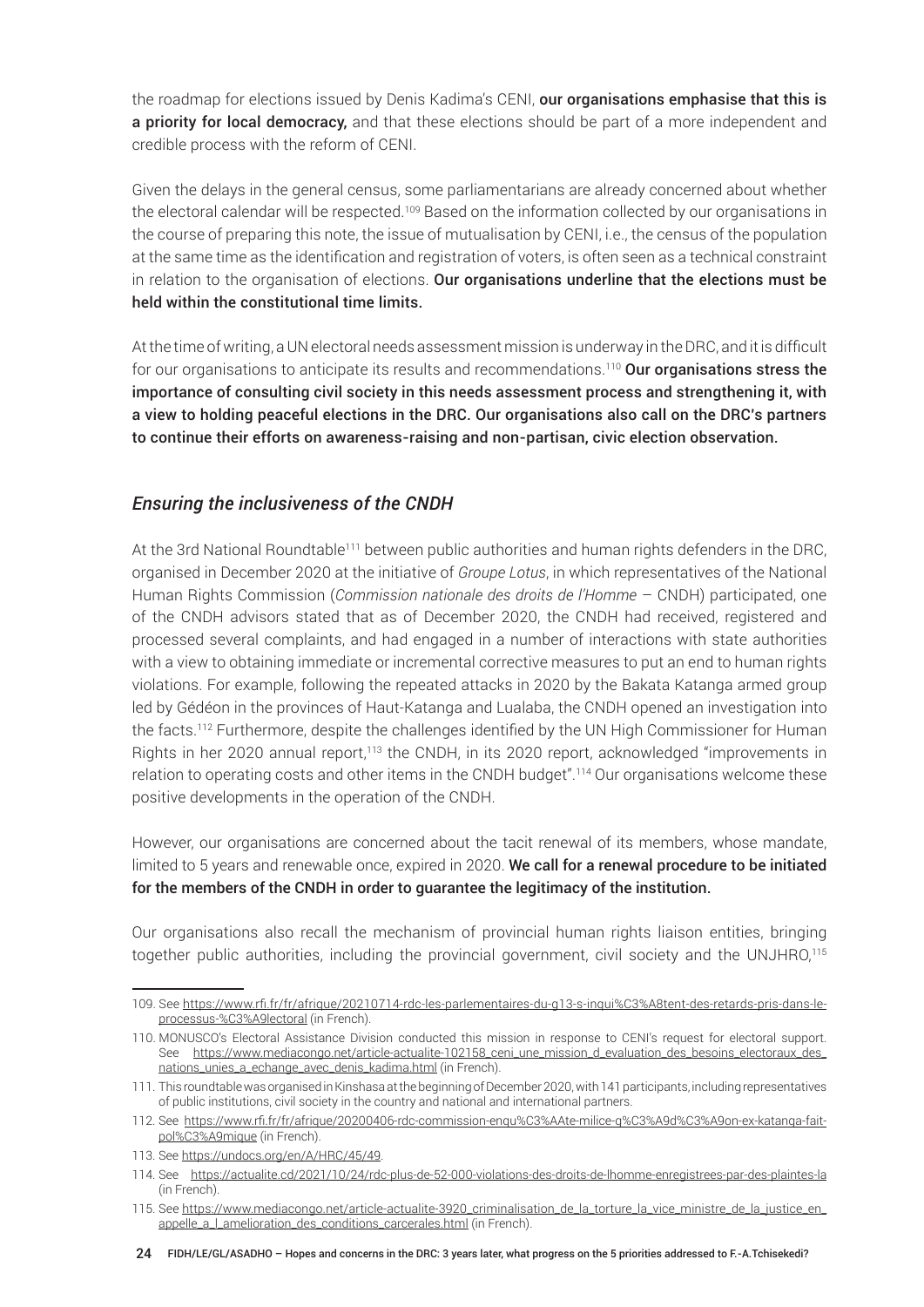which was officially launched in 2013, based on a decree issued by the Prime Minister in 2009.<sup>116</sup> Although to the knowledge of our organisations it appears that no further action has been taken in relation to this mechanism, we consider that the CNDH should promote it or a similar mechanism in order to improve monitoring of the human rights situation and coordination between the authorities and civil society, particularly at the local level.

#### *Establishing a legal framework that protects freedoms and human rights defenders*

Other recommendations were made by our organisations in their former Roadmap, regarding the draft law on human rights defenders which, in March 2019, was under consideration by the Congolese parliament. This bill contained worrying provisions that risked hindering the legitimate and peaceful activities of human rights defenders and threatened recognition of their status.

Three years after the presentation of our Roadmap, our organisations are still waiting for the adoption of an adequate protective legal framework for human rights defenders in the DRC. The UN High Commissioner for Human Rights, in her report on the UNJHRO's activities in 2020, also stated that "the reading of bills on the protection and responsibilities of human rights defenders, laying down measures to implement the right to protest, and on access to information has not progressed significantly".<sup>117</sup> At the December 2020 Roundtable with public authorities, civil society raised this issue and suggested follow-up with the CNDH. The draft law on human rights defenders and access to information has never been examined, despite its inclusion on the agenda of the ordinary parliamentary session in March 2021.

Our organisations call for this draft law to be considered during the March 2022 parliamentary session by all stakeholders, in an inclusive manner with human rights defenders, so that it complies with regional and international standards on the protection of human rights defenders, notably those set out in the UN Declaration on Human Rights Defenders and Resolution 69 of the ACHPR, and that it provides for the most inclusive definition of human rights defenders possible.

<sup>116.</sup> See <http://leganet.cd/Legislation/Droit%20Public/DH/D.09.35.12.08.2009.htm> (in French).

<sup>117.</sup> See [https://undocs.org/en/A/HRC/45/49.](https://undocs.org/en/A/HRC/45/49)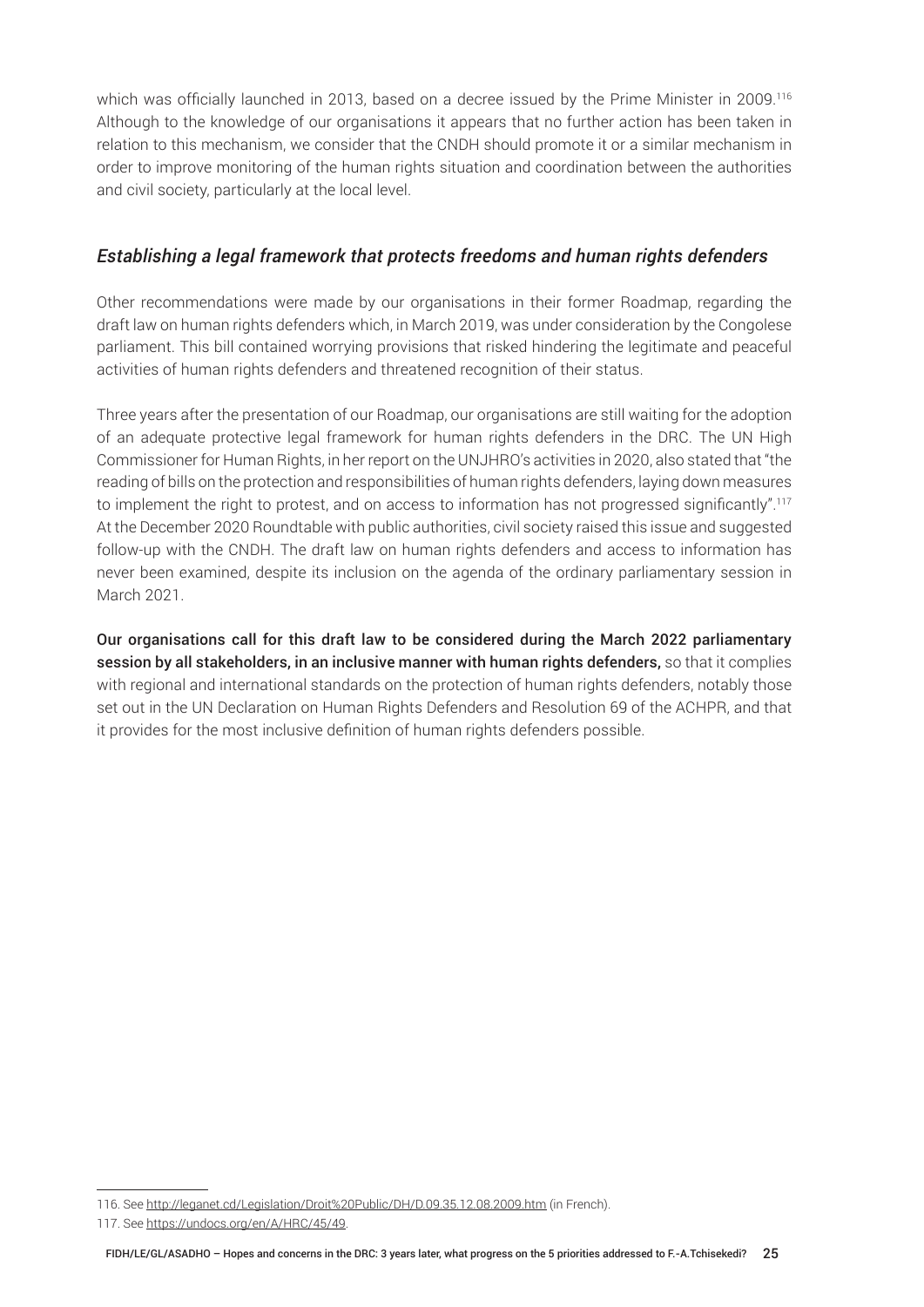# Priority 5

## Strengthening cooperation with the international community and human rights mechanisms

In terms of international and regional cooperation, positive changes have been observed since the beginning of President Tshisekedi's mandate. While his predecessor rarely went beyond the borders of the DRC, Tshisekedi has made many official trips to resume and develop international and regional cooperation.

In Resolution 2556 of December 2020 on MONUSCO's mandate, the UN Security Council welcomed the cooperation of the Congolese authorities with the team of international experts on the situation in the Kasai regions and noted that this cooperation had improved since the election of Félix Tshisekedi.<sup>118</sup> In January 2020, the UN High Commissioner for Human Rights, Michelle Bachelet, visited the DRC where she met President Tshisekedi, one year after his inauguration.<sup>119</sup> In December 2020, Jean-Pierre Lacroix, UN Deputy Secretary-General, was received by President Tshisekedi during a visit to the country.<sup>120</sup>

With regard to MONUSCO, our organisations, who have long advocated for effective human rights protection within its mandate,<sup>121</sup> note the gradual withdrawal of the mission in certain provinces, such as Tanganyika, as decided in the joint strategy agreed between MONUSCO and the Congolese authorities,<sup>122</sup> and stress that the UNJHRO must be provided with the necessary resources, particularly material and financial, to enable it to carry out its mandate to promote and protect human rights throughout the DRC, particularly in the run-up to the 2023 elections.

In terms of UN human rights protection mechanisms, our organisations note the visit to the DRC in October 2021 of the Independent Expert on the enjoyment of human rights by persons with albinism as part of the Panel supporting the DRC's term as chair of the AU.<sup>123</sup> Following this visit, in November 2021, the Senate adopted the proposed Organic Law on the protection and promotion of the rights of people living with disabilities (including people with albinism).124 Our organisations also encourage the DRC authorities to issue an invitation to the Special Rapporteur on the promotion of truth, justice and reparation and the Special Rapporteur on freedom of opinion and expression, in order to demonstrate a strong commitment of the Congolese authorities to progress and improvement in those areas.

Furthermore, during the 46th ordinary session of the Human Rights Council held from 22 February to 23 March 2021, the Congolese Minister for Human Rights announced the adoption in October 2020 of an "integrated plan for the implementation of the recommendations of regional and international human rights mechanisms" prepared by the Government with the support of the UNJHRO, with the assistance of the CNDH and civil society. Our organisations welcome the adoption of this plan and

<sup>118.</sup> See<https://documents-dds-ny.un.org/doc/UNDOC/GEN/N20/376/57/PDF/N2037657.pdf?OpenElement>.

<sup>119.</sup> See <https://www.rfi.fr/fr/afrique/20200123-rdc-premi%C3%A8re-visite-haut-commissaire-droits-homme-lonu> (in French).

<sup>120.</sup> See [https://www.rfi.fr/fr/afrique/20201216-rdc-jean-pierre-lacroix-num%C3%A9ro-deux-de-l-onu-re%C3%A7u-par-f%C3%A9lix](https://www.rfi.fr/fr/afrique/20201216-rdc-jean-pierre-lacroix-num%C3%A9ro-deux-de-l-onu-re%C3%A7u-par-f%C3%A9lix-tshisekedi)[tshisekedi](https://www.rfi.fr/fr/afrique/20201216-rdc-jean-pierre-lacroix-num%C3%A9ro-deux-de-l-onu-re%C3%A7u-par-f%C3%A9lix-tshisekedi) (in French).

<sup>121.</sup> See <https://www.fidh.org/en/region/Africa/monusco-still-has-work-to-do-drc-authorities-need-its-cooperation-to>.

<sup>122.</sup> See S/RES/2556/2020, [https://documents-dds-ny.un.org/doc/UNDOC/GEN/N20/376/58/PDF/N2037658.pdf?OpenElement.](https://documents-dds-ny.un.org/doc/UNDOC/GEN/N20/376/58/PDF/N2037658.pdf?OpenElement)

<sup>123.</sup> See [https://twitter.com/unjhro/status/1450197080098607105?s=20&t=DsFR37eQ1c9Sh88Bm5Qe5A.](https://twitter.com/unjhro/status/1450197080098607105?s=20&t=DsFR37eQ1c9Sh88Bm5Qe5A)

<sup>124.</sup> See [https://rtnc.cd/rdc-le-senat-vote-la-proposition-de-loi-sur-les-personnes-vivant-avec-handicap/](https://rtnc.cd/rdc-le-senat-vote-la-proposition-de-loi-sur-les-personnes-vivant-avec-handicap/?fbclid=IwAR0dr4R9MuhhZ7ZC49UAlWGKVeRfkD6RrZoYsud4q4QsX5Wo8HA87i9xJ20) (in French).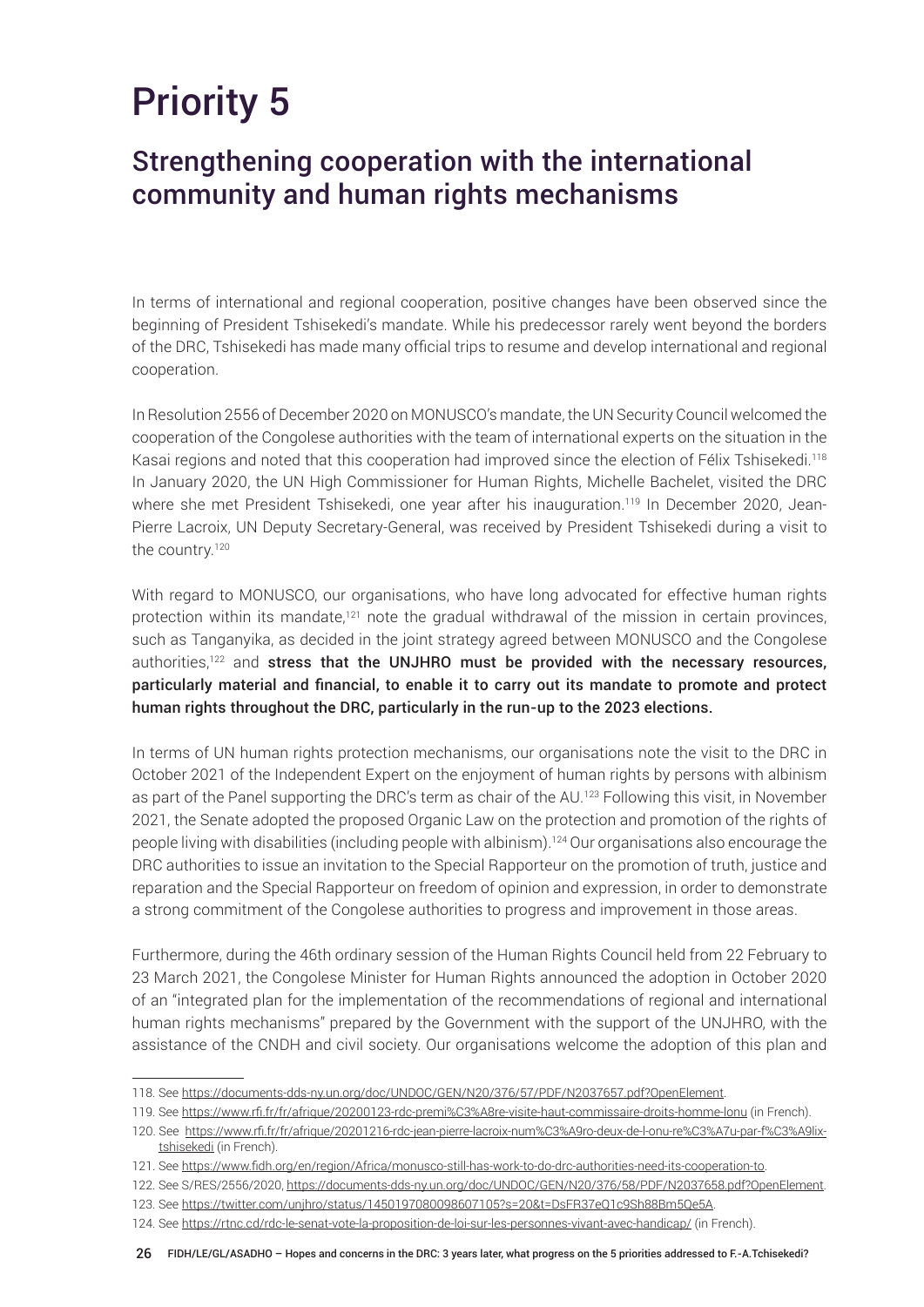encourage the DRC to continue this process aimed at respecting and reinforcing its commitments in relation to regional and international human rights protection mechanisms.125 During the 49th session of the Human Rights Council, several participants underlined the quality of cooperation between the Congolese Ministry for Human Rights, represented by the Minister for Human Rights, and the United Nations, which our organisations commend.

In the area of international justice, efforts have also been noted. Since the publication of the Roadmap, our organisations have observed with satisfaction the conviction by the ICC in July 2019 of Bosco Ntaganda, former leader of the armed group *Forces patriotiques pour la libération du Congo* (FPLC), found guilty of 13 counts of war crimes and 5 counts of crimes against humanity, including sexual and gender-based crimes, committed during the 2002-2003 conflict in Ituri.<sup>126</sup> This decision, confirmed in appeal on 30 March 2021,<sup>127</sup> is a victory for the victims of these crimes, who await the implementation of the ICC decision on reparations in the case against Bosco Ntaganda, delivered on 8 March 2021.128 In addition, the decision of the Operational Court of North Kivu in November 2020 to sentence Sheka, leader of the armed movement *Nduma Defence of Congo* (NDC), to life imprisonment for crimes committed between 2010 and 2014 is a victory for victims of sexual crimes in the DRC.<sup>129</sup> Meanwhile, the arrest in France in December 2019 of Roger Lumbala, former leader of the armed rebel movement *Rassemblement congolais pour la Démocratie-National* (RCD-N), followed by the opening of a judicial investigation in January 2021 for crimes against humanity committed between 2002 and 2003 on the territory of the former Orientale province, is an important step in the implementation of the recommendations of the Mapping Exercise Report.<sup>130</sup>

In addition, Germain Katanga and Thomas Lubanga, former Ituri warlords, convicted by the ICC in 2014 for war crimes, were released in March 2020 in Kinshasa where they had finished serving their prison sentences following their transfer to the country in 2015 under an *ad hoc* agreement between the ICC and the Congolese authorities for the enforcement of their sentences.<sup>131</sup> During the violence in Ituri in 2020, Germain Katanga was sent by the Congolese authorities to the province to meet with militia from the group *Coopérative pour le développement du Congo* (CODECO) and to accelerate the process of their surrender.132 Our organisations also note that no law has been adopted on the implementation of the ICC Rome Statute and that the principle of complementarity is still not implemented by the DRC. We therefore call on the DRC to act promptly in this regard, and in particular to incorporate the crimes under the ICC Rome Statute into Congolese criminal legislation. Our organisations also underline the importance for the DRC to cooperate with the ICC Trust Fund for Victims in the implementation of reparations in the Lubanga and Katanga cases, as well with regard to future measures to be taken by the Fund on reparations in the Ntaganda case.

<sup>125.</sup> See [http://webtv.un.org/meetings-events/human-rights-council/watch/enhanced-id-on-democratic-republic-of-the-congo-](http://webtv.un.org/meetings-events/human-rights-council/watch/enhanced-id-on-democratic-republic-of-the-congo-44th-meeting-46th-regular-session-human-rights-council/6242622163001/?term=#player)[44th-meeting-46th-regular-session-human-rights-council/6242622163001/?term=#player](http://webtv.un.org/meetings-events/human-rights-council/watch/enhanced-id-on-democratic-republic-of-the-congo-44th-meeting-46th-regular-session-human-rights-council/6242622163001/?term=#player) and [https://zoom-eco.net/a-la](https://zoom-eco.net/a-la-une/rdc-le-bcnudh-appuie-lelaboration-dun-plan-integre-de-mise-en-oeuvre-des-recommandations-des-nations-unies/)[une/rdc-le-bcnudh-appuie-lelaboration-dun-plan-integre-de-mise-en-oeuvre-des-recommandations-des-nations-unies/](https://zoom-eco.net/a-la-une/rdc-le-bcnudh-appuie-lelaboration-dun-plan-integre-de-mise-en-oeuvre-des-recommandations-des-nations-unies/) (in French).

<sup>126.</sup> See [https://www.fidh.org/en/issues/international-justice/international-criminal-court-icc/ntaganda-found-guilty-a-day-of](https://www.fidh.org/en/issues/international-justice/international-criminal-court-icc/ntaganda-found-guilty-a-day-of-joy-for-ituri-victims-a-day-of-hope)[joy-for-ituri-victims-a-day-of-hope](https://www.fidh.org/en/issues/international-justice/international-criminal-court-icc/ntaganda-found-guilty-a-day-of-joy-for-ituri-victims-a-day-of-hope).

<sup>127.</sup> See <https://www.icc-cpi.int/news/ntaganda-case-icc-appeals-chamber-confirms-conviction-and-sentencing-decisions>.

<sup>128.</sup> See [https://www.icc-cpi.int/CourtRecords/CR2021\\_01889.PDF](https://www.icc-cpi.int/CourtRecords/CR2021_01889.PDF). See also FIDH press release: [https://www.fidh.org/en/](https://www.fidh.org/en/region/Africa/democratic-republic-of-congo/drc-nearly-twenty-years-after-the-crimes-in-question-were-committed) [region/Africa/democratic-republic-of-congo/drc-nearly-twenty-years-after-the-crimes-in-question-were-committed.](https://www.fidh.org/en/region/Africa/democratic-republic-of-congo/drc-nearly-twenty-years-after-the-crimes-in-question-were-committed)

<sup>129.</sup> See [https://www.rfi.fr/fr/afrique/20201124-rdc-le-chef-de-milice-sheka-condamn%C3%A9-%C3%A0-la-perp%C3%A9tuit%C3%A9](https://www.rfi.fr/fr/afrique/20201124-rdc-le-chef-de-milice-sheka-condamn%C3%A9-%C3%A0-la-perp%C3%A9tuit%C3%A9-par-une-cour-militaire) [par-une-cour-militaire](https://www.rfi.fr/fr/afrique/20201124-rdc-le-chef-de-milice-sheka-condamn%C3%A9-%C3%A0-la-perp%C3%A9tuit%C3%A9-par-une-cour-militaire) (in French).

<sup>130.</sup> See [https://www.fidh.org/en/region/Africa/democratic-republic-of-congo/drc-human-rights-defenders-celebrate](https://www.fidh.org/en/region/Africa/democratic-republic-of-congo/drc-human-rights-defenders-celebrate-indictment-of-roger-lumbala-in)[indictment-of-roger-lumbala-in.](https://www.fidh.org/en/region/Africa/democratic-republic-of-congo/drc-human-rights-defenders-celebrate-indictment-of-roger-lumbala-in)

<sup>131.</sup> See [https://www.voaafrique.com/a/un-2%C3%A8me-ex-chef-de-guerre-condamn%C3%A9-par-la-cpi-lib%C3%A9r%C3%A9-](https://www.voaafrique.com/a/un-2%C3%A8me-ex-chef-de-guerre-condamn%C3%A9-par-la-cpi-lib%C3%A9r%C3%A9-%C3%A0-kinshasa/5332222.html) [%C3%A0-kinshasa/5332222.html](https://www.voaafrique.com/a/un-2%C3%A8me-ex-chef-de-guerre-condamn%C3%A9-par-la-cpi-lib%C3%A9r%C3%A9-%C3%A0-kinshasa/5332222.html) (in French) and [https://www.icc-cpi.int/news/thomas-lubanga-dyilo-and-germain](https://www.icc-cpi.int/news/thomas-lubanga-dyilo-and-germain-katanga-transferred-drc-serve-their-sentences-imprisonment)[katanga-transferred-drc-serve-their-sentences-imprisonment.](https://www.icc-cpi.int/news/thomas-lubanga-dyilo-and-germain-katanga-transferred-drc-serve-their-sentences-imprisonment)

<sup>132.</sup> See <https://www.rfi.fr/fr/afrique/20200705-rdc-chefs-milices-envoy%C3%A9s-kinshasa-calmer-la-violence-en-ituri> (in French).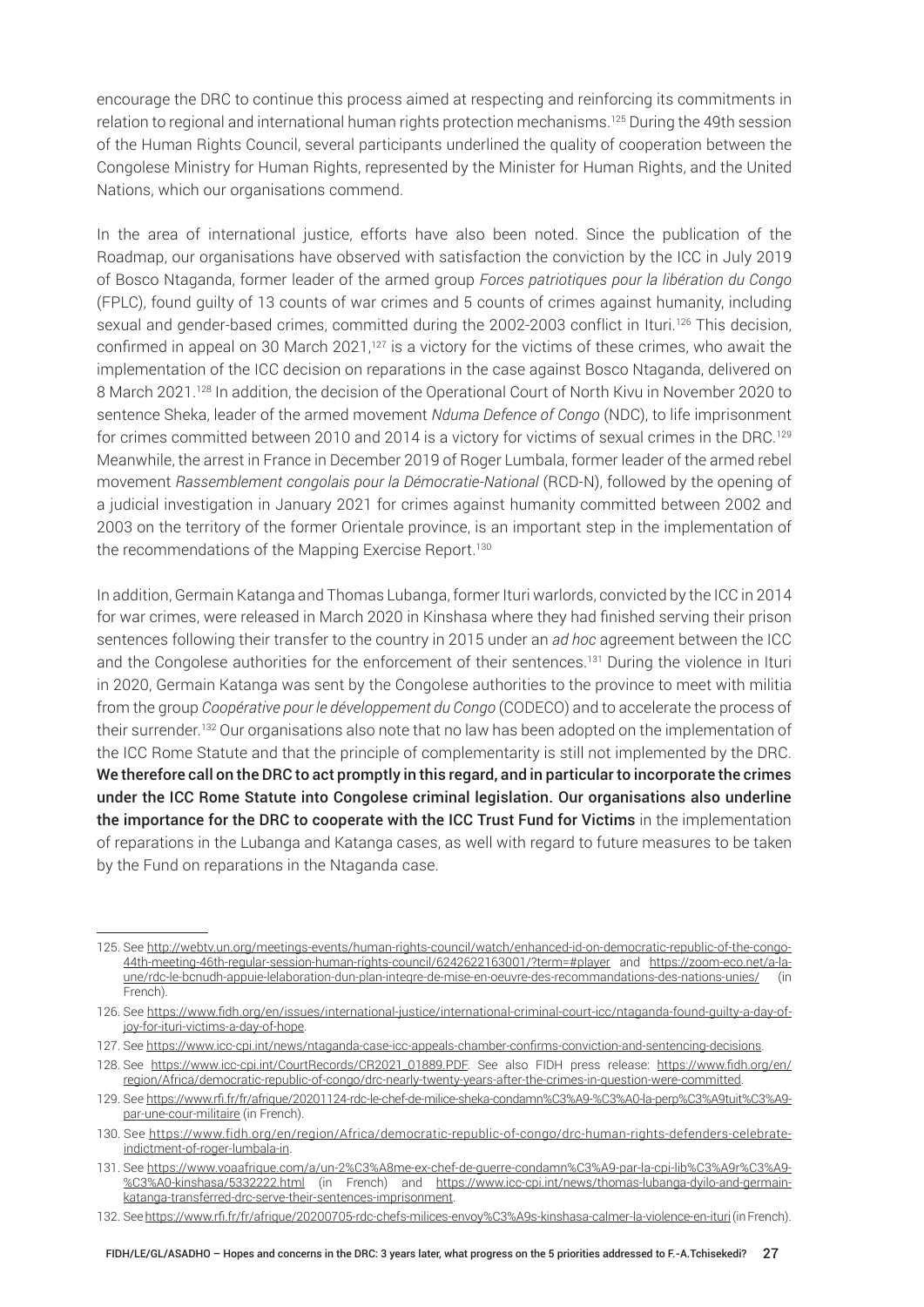At the level of the African Union (AU), Tshisekedi was chair for 2021. The UN Security Council welcomed this role, saying that it "could provide an additional opportunity to promote the engagement of regional organisations".133 Indeed, it was at that time, in December 2020, prior to Félix Tshisekedi taking up the chair of the AU, that the DRC ratified the Protocol to the Charter establishing the African Court on Human and Peoples' Rights. The President of the Court said that this was a step forward, but that the DRC still had to make a declaration (under Article 34(6) of the Protocol) to allow NGOs and individuals direct access to the Court.134 To the knowledge of our organisations, the DRC has still not ratified the African Charter on Democracy, Elections and Governance<sup>135</sup> or the African Charter on the Rights and Welfare of the Child.<sup>136</sup> To our knowledge, the DRC has not yet ratified the Optional Protocol to the UN Convention on the Elimination of All Forms of Discrimination against Women.137 Our organisations therefore call on the Congolese authorities to implement the recommendations of the March 2019 Roadmap on the ratification of these texts.

Regarding the prevention of torture, a national committee for the prevention of torture was established in November 2019 by ministerial order, which is seen as a positive development by the UN High Commissioner for Human Rights.138 Advocacy on this issue was debated in the Human Rights Committee of the National Assembly during the September 2021 parliamentary session, focused on the integration of a mechanism to combat torture into the legal framework of the CNDH. Our organisations welcome this step and point out that it still needs to be brought into conformity with Article 3 of the Optional Protocol to the Convention against Torture and Other Cruel, Inhuman or Degrading Treatment or Punishment, to which the Congolese State is a party.

With regard to the abolition of the death penalty, although the death penalty can be imposed as a sentence, it has not been enforced and has been commuted to life imprisonment since 2003. There is thus a *de facto* moratorium on executions, but not in law, and the DRC has still not ratified the Second Optional Protocol to the International Covenant on Civil and Political Rights, aiming at the abolition of the death penalty.<sup>139</sup> Our organisations are concerned about the number of death sentences handed down in the past two years. In 2020, Amnesty International reported at least 20 death sentences.<sup>140</sup> In December 2020, several people were sentenced to death for murder in Kongo-Central.141 In March 2021, two whistle-blowers, former employees of the Afriland First Bank in Congo, were sentenced *in absentia* to death for stealing documents and violating bank secrecy while exposing irregularities at the bank in connection with businessman Dan Gertler.<sup>142</sup> Our organisations consider that, given the crimes committed, this sentence seems disproportionate and abusive. In March 2022, in the trial for the murder of the two UN experts in Kasai, 49 people were sentenced to death. There have been several campaigns aimed at *de jure* abolition of the death penalty in the DRC, including by FIDH's member organisation ASADHO in 2016.143 In 2019, a national MP from the party *Union pour la démocratie et* 

<sup>133.</sup> See<https://documents-dds-ny.un.org/doc/UNDOC/GEN/N20/376/57/PDF/N2037657.pdf?OpenElement>.

<sup>134.</sup> See [https://www.african-court.org/wpafc/democratic-republic-of-congo-ratifies-the-protocol-on-the-establishment-of-the](https://www.african-court.org/wpafc/democratic-republic-of-congo-ratifies-the-protocol-on-the-establishment-of-the-african-court-on-human-and-peoples-rights/)[african-court-on-human-and-peoples-rights/.](https://www.african-court.org/wpafc/democratic-republic-of-congo-ratifies-the-protocol-on-the-establishment-of-the-african-court-on-human-and-peoples-rights/)

<sup>135.</sup> See [https://au.int/sites/default/files/treaties/36384-sl-AFRICAN%20CHARTER%20ON%20DEMOCRACY%2C%20](https://au.int/sites/default/files/treaties/36384-sl-AFRICAN%20CHARTER%20ON%20DEMOCRACY%2C%20ELECTIONS%20AND%20GOVERNANCE.PDF) [ELECTIONS%20AND%20GOVERNANCE.PDF](https://au.int/sites/default/files/treaties/36384-sl-AFRICAN%20CHARTER%20ON%20DEMOCRACY%2C%20ELECTIONS%20AND%20GOVERNANCE.PDF).

<sup>136.</sup> See [https://au.int/sites/default/files/treaties/36804-sl-AFRICAN%20CHARTER%20ON%20THE%20RIGHTS%20AND%20](https://au.int/sites/default/files/treaties/36804-sl-AFRICAN%20CHARTER%20ON%20THE%20RIGHTS%20AND%20WELFARE%20OF%20THE%20CHILD.pdf) [WELFARE%20OF%20THE%20CHILD.pdf](https://au.int/sites/default/files/treaties/36804-sl-AFRICAN%20CHARTER%20ON%20THE%20RIGHTS%20AND%20WELFARE%20OF%20THE%20CHILD.pdf).

<sup>137.</sup> See [https://indicators.ohchr.org/.](https://indicators.ohchr.org/)

<sup>138.</sup> See<https://undocs.org/en/A/HRC/45/49>.

<sup>139.</sup> See [https://worldcoalition.org/pays/congo/.](https://worldcoalition.org/pays/congo/)

<sup>140.</sup> See<https://www.peinedemort.org/zonegeo/COD/Republique-democratique-du-Congo>(in French).

<sup>141.</sup> See [https://www.peinedemort.org/document/11109/RDC-14-personnes-condamnes-a-mort-pour-le-meurtre-de-jumeaux](https://www.peinedemort.org/document/11109/RDC-14-personnes-condamnes-a-mort-pour-le-meurtre-de-jumeaux-rappeurs-brules-vifs)[rappeurs-brules-vifs](https://www.peinedemort.org/document/11109/RDC-14-personnes-condamnes-a-mort-pour-le-meurtre-de-jumeaux-rappeurs-brules-vifs) (in French).

<sup>142.</sup> See [https://www.lemonde.fr/afrique/article/2021/03/05/en-rdc-la-condamnation-a-mort-de-deux-lanceurs-d-alerte-suscite](https://www.lemonde.fr/afrique/article/2021/03/05/en-rdc-la-condamnation-a-mort-de-deux-lanceurs-d-alerte-suscite-l-indignation_6072049_3212.html)[l-indignation\\_6072049\\_3212.html](https://www.lemonde.fr/afrique/article/2021/03/05/en-rdc-la-condamnation-a-mort-de-deux-lanceurs-d-alerte-suscite-l-indignation_6072049_3212.html) (in French).

<sup>143.</sup> In 2016, an application was made to the Constitutional Court by ASADHO but was rejected. See [https://www.mediacongo.](https://www.mediacongo.net/article-actualite-15831_peine_de_mort_l_asadho_introduit_une_requete_en_inconstitutionnalite_a_la_cour_constitutionnelle.html) [net/article-actualite-15831\\_peine\\_de\\_mort\\_l\\_asadho\\_introduit\\_une\\_requete\\_en\\_inconstitutionnalite\\_a\\_la\\_cour\\_](https://www.mediacongo.net/article-actualite-15831_peine_de_mort_l_asadho_introduit_une_requete_en_inconstitutionnalite_a_la_cour_constitutionnelle.html)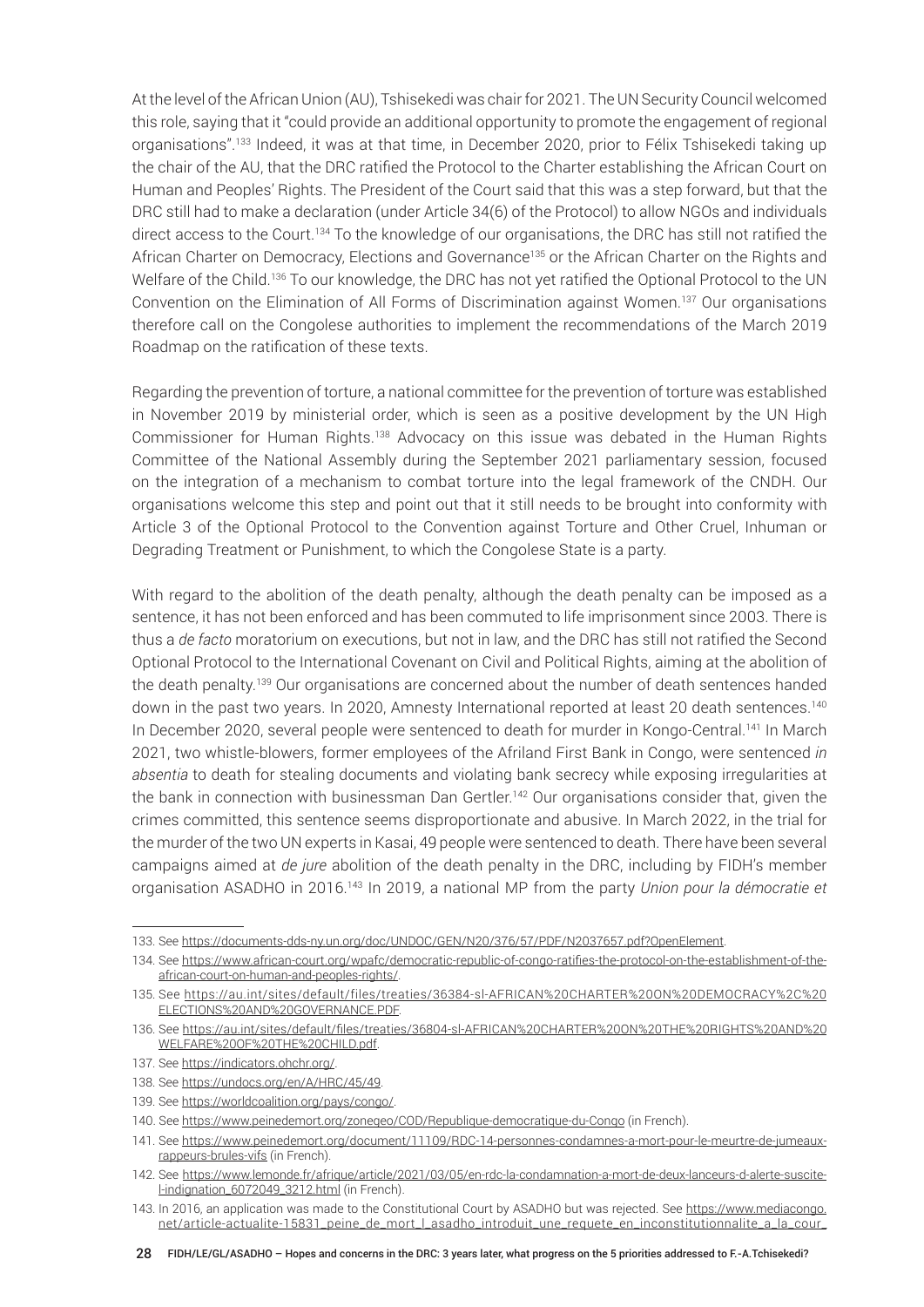*le progrès social* (UDPS) introduced a bill on abolition of the death penalty but it would appear that no action has yet been taken on this proposal.<sup>144</sup> At the 46th ordinary session of the UN Human Rights Council, from 22 February to 23 March 2021, the DRC indicated that on the instructions of the President of the Republic, in the days following the session, the Congolese government would undertake discussions with all stakeholders on the abolition of the death penalty.<sup>145</sup> Our organisations call on the Congolese authorities to examine the proposed law without further delay during the March 2022 parliamentary session in the DRC. Furthermore, we reiterate our recommendations made in March 2019 to adopt a moratorium on executions as a step towards the abolition of the death penalty in law, to ratify the Second Optional Protocol to the International Covenant on Civil and Political Rights aiming at the abolition of the death penalty and to support the efforts of the African Commission on Human and Peoples' Rights in favour of the adoption of a Protocol to the African Charter on Human and Peoples' Rights on the Abolition of the Death Penalty.

In the area of diplomacy, relations with the European Union (EU) have improved. An annual dialogue was held in the DRC in 2020, after more than ten years of interruption, between representatives of the EU and the DRC government, in accordance with the Cotonou Agreement.146 President Tshisekedi also visited Brussels in 2019 where he met the President of the European Commission, Jean-Claude Juncker. This warming of relations between the EU and the DRC came after the reopening of "Schengen House" (*Maison Schengen* for visas to the Schengen area) in Kinshasa, which had been closed since the beginning of 2018,<sup>147</sup> and the issuing of a visa to the EU ambassador in the DRC, following his expulsion by the previous regime prior to the elections in December 2018.148

Since 29 March 2022, the DRC has been a member of the East African Community (EAC) following a membership process initiated by President Tshisekedi upon his election in 2019.149 This membership, alongside Kenya, Tanzania, Uganda, Burundi, Rwanda and South Sudan, could create new political and economic alliances for the DRC. In August 2021, Tshisekedi also became vice-chair of the Southern African Development Community (SADC), of which the DRC is a member, for the term 2021-2022.<sup>150</sup> Our organisations will closely monitor developments that will have an impact on the human rights situation in the country and the region, emphasising that economic and political developments must not be at the expense of the Congolese people, who should be able to benefit from this new alliance.

At the regional level, there were signs of initiatives to strengthen cooperation, particularly in the area of security. President Tshisekedi has already visited neighbouring Republic of Congo several times to meet his counterpart in Brazzaville and discuss the question of insecurity, among other matters.<sup>151</sup> President Tshisekedi also visited Burundi in 2019 to meet the late President Pierre Nkurunziza and in 2021 to discuss security issues<sup>152</sup> and sign a protocol for the development of a railway.<sup>153</sup> He also

[constitutionnelle.html](https://www.mediacongo.net/article-actualite-15831_peine_de_mort_l_asadho_introduit_une_requete_en_inconstitutionnalite_a_la_cour_constitutionnelle.html) (in French).

<sup>144.</sup> See <https://fr.allafrica.com/stories/201908230147.html>.

<sup>145.</sup> See [http://webtv.un.org/meetings-events/human-rights-council/watch/enhanced-id-on-democratic-republic-of-the-congo-](http://webtv.un.org/meetings-events/human-rights-council/watch/enhanced-id-on-democratic-republic-of-the-congo-44th-meeting-46th-regular-session-human-rights-council/6242622163001/?term=#player)[44th-meeting-46th-regular-session-human-rights-council/6242622163001/?term=#player.](http://webtv.un.org/meetings-events/human-rights-council/watch/enhanced-id-on-democratic-republic-of-the-congo-44th-meeting-46th-regular-session-human-rights-council/6242622163001/?term=#player)

<sup>146.</sup> See [https://www.rfi.fr/fr/afrique/20201007-rdc-lors-sommet-l-ue-toutes-les-pr%C3%A9occupations-ont-%C3%A9t%C3%A9](https://www.rfi.fr/fr/afrique/20201007-rdc-lors-sommet-l-ue-toutes-les-pr%C3%A9occupations-ont-%C3%A9t%C3%A9-mises-la-table) [mises-la-table](https://www.rfi.fr/fr/afrique/20201007-rdc-lors-sommet-l-ue-toutes-les-pr%C3%A9occupations-ont-%C3%A9t%C3%A9-mises-la-table) (in French).

<sup>147.</sup> See <https://www.rfi.fr/fr/afrique/20180203-rdc-fermeture-maison-schengen-union-europeenne-belgique-visas> (in French).

<sup>148.</sup> See [https://www.voaafrique.com/a/l-ue-juge-totalement-injutifi%C3%A9e-l-expulsion-de-son-ambassadeur-en-rdc/4718898.](https://www.voaafrique.com/a/l-ue-juge-totalement-injutifi%C3%A9e-l-expulsion-de-son-ambassadeur-en-rdc/4718898.html) [html](https://www.voaafrique.com/a/l-ue-juge-totalement-injutifi%C3%A9e-l-expulsion-de-son-ambassadeur-en-rdc/4718898.html) (in French).

<sup>149.</sup> See [https://www.eac.int/press-releases/2402-the-democratic-republic-of-the-congo-joins-eac-as-its-7th-member.](https://www.eac.int/press-releases/2402-the-democratic-republic-of-the-congo-joins-eac-as-its-7th-member)

<sup>150.</sup> See <https://www.actualite.cd/2021/08/17/sadc-la-rdc-accede-la-premiere-vice-presidence-de-lorganisation> (in French).

<sup>151.</sup> See <https://www.rfi.fr/fr/afrique/20210111-rdc-f%C3%A9lix-tshisekedi-boucle-une-nouvelle-visite-au-congo-brazzaville> (in French).

<sup>152.</sup> See <https://www.rfi.fr/fr/afrique/20190615-visite-eclair-felix-tshisekedi-voisin-burundais> (in French).

<sup>153.</sup> See <https://www.rfi.fr/fr/afrique/20210714-accords-et-entente-entre-la-rdc-et-le-burundi> (in French).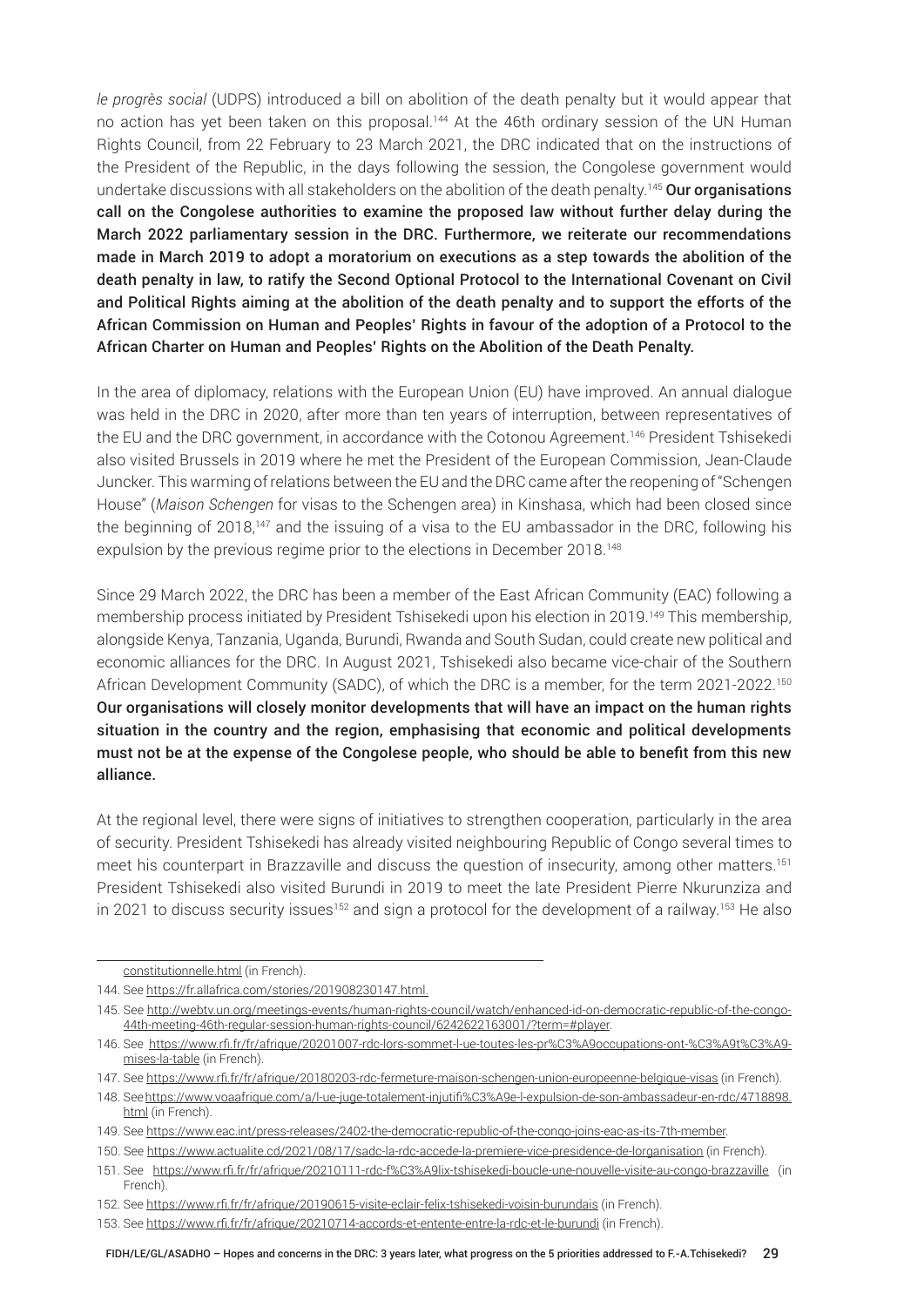travelled to Uganda in 2019 to meet President Yoweri Museveni.154 Félix Tshisekedi also convened a mini-summit between the DRC, Rwanda, Uganda and Angola in October 2020 to address security issues in the region.<sup>155</sup>

These regional rapprochements are not always met with unanimous approval, particularly within civil society, and in the area of security, notably with regard to the project to create an integrated headquarters for the countries of the Great Lakes region to fight against armed groups. The participation of Rwandan armed forces, whose presence in the east of the DRC has been repeatedly denounced,156 as well as the resurgence in the east of the armed March 23 Movement (*Mouvement du 23 mars*),157 to which Rwanda is accused by several sources of providing support, is of great concern to civil society in the east of the DRC, given the troubled past between the two countries.<sup>158</sup> The economic rapprochement between Rwanda and the DRC, particularly on mining, the promotion and protection of investments and taxation,<sup>159</sup> is the subject of much criticism from Congolese civil society, who denounce the lack of reparations for the crimes committed on Congolese territory, as identified in the Mapping Exercise Report. The comments made by the President of Rwanda, Paul Kagame, in June 2021 during his official visit to France, describing the report as "controversial", shocked the Congolese population, particularly in the east of the country, who are demanding an apology.<sup>160</sup> Our organisations call for this rapprochement around economic issues not to be at the expense of the prosecution of the crimes allegedly committed by Rwanda in the DRC.

In addition, in December 2021, the Ugandan army and the Congolese authorities signed a defence agreement to pursue the ADF armed group, of Ugandan origin, described as a terrorist group by the USA,<sup>161</sup> which is active in the Beni region, in particular near the Ugandan border.<sup>162</sup> This agreement resulted in the deployment of Ugandan troops to eastern DRC to fight ADF alongside the DRC army. This strengthening of regional military cooperation follows a number of terrorist attacks in Kampala at the end of 2021, for which the Ugandan authorities consider ADF to be responsible.<sup>163</sup> While regional cooperation is essential to contain the threat of armed groups at the regional level, but also to prevent the destabilisation of the DRC, the local populations fear the reopening of wounds caused by the Ugandan army's occupation from 1998 to 2003, when it committed numerous violations,<sup>164</sup> and the start of a new cycle of violence against the civilian population, in a security context that is already very tense in the east of the country.<sup>165</sup>

<sup>154.</sup> See <https://www.rfi.fr/fr/afrique/20191110-felix-tshisekedi-recu-grande-pompe-yoweri-museveni-entebbe> (in French).

<sup>155.</sup> See [https://www.rfi.fr/fr/afrique/20201008-l-ins%C3%A9curit%C3%A9-centre-mini-sommet-entre-la-rdc-le-rwanda-l-ouganda](https://www.rfi.fr/fr/afrique/20201008-l-ins%C3%A9curit%C3%A9-centre-mini-sommet-entre-la-rdc-le-rwanda-l-ouganda-et-l-angola-0)[et-l-angola-0](https://www.rfi.fr/fr/afrique/20201008-l-ins%C3%A9curit%C3%A9-centre-mini-sommet-entre-la-rdc-le-rwanda-l-ouganda-et-l-angola-0) (in French).

<sup>156.</sup> See<https://afrique.lalibre.be/57154/larmee-rwandaise-etait-presente-en-rdc-dans-le-courant-de-2020/>(in French).

<sup>157.</sup> See [https://www.francetvinfo.fr/monde/afrique/republique-democratique-du-congo/rdc-le-retour-de-la-rebellion-du-m23](https://www.francetvinfo.fr/monde/afrique/republique-democratique-du-congo/rdc-le-retour-de-la-rebellion-du-m23-preoccupe-les-autorites-congolaises-et-l-onu_5053843.html) [preoccupe-les-autorites-congolaises-et-l-onu\\_5053843.html](https://www.francetvinfo.fr/monde/afrique/republique-democratique-du-congo/rdc-le-retour-de-la-rebellion-du-m23-preoccupe-les-autorites-congolaises-et-l-onu_5053843.html) (in French).

<sup>158.</sup> See <https://www.rfi.fr/fr/afrique/20191212-rdc-rwanda-polemique-photo-kagame-tshisekedi> (in French).

<sup>159.</sup> See [https://www.jeuneafrique.com/1194739/economie/kinshasa-et-kigali-signent-des-accords-commerciaux-notamment](https://www.jeuneafrique.com/1194739/economie/kinshasa-et-kigali-signent-des-accords-commerciaux-notamment-sur-lexploitation-de-lor/)[sur-lexploitation-de-lor/](https://www.jeuneafrique.com/1194739/economie/kinshasa-et-kigali-signent-des-accords-commerciaux-notamment-sur-lexploitation-de-lor/) (in French).

<sup>160.</sup> See [https://www.rfi.fr/fr/afrique/20210602-rdc-la-soci%C3%A9t%C3%A9-civile-du-sud-kivu-se-mobilise-suite-%C3%A0-des](https://www.rfi.fr/fr/afrique/20210602-rdc-la-soci%C3%A9t%C3%A9-civile-du-sud-kivu-se-mobilise-suite-%C3%A0-des-propos-pol%C3%A9miques-de-paul-kagame)[propos-pol%C3%A9miques-de-paul-kagame](https://www.rfi.fr/fr/afrique/20210602-rdc-la-soci%C3%A9t%C3%A9-civile-du-sud-kivu-se-mobilise-suite-%C3%A0-des-propos-pol%C3%A9miques-de-paul-kagame) (in French).

<sup>161.</sup> See [https://www.state.gov/state-department-terrorist-designations-of-isis-affiliates-and-leaders-in-the-democratic-republic](https://www.state.gov/state-department-terrorist-designations-of-isis-affiliates-and-leaders-in-the-democratic-republic-of-the-congo-and-mozambique/)[of-the-congo-and-mozambique/](https://www.state.gov/state-department-terrorist-designations-of-isis-affiliates-and-leaders-in-the-democratic-republic-of-the-congo-and-mozambique/).

<sup>162.</sup> See [https://www.mediacongo.net/article-actualite-97458\\_rdc\\_ouganda\\_un\\_accord\\_general\\_de\\_defense\\_signe\\_pour\\_encadrer\\_](https://www.mediacongo.net/article-actualite-97458_rdc_ouganda_un_accord_general_de_defense_signe_pour_encadrer_les_operations_militaires_conjointes.html) [les\\_operations\\_militaires\\_conjointes.html](https://www.mediacongo.net/article-actualite-97458_rdc_ouganda_un_accord_general_de_defense_signe_pour_encadrer_les_operations_militaires_conjointes.html) (in French).

<sup>163.</sup> See<https://www.letemps.ch/monde/letat-islamique-tisse-toile-coeur-lafrique>(in French).

<sup>164.</sup> The International Court of Justice (ICJ) ruled against Uganda in 2005 for interfering in the affairs of the DRC during its occupation between 1998 and 2003 and ordered reparations for the damage caused, which are still awaited by Kinshasa. See [https://www.icj-cij.org/en/case/116.](https://www.icj-cij.org/en/case/116)

<sup>165.</sup> See [https://www.rfi.fr/fr/afrique/20211212-rdc-dans-le-nord-kivu-l-arriv%C3%A9e-de-l-arm%C3%A9e-ougandaise](https://www.rfi.fr/fr/afrique/20211212-rdc-dans-le-nord-kivu-l-arriv%C3%A9e-de-l-arm%C3%A9e-ougandaise-inqui%C3%A8te-les-habitants)[inqui%C3%A8te-les-habitants](https://www.rfi.fr/fr/afrique/20211212-rdc-dans-le-nord-kivu-l-arriv%C3%A9e-de-l-arm%C3%A9e-ougandaise-inqui%C3%A8te-les-habitants) (in French).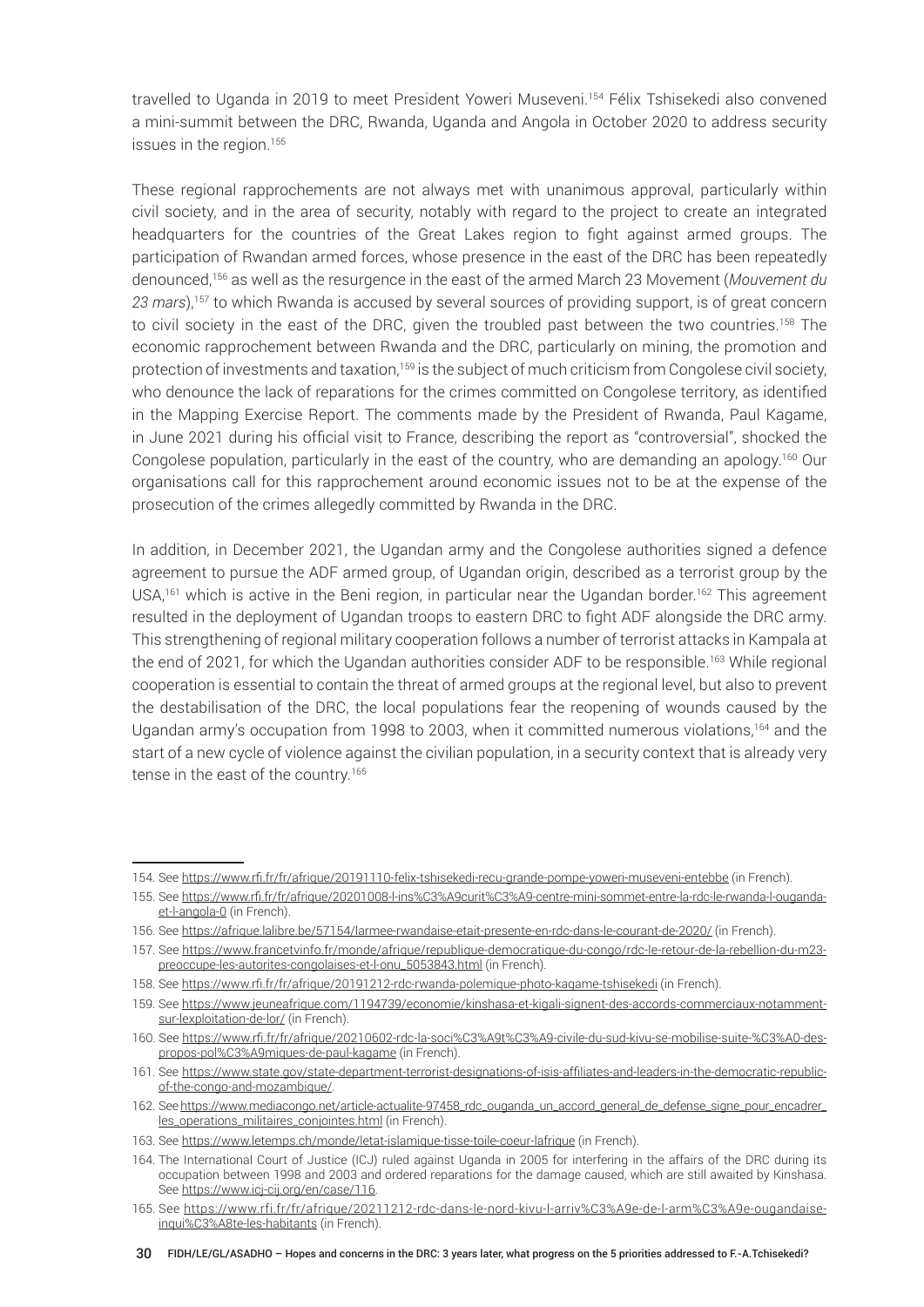## **CONCLUSION**

Notwithstanding the COVID-19 pandemic and recognising the scale and diversity of the challenges facing the Congolese authorities, our organisations observe a mixed record in terms of human rights developments in the DRC since President Tshisekedi took office. His arrival at the Head of State in January 2019 raised many hopes, which were further reinforced by some signs of progress that marked the first months of his term. However, more than three years after his accession to power, our organisations are disappointed by the lack of progress in certain areas. Thus, our organisations note that the majority of the recommendations made by our organisations to President Tshisekedi in 2019 (see annex below) remain valid.

Some progress has been made since March 2019, particularly in the fight against impunity in certain cases, and our organisations urge the Congolese authorities to prioritise efforts to focus on the **fight** against impunity of those most responsible for the most serious crimes. In the Chebeya case in particular, our organisations call for all those most responsible cited during the reopening of the trial to appear before the courts, and support the request submitted by lawyers for the civil parties for the removal of John Numbi, so that he can stand trial. In the context of the case of the murder of the UN experts in Kasai, our organisations call for investigations to continue against all those responsible. Finally, our organisations underline that those most responsible for past crimes, as listed in the Mapping Exercise Report, some of whom are still in office, must also be held accountable for their actions, in order to break the cycle of impunity and violence in the DRC.

Our organisations also note that efforts have been made in the area of **transitional justice**, but that much remains to be done in terms of the operationalisation of a genuine national mechanism. Our organisations welcome the efforts of the DRC, with the support of its UN partners in particular, in implementing transitional justice initiatives at the provincial level, through the continuation of public consultations, and at the national level, through the establishment of a joint commission and a roadmap. Our organisations are aware of the interest expressed by various international partners in providing support to the Congolese authorities in this area and emphasise the need for coordination between these partners and the DRC government in the implementation of these initiatives. We call for the operationalisation of the reparation fund for victims of sexual violence and serious crimes.

With regard to the **political representation of women**, our organisations note an improvement since the beginning of Tshisekedi's term of office, although it is insufficient. We therefore call on the Congolese authorities, with the support of their partners, to step up efforts aimed at raising awareness among the Congolese population on political participation and representation of women, particularly in the context of the forthcoming elections. To this end, the provisions of the gender parity law of 2015 must be incorporated into the electoral law, in the framework of the revision advocated by our organisations.

Progress has also been noted in the area of **international and regional cooperation**. Our organisations emphasise the need for the Congolese authorities to take into account the protection of the civilian population in the framework of military cooperation with the Ugandan army and to develop nonmilitary means to put an end to insecurity in this region.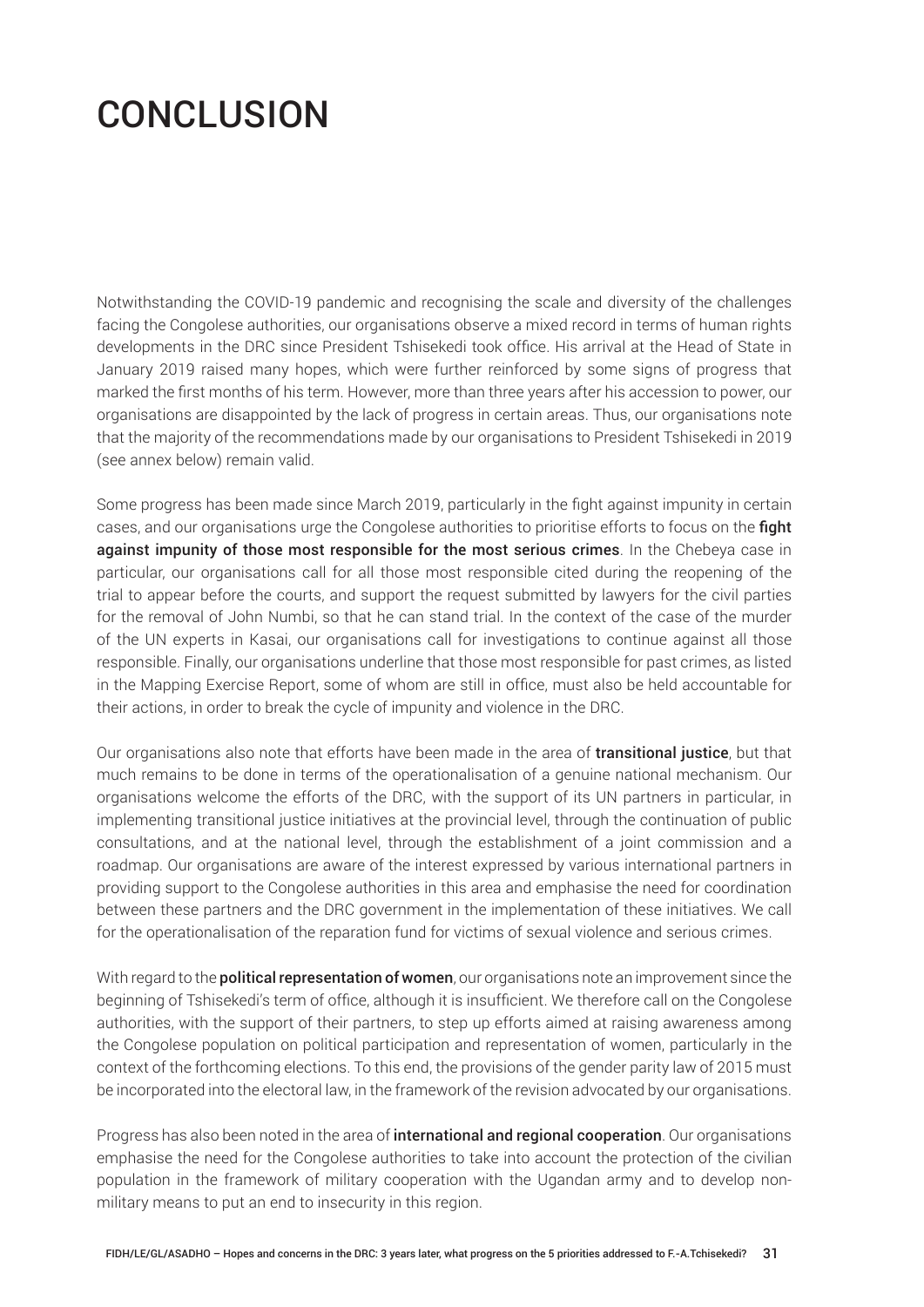However, little progress and even setbacks have been recorded in some areas by our organisations who deplore the **increase in abuses of civil and political rights and insecurity**, notably in the east of the country where the resurgence of human rights violations is particularly worrying, despite the introduction of the state of siege in May 2021. Our organisations are concerned about the continued application of this supposedly temporary measure and its consequences for the democratic space in these provinces. We call on the Congolese authorities to put an immediate end to the violations of human rights and fundamental freedoms committed in the context of the state of siege and to open up democratic space in the DRC, by allowing the various actors to participate in public and political life in a peaceful manner. Our organisations call for an alternative to the state of siege, involving the return of a civilian administration in the provinces concerned, to be considered by the Congolese authorities.

In the context of the March 2022 parliamentary session in the DRC, our organisations urge the Congolese authorities to debate the law on the protection of human rights defenders, as well as the **renewal of the members of the CNDH**, in order to ensure that the mandate of the current members is not tacitly renewed.

Our organisations are concerned about the lack of progress on structural reforms in the DRC and stress the importance of the recruitment and training of new prosecutors and judges by the Congolese authorities with the support of its partners. Our organisations also remind the Congolese authorities of the importance of holding **elections** within the constitutional time limits and of debating reform of the **electoral law** in a consultative manner during the March 2022 parliamentary session. Such measures would demonstrate the willingness of the Congolese authorities to embark on the path of rebuilding the Congolese population's trust in some of its institutions, which is essential for the establishment of an environment conducive to the holding of credible elections.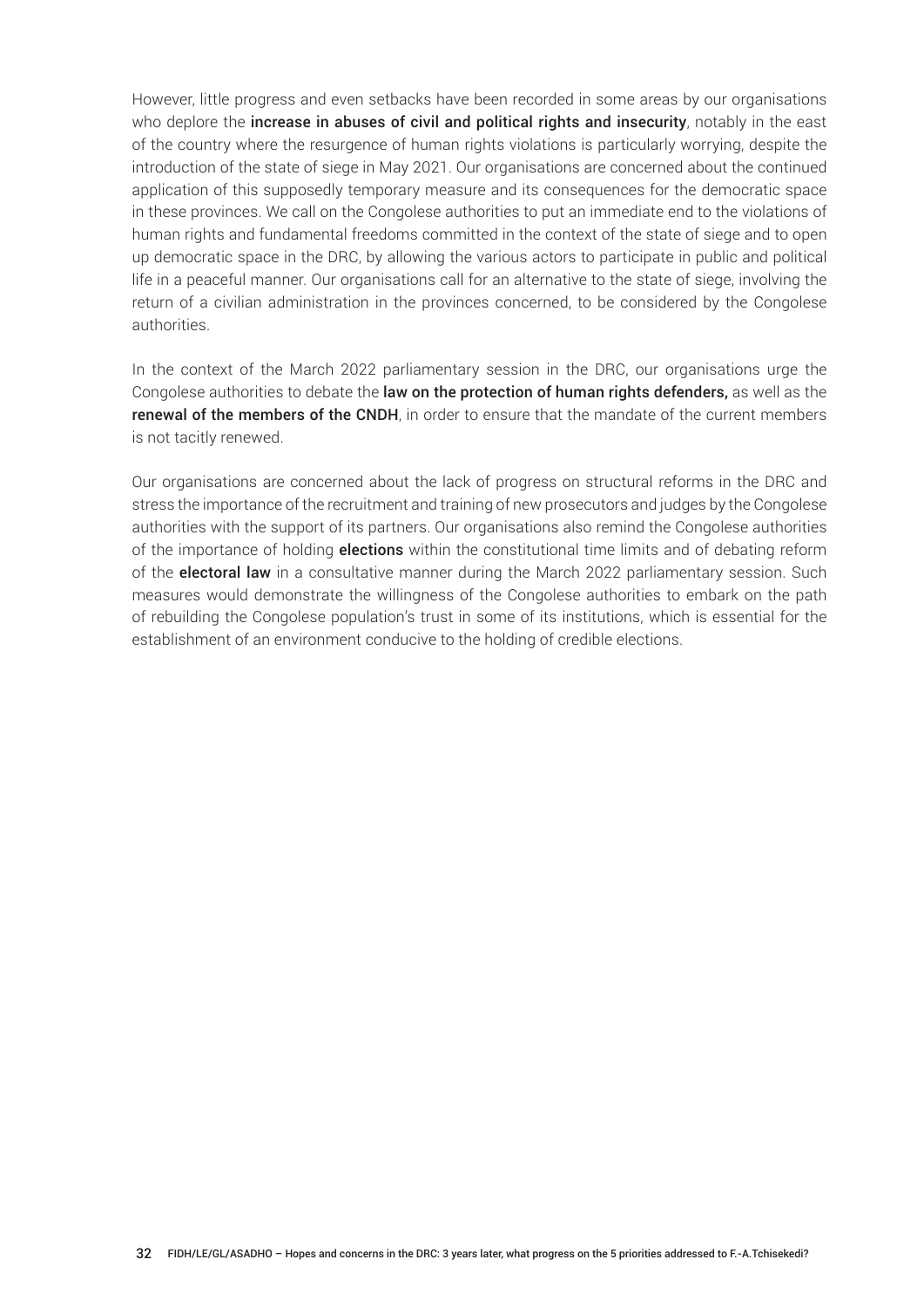## Recommendations by our organisations to the Congolese authorities in March 2019

[https://www.fidh.org/en/region/Africa/democratic-republic-of-congo/five-human](https://www.fidh.org/en/region/Africa/democratic-republic-of-congo/five-human-rights-priorities-addressed-to-president-felix-tshisekedi)[rights-priorities-addressed-to-president-felix-tshisekedi](https://www.fidh.org/en/region/Africa/democratic-republic-of-congo/five-human-rights-priorities-addressed-to-president-felix-tshisekedi) (released March 2019)

#### Priority 1: Fighting impunity, promoting truth and strengthening justice to ensure national reconciliation and lasting peace

• Adopt a holistic transitional justice policy, which could for example involve the creation of specialised mixed chambers to prosecute international crimes, integrated into the Congolese judicial system, and a Truth and Reconciliation Commission. This policy and its various judicial and non-judicial mechanisms should aim to analyse and shed light on the crimes and methods used in the perpetration of past violence (including where the Congolese authorities bear responsibility); provide justice to victims; promote reparations and institutional reforms; and facilitate national reconciliation.

• As part of this process, conduct independent, impartial, transparent and effective investigations into the serious violations of human rights and international humanitarian law committed in the context of the electoral process and in conflict-affected areas, prioritising the prosecution of those allegedly bearing the greatest responsibility.

• Implement a vetting process to ensure that "Public officials and employees who are personally responsible for gross violations of human rights, in particular those involved in military, security, police, intelligence and judicial sectors, shall not continue to serve in State institutions"<sup>166</sup> and that such officials do not benefit from amnesty measures or positions within the new institutions of the country.

• Adopt a national reparations plan for the victims of serious human rights violations, including a specific programme for victims of sexual violence, centred on victims' shortterm and long-term needs, in accordance with the DRC's international obligations and the recommendations of the UN Mapping Exercise Report and the Committee for the Elimination of all Forms of Discrimination Against Women (CEDAW).

• Pending the operationalisation of these mechanisms, set up interim mediation and medical, psychological and social support mechanisms for the victims and communities affected by recent conflicts, especially in the Kasai, Ituri, North and South Kivu provinces and Yumbi territory, to enable the immediate needs of victims to be met and to alleviate tensions and avoid a resurgence of conflict.

<sup>166.</sup> See Updated Set of principles for the protection and promotion of human rights through action to combat impunity (E/CN.4/2005/102/Add.1), Principle 36.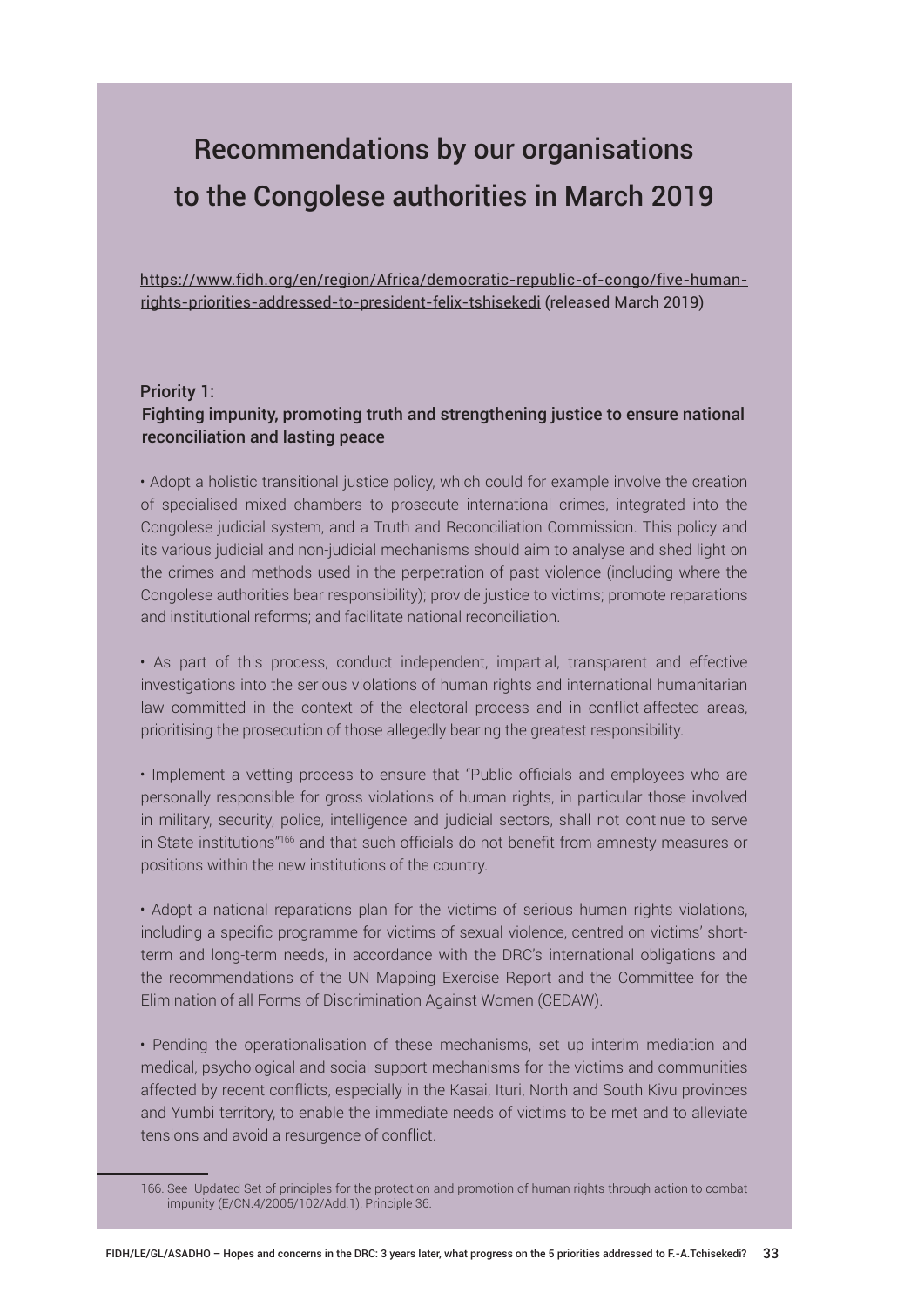• Undertake the necessary reforms to guarantee the effectiveness, impartiality and independence of the judicial system at all levels, including within the highest judicial institutions such as the Constitutional Court and the Court of Cassation.

• In particular, take the necessary measures to guarantee that the poorest victims are exempted from paying legal fees.

• Modify domestic laws so that alleged perpetrators of human rights violations and international crimes, including members of the Congolese army, are tried before civil jurisdictions and provide the necessary training to judicial officials, in accordance with the recommendations of the UN Human Rights Committee.

#### Priority 2: Ensuring respect for fundamental rights and promoting political dialogue

• Ensure the protection of the physical and psychological integrity of all human rights defenders under all circumstances.

• Immediately and unconditionally release all prisoners of conscience, including political opponents and human rights defenders arbitrarily arrested and detained, and ensure that charges against them are dropped.

• Identify and close all secret detention facilities, including the ANR cells, in line with Félix Tshisekedi's commitments.

• Fully guarantee the exercise of civil and political rights throughout the country, including the right to freedom of expression, association and peaceful assembly, as well as the right to information.

• End all threats, intimidation and harassment, including by way of legal action, against members of the political opposition, human rights defenders, activists in citizens' movements and journalists.

• Allow arbitrarily closed or suspended independent media organisations to broadcast information freely and guarantee fair access to public media to all political parties and civil society actors.

• Provide clear and public messages to defence and security forces regarding the obligation to use force in a proportionate manner when managing demonstrations.

• Take the necessary measures to calm the political climate and ensure a permanent and ongoing dialogue between the various political parties, in order to guarantee national cohesion.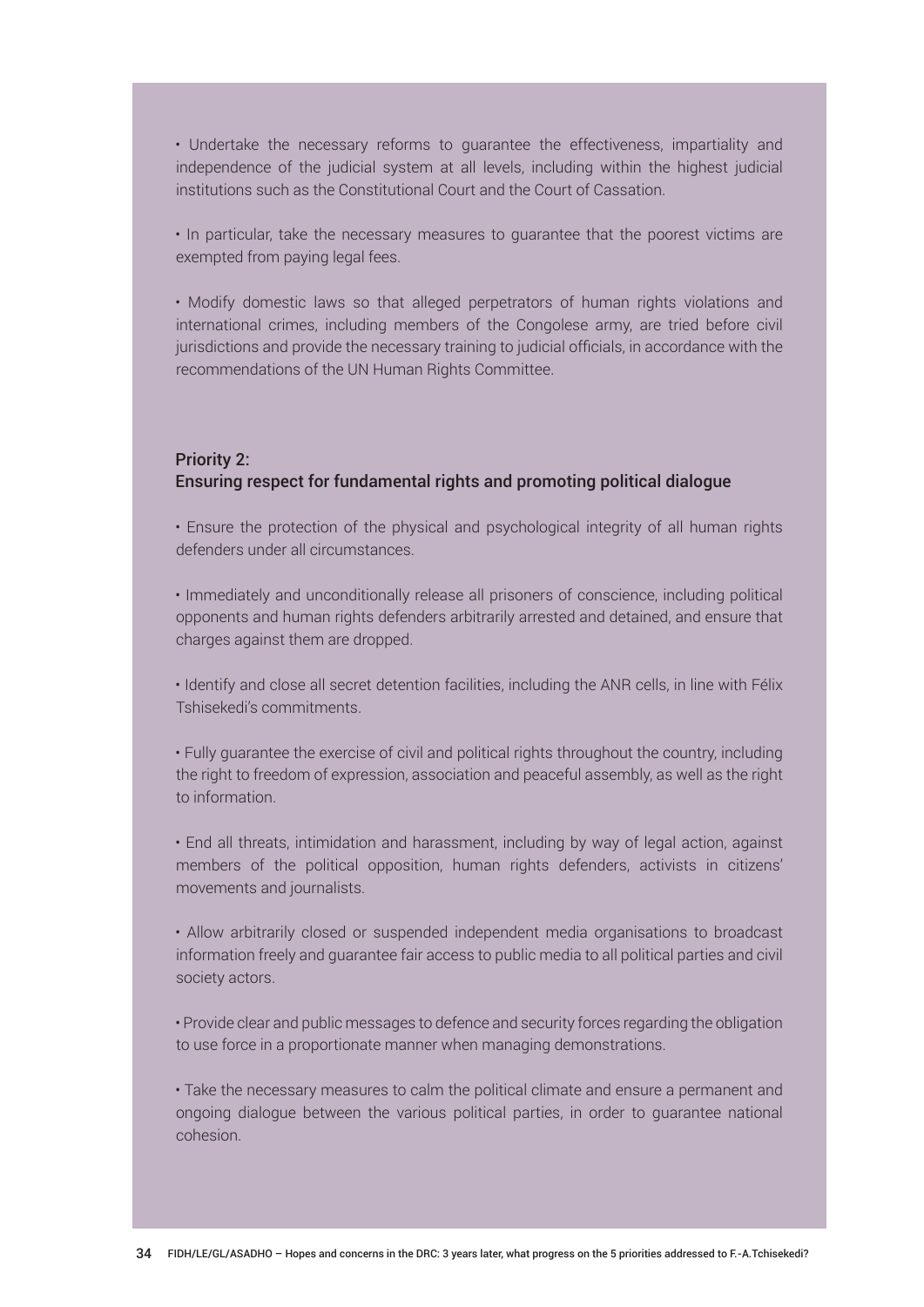#### Priority 3: Building an equal society by promoting women's rights and gender equality

• Respect all the DRC's national, regional and international obligations to protect and promote women's rights, including under the Protocol to the African Charter on Human and Peoples' Rights on the Rights of Women in Africa, and guarantee equality in law and in practice for all Congolese citizens.

• Ensure the implementation of the provisions of Article 14 of the Constitution providing for the application of gender parity within institutions.

• Fully implement the provisions of the Guidelines of the African Commission on Human and Peoples' Rights on Combating Sexual Violence and its Consequences in Africa (2017), in particular with regard to the prevention of sexual violence and its consequences and the protection and support of victims of sexual violence, including the decriminalisation of abortion in cases of rape, the investigation and prosecution of sexual violence offences, and the right to reparation.

• Implement the recommendations of the UN Human Rights Committee (2017) resulting from the review of the fourth periodic report submitted by the DRC, and take all necessary measures to ensure that:

- a) all cases of sexual violence are investigated and the perpetrators are prosecuted, regardless of their position and affiliation, and, if found guilty, punished;
- b) victims are provided with medical, psychological and social support, including by making the reparations fund for victims of sexual violence operational as soon as possible;
- c) steps are taken to facilitate victims' access to legal services;
- d) legislation is adopted that duly protects women from domestic violence, inter alia by criminalizing domestic violence and marital rape.

• Implement the provisions of the Family Code (Act No. 16/008 of 15 July 2016), in particular Article 352 prohibiting child marriage.

• Ensure the effective implementation throughout the country of Act No. 06/018 of 20 July 2006 on sexual violence, including by adopting a specific law on the enforcement of judgments on sexual violence, providing for all administrative and legal costs to be waived for victims.

• Ensure women's and girls' access to sexual and reproductive rights, including access to quality sex education for all, legal and safe abortion, and contraception, including emergency contraception.

• Ensure women's participation in social, cultural and political life, including in the country's new institutions, in particular by ensuring the full implementation of Act No. 15/013 of 1 August 2015 on the implementation of women's rights and gender equality.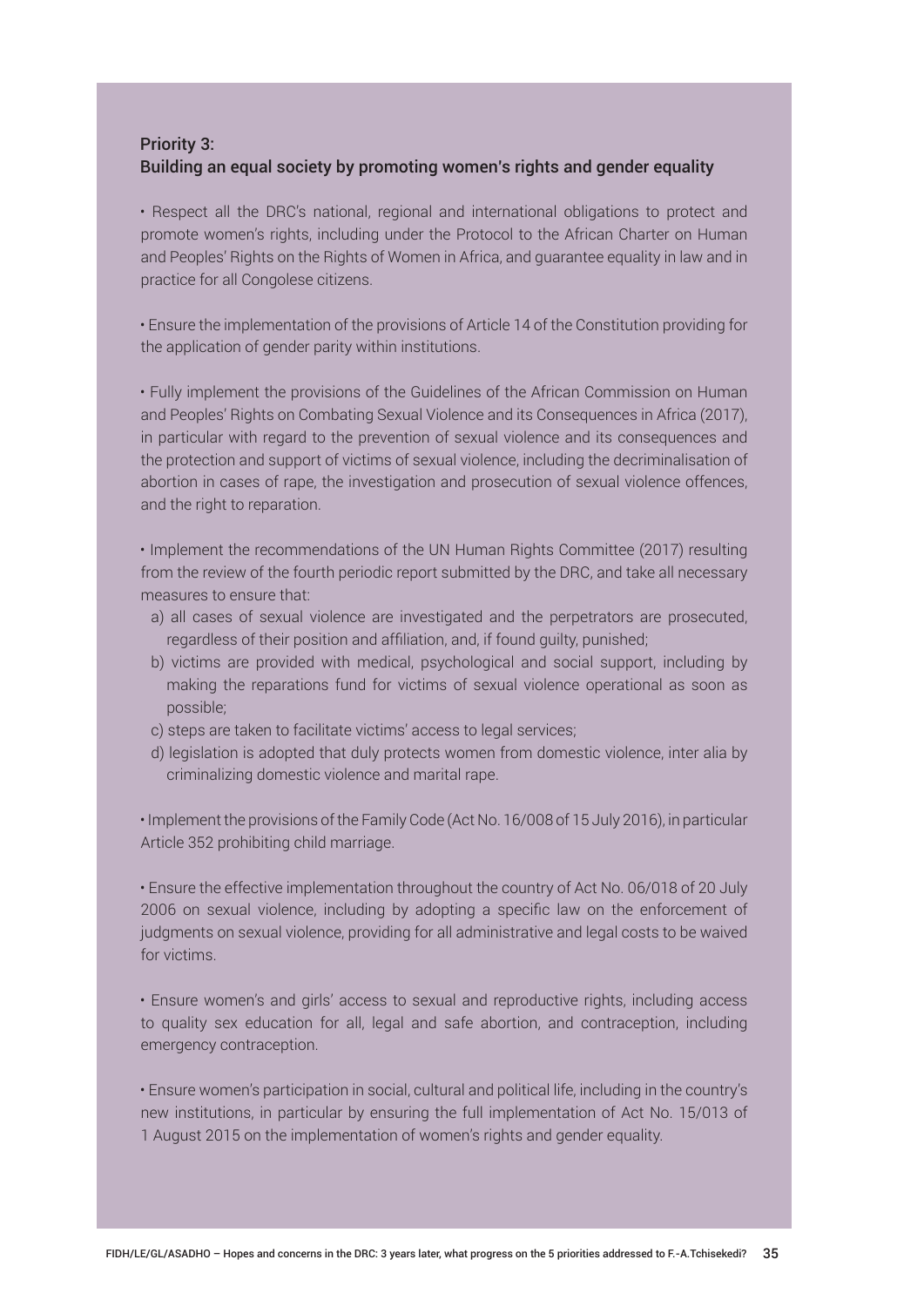#### Priority 4: Implementing major reforms to establish the Rule of Law and democracy

• Exclude from State institutions individuals who are impeding SSR.

• Take all necessary measures to enact effective reform, including by requesting technical and financial assistance from international partners and by collaborating with members of civil society.

• Provide training to all security personnel on "human rights, including the rights of women and girls; sexual equality and gender equality; the different forms of sexual violence and their prevention and detection; the consequences of sexual violence; the rights and needs of victims of sexual violence", in accordance with the ACHPR Guidelines on combating sexual violence and its consequences in Africa.

• Reform CENI to ensure its independence, neutrality and credibility, including by providing for its members to be chosen from among independent experts, notably from civil society, and by changing the method for appointing its members.

• Guarantee gender equality in its composition.

• Ensure that CENI has the human, material and financial resources required to fully accomplish its mandate.

• Take all necessary measures to ensure that the CNDH is compliant with the Paris Principles. In particular, carry out an evaluation of its actions, with the involvement of human rights organisations, in order to identify ways to improve its functioning so that it can fully carry out its mandate to protect and promote human rights, in a context of complete independence, neutrality and transparency.

• Amend the draft law on human rights defenders to bring it into line with regional and international standards for the protection of human rights defenders, including under the UN Declaration on Human Rights Defenders, and ACHPR Resolution 69. To this end, conduct broad and inclusive consultations with Congolese human rights defenders and take into consideration their proposals for amendments to the draft law.

• In particular, provide for the most inclusive definition of human rights defenders and remove any legal and/or administrative restrictions that would impede their legitimate and peaceful work, in accordance with the UN Declaration on Human Rights Defenders.

• In consultation with human rights organisations, establish special mechanisms and dedicated resources to protect human rights defenders, taking into consideration that this category of persons is specifically targeted for harassment and repression.

• Abandon the draft law on non-profit and public utility organisations and ensure that any reform of the current legislative framework is in line with international and regional human rights standards, in particular the ACHPR Guidelines on Freedom of Association and Assembly in Africa, and the recommendations made to the Congolese State by various UN entities.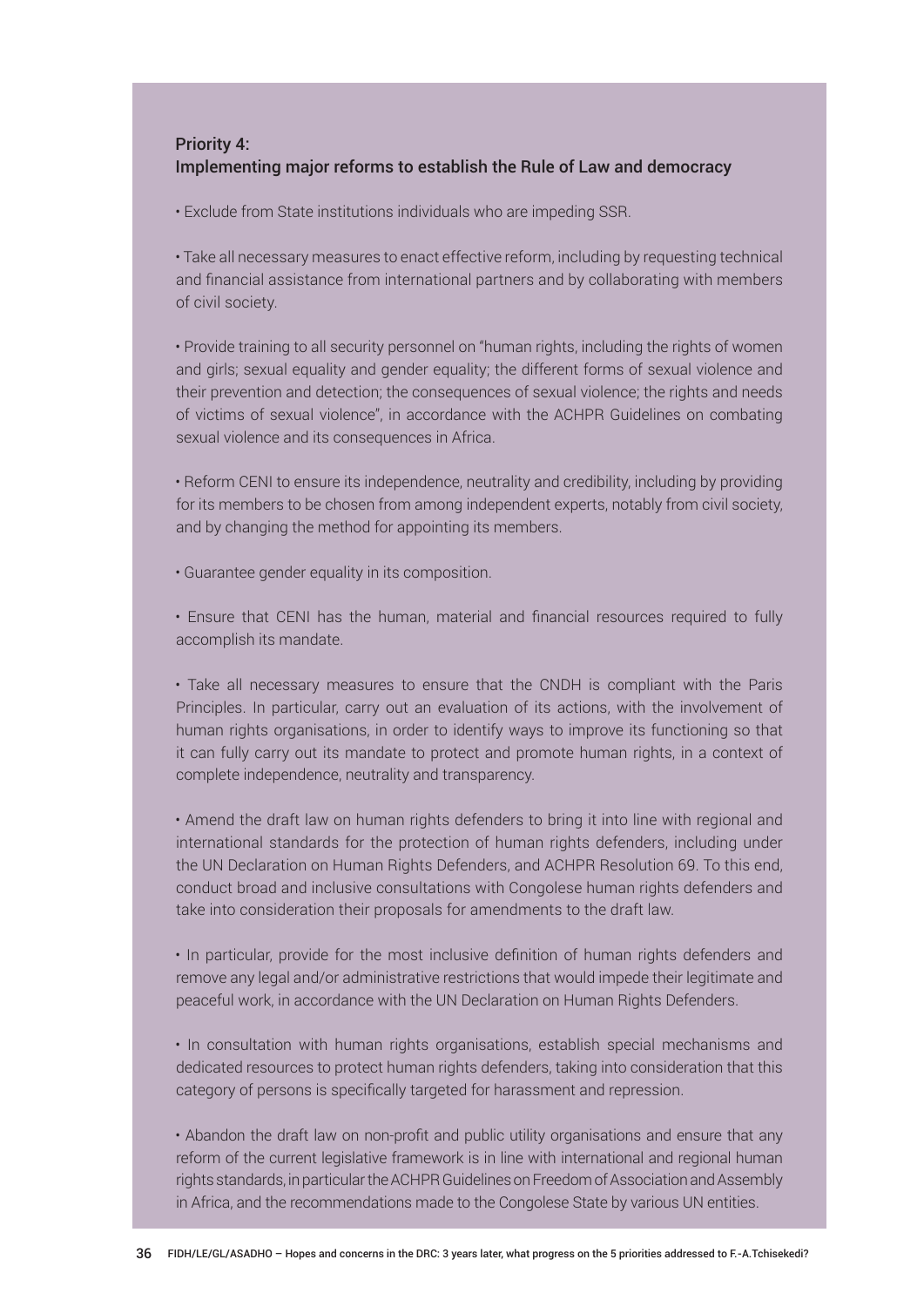#### Priority 5:

#### Strengthening cooperation with the international community and human rights mechanisms

• Cooperate fully with the ACHPR, including by allowing a documentation mission to be conducted in the DRC in order to determine the nature and scope of violations of the rights enshrined in the Charter and the main actors responsible, pursuant to ACHPR Resolution 393.

• Fully collaborate with all UN entities, especially with

- a) the UNJHRO, in particular by "ensuring the security and freedom of movement of all United Nations personnel over the entirety of its territory and by fully cooperating with observation and verification missions undertaken by personnel of the Joint Office"; and
- b) the team of two international human rights experts mandated by Resolution 38/20 of 6 July 2018 of the Human Rights Council tasked in particular with the follow-up, evaluation, support and reporting for the DRC's implementation of the recommendations made by the former Team of international experts in its report, especially regarding the fight against impunity and measures to promote reconciliation.

• Advocate for a strengthening of the human rights component of MONUSCO's new mandate and cooperate closely with the Mission's representatives.

• Cooperate fully with the ICC in the investigations opened since June 2004 on the DRC, adopt a law implementing the Statute of the ICC and implement the principle of complementarity enshrined in the Statute.

• Cooperate fully with the EU and engage in discussions aimed at defining common priorities in the field of human rights, justice and the Rule of Law, including and supporting civil society and human rights defenders.

• Cooperate fully with humanitarian organisations and guarantee them free access to all areas affected by the violence to assess the needs of the population and provide emergency assistance as soon as possible.

• Ratify and implement the African Charter on Democracy, Elections and Governance and implement its provisions.

• Ratify and implement the African Charter on the Rights and Welfare of the Child.

• Deposit the instrument confirming the declaration under Article 34(6) of the Protocol to the African Charter on Human and Peoples' Rights on the Establishment of the African Court on Human and Peoples' Rights, allowing individuals and NGOs to bring cases before the Court.

• Implement all the provisions of the ACHPR Guidelines on combatting sexual violence and its consequences in Africa (2017).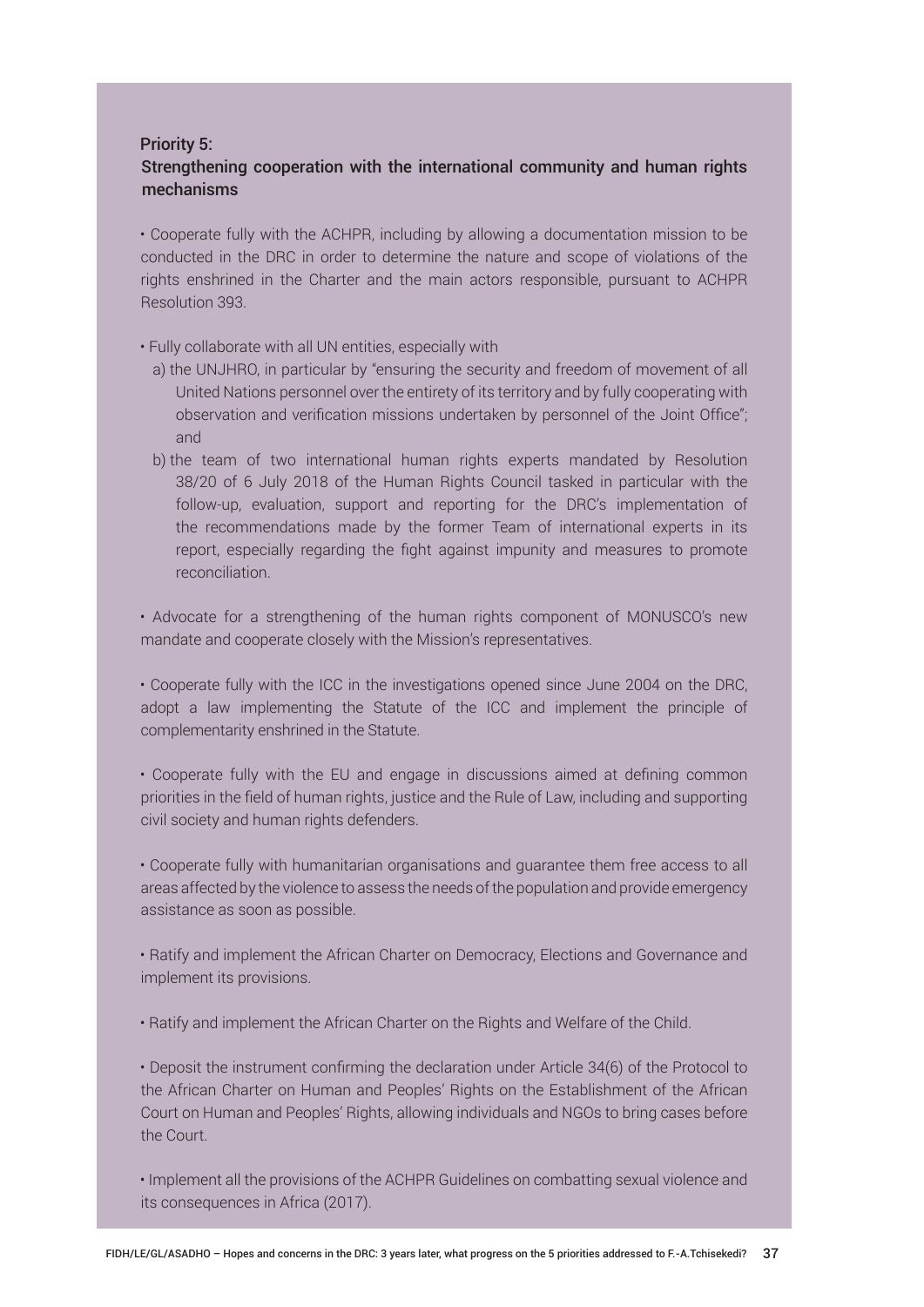• Ratify the Optional Protocol to the Convention on the Elimination of All Forms of Discrimination against Women and implement the recommendations adopted by CEDAW in July 2013.

• Implement a national mechanism to prevent torture and other cruel, inhuman or degrading treatment or punishment, pursuant to Article 3 of the Optional Protocol to the Convention against Torture and other Cruel, Inhuman or Degrading Treatment or Punishment, to which the State of the Congo is a party.

• Adopt a moratorium on executions, as a step toward the abolition of the death penalty in law; ratify the second Optional Protocol to the International Covenant on Civil and Political Rights, aiming at the abolition of the death penalty and support the efforts of the ACHPR on the adoption of a Protocol to the African Charter on the abolition of the death penalty.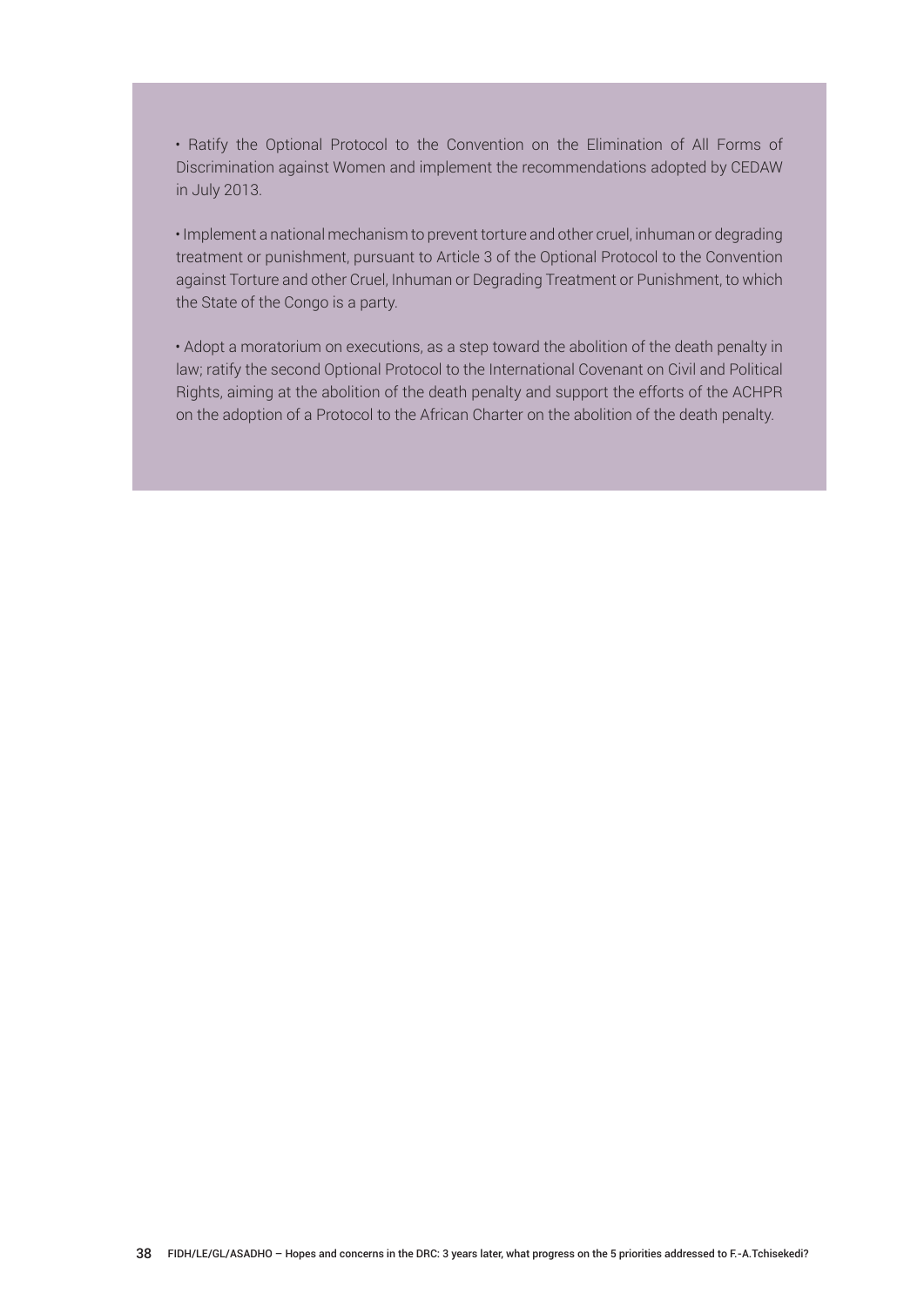

This document is supported by the Agence Française de Développement. Nevertheless, the ideas and opinions presented shall not be interpreted as representing the views of AFD.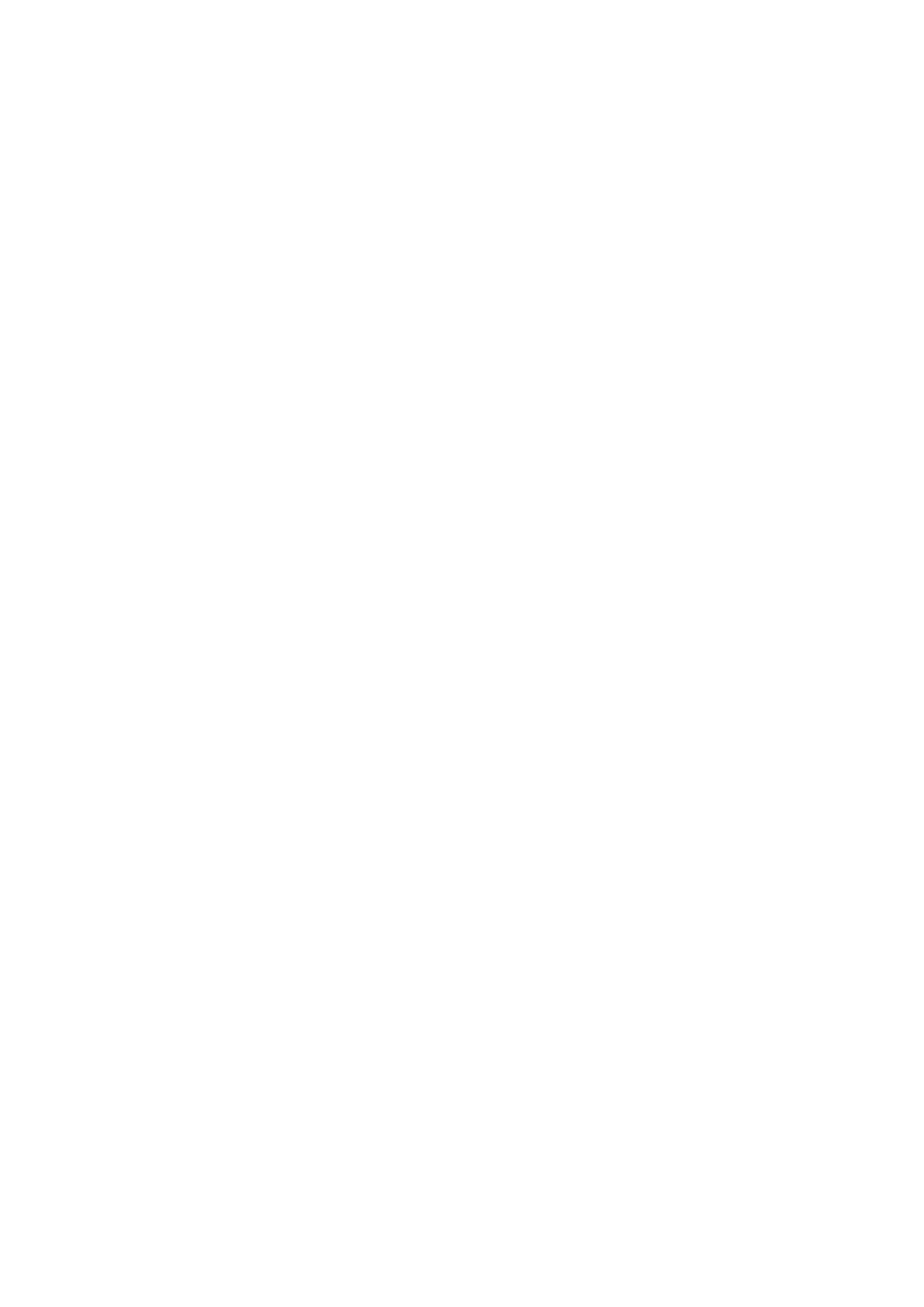

#### ASSOCIATION AFRICAINE DE DÉFENSE DES DROITS DE L'HOMME (ASADHO)

The ASADHO was created in 1991. The objectives it pursues are:

- to defend, promote and safeguard of human rights as well as individual and collective freedoms;
- to promote respect for the law and the independence of the justice system in order to consolidate the Rule of Law, which is the basis of a democratic society;
- contribute to raise awareness on human rights.

#### ASADHO

Immeuble Katalay, Avenue de la Paix n° 12 Kinshasa / Gombe, Local 1, 1<sup>er</sup> niveau République démocratique du Congo Tel: (00243) 99 703 29 84 Web site: www.asadho-rdc.org Blog.asadho-rdc.org



#### LIGUE DES ÉLECTEURS (LE)

The purpose of the League of Voters, created in 1990, is to support democratic development, particularly through the defense of human rights and the promotion of the culture of elections.

The League carries out training activities for members of civil society associations in their capacity as leaders of the democratic movement; activities to raise popular awareness of human rights; and international electoral assessment and observation missions.

#### Ligue des Électeurs (LE)

Avenue Nyangwe 275, commune de Lingwala, Kinshasa, RDC Tel: +243812436711 Email: laliguedeselecteurs17@gmail.com



#### GROUPE LOTUS (GL)

The *Groupe Lotus* is a non-governmental organisation based in Kisangani.

It reports human rights violations, raises public awareness and investigates the practices of authorities in order to compel governments to respect the rule of law.

It supports those who suffer from discrimination and oppression due to their membership in a social, national or religious group or to their political opinion.

It informs, teaches and promotes human rights values and democratic principles in order to advance them in the DRC.

#### Groupe LOTUS (GL)

25 avenue des Érables, C/Makiso, Kisangani, RDC Tel: +243818990950 / +243998539252 +243819202095 / +243993045384 Fax: +873762014330 Emails: groupelotusrdc@yahoo.fr / dismaskitenge@yahoo.fr Web site : www.groupelotusrdc.org Blogs: blog.lotusrdc.org / lotusrdc.unblog.fr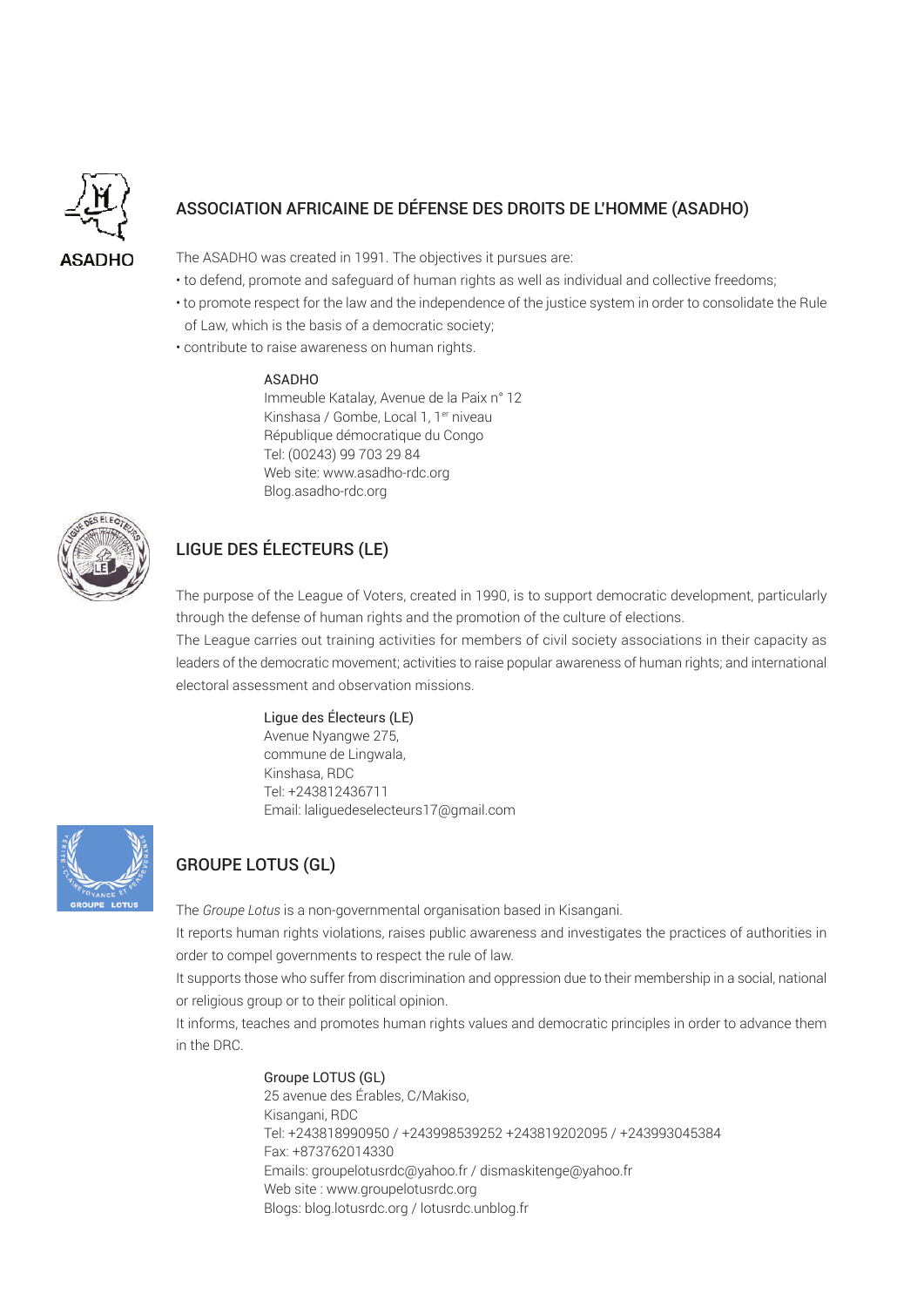## Keep your eyes open

# fidh

Director of publication: Alice Mogwe Editor in chief: Éléonore Morel Authors: Hassatou Ba-Minté, Julia Doublait, Victoire d'Humieres Design: FIDH/Stéphanie Geel

**Establishing the facts** - Investigative and trial observation missions Supporting civil society - Training and exchange Mobilizing the international community - Advocacy before intergovernmental bodies Informing and reporting - Mobilizing public opinion

#### For FIDH, transforming societies relies on the work of local actors.

The Worldwide Movement for Human Rights acts at national, regional and international levels in support of its member and partner organisations to address human rights abuses and consolidate democratic processes. Its work is directed at States and those in power, such as armed opposition groups and multinational corporations.

Its primary beneficiaries are national human rights organisations who are members of the Movement, and through them, the victims of human rights violations. FIDH also cooperates with other local partner organisations and actors of change.

# fidh

### **CONTACT**

#### FIDH

17, passage de la Main d'Or 75011 Paris Tél. : (33-1) 43 55 25 18 <www.fidh.org> Twitter : [@fidh\\_en](mailto:@fidh_en) / [fidh\\_fr](mailto:@fidh_fr) / [fidh\\_es](mailto:@fidh_es) Facebook : [www.facebook.com/FIDH.](https://www.facebook.com/FIDH.HumanRights/) [HumanRights/](https://www.facebook.com/FIDH.HumanRights/)